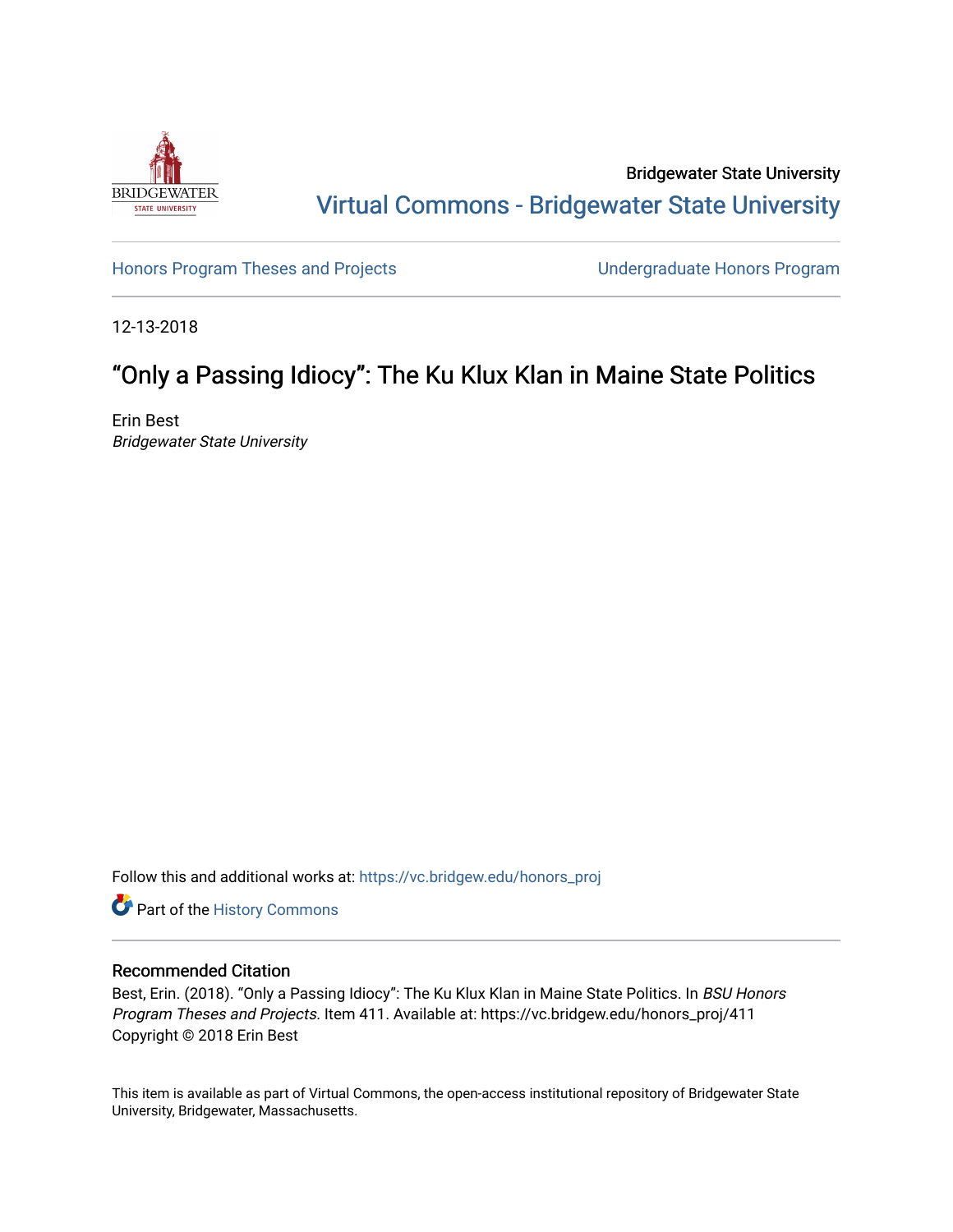"Only a Passing Idiocy": The Ku Klux Klan in Maine State Politics

Erin Best

Submitted in Partial Completion of the Requirements for Departmental Honors in History

Bridgewater State University

December 13, 2018

Dr. Brian Payne, Thesis Advisor Dr. Thomas Nester, Committee Member Dr. Leonid Heretz, Committee Member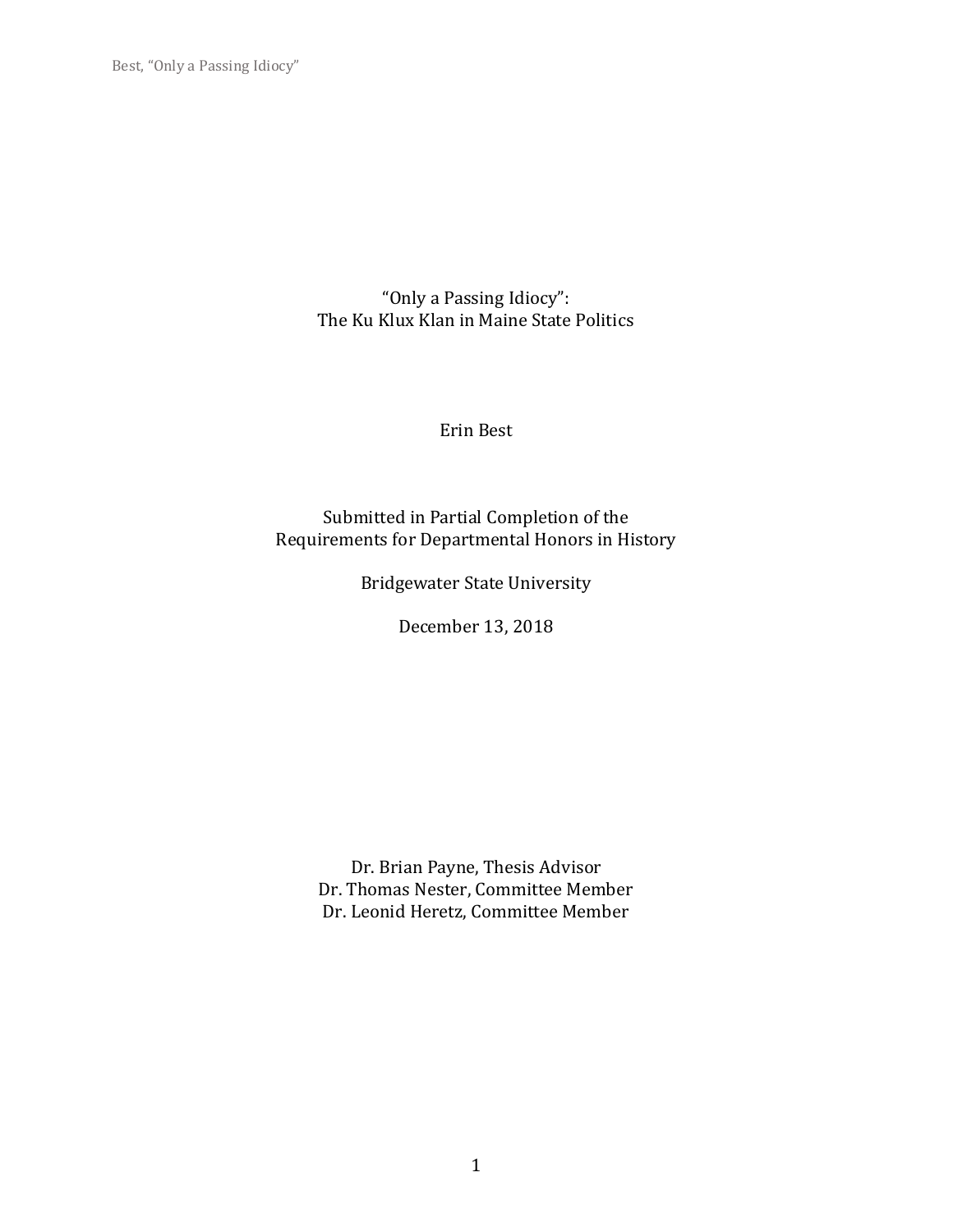# "Only a Passing Idiocy": The Ku Klux Klan in Maine State Politics

# "The Ku Klux hullabaloo is deplorable, but presumably it is only a passing idiocy." "The Ku Klux Mischief," *New York Times*, November 23, 1922.

#### **Introduction**

During the late the nineteenth and early twentieth centuries, French Canadians migrated to the United States to fill existing labor gaps in New England's textile mills. By the 1920s, French Canadians and Franco-Americans dominated textile labor in Maine. Despite its general rural cultural landscape, the modernism of the 1920s did come to influence the lived-experience of Maine's French-speaking population. Urban centers like Lewiston-Auburn, Portland, and Bangor were urban-industrial towns that tended to be oppositional to the state's more rural and conservative demographic. This sparked a general counter-movement among Maine's conservative Protestant population. Similar to other rural regions in the United States, the Ku Klux Klan played a role in this conservative backlash against Maine's immigrant and Catholic population. Historians of race hatred, immigration, modernism, and labor articulate that the desire for an unskilled labor force, mixed with fears of modernism and Catholicism created a scenario for the Ku Klux Klan to oppose French Canadians and Franco Americans in Maine for a brief, but significant part of the 1920s.

In the 1920s, the Ku Klux Klan redefined itself as an organization that fought for what they perceived to be traditional American values under the banner of "One Hundred Percent American." Scholarly research shows that the 'New Klan' championed what they perceived as traditional, American, and Protestant values against the emerging modernism

2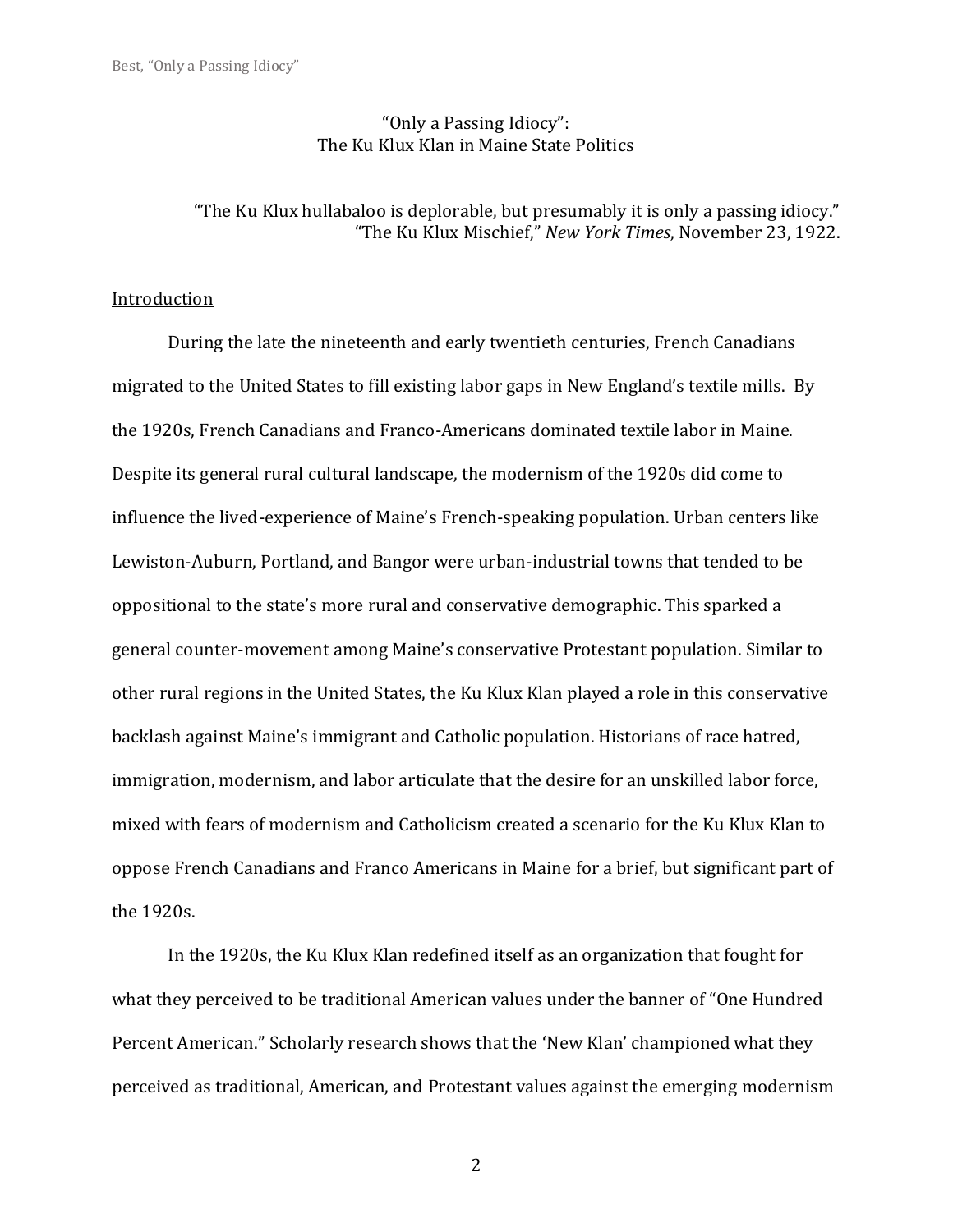of the twentieth century, a cultural movement that questioned traditional ideals, as well as a new wave of Catholic immigrants. All parts of the country felt the impact of the Ku Klux Klan, as they targeted any group deemed a threat to traditional values. In Maine, French Canadians and Franco Americans became the targets. French Canadians and Franco Americans settled in Maine throughout the nineteenth and twentieth centuries in large numbers, and due to their Catholic beliefs, faced opposition from the Klan. Throughout the 1920s, the Klan sought to limit the economic and political influence of French Canadians and Franco Americans by utilizing hate rhetoric masked by the appearance of political power through the state's Republican Party, but they proved unsuccessful and lacked the ability to make any legislative or political impact. The Ku Klux Klan's power across the state mirrored the Klan's power across the nation; a temporary movement that sought to infringe upon the lives of those not white, native-born, and Protestant by attempting to disrupt political institutions. While the early 1920s showed a Klan filled with political power, a closer examination of the Klan in Maine shows that their use of hate rhetoric was only temporary, one that ceased to exist by the end of the decade.

#### Hate in American Political Rhetoric

To understand the root of hate, scholars need to understand the historical context in which hate emerges. Society manufactures hate when threats to the social order, the economy, political power, and race become prevalent. To understand hate in a larger historical context, it is necessary to understand the threats to everyday aspects of life. Jack Levin's book, *Why We Hate,* explores the idea of hate and the different situations it can arise in, focusing on violence, fear, and the political uses of hate. Levin identifies immigrants as a

3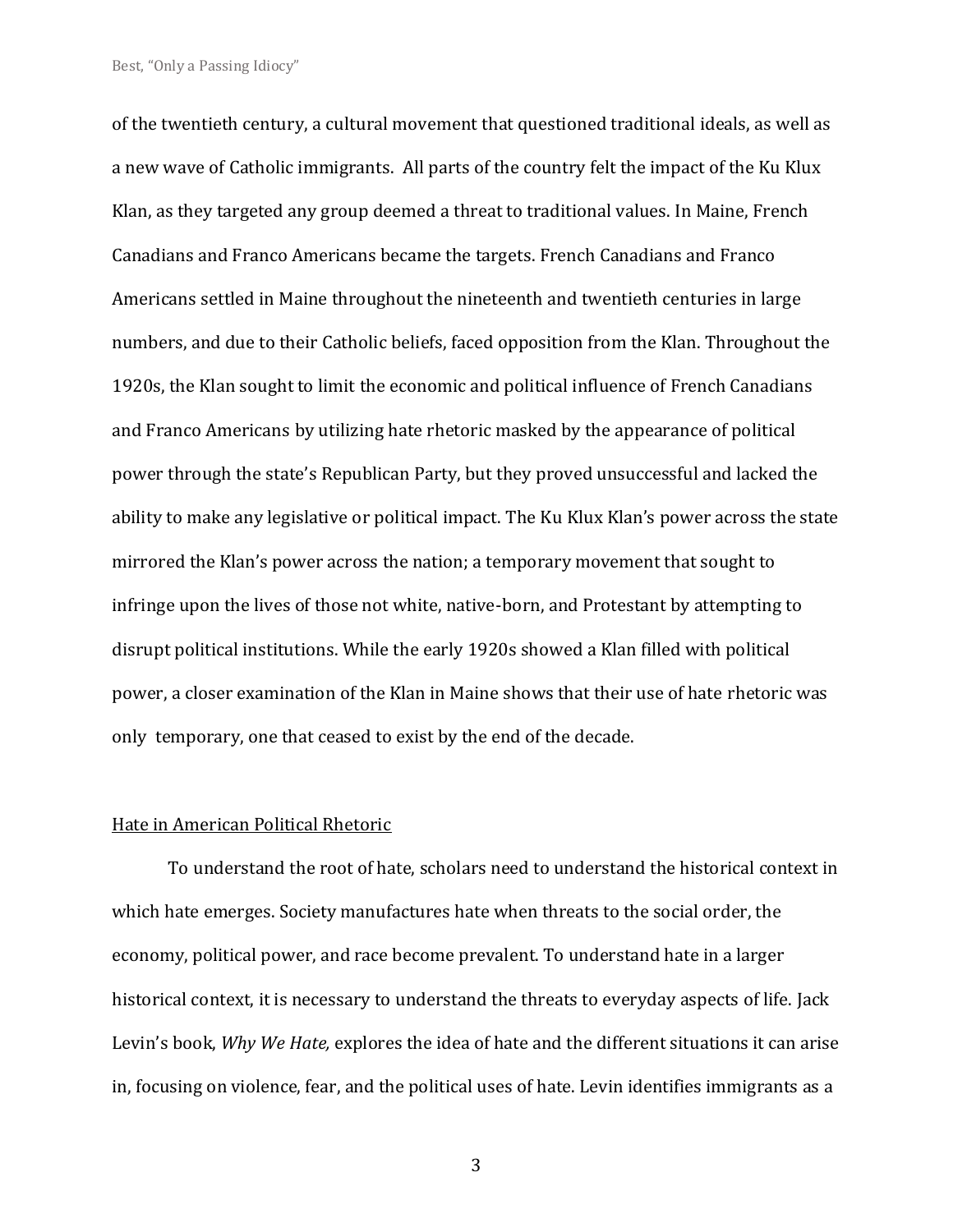main focus of hate-related actions throughout the United States' history. He recognizes the necessity of immigrants to the labor pool, but notes the tensions that arise during times of economic hardship.<sup>1</sup> The light in which native-born Americans view immigrants depends heavily on the economic situation of that time. In the late nineteenth century, immigrants entering the United States needed to find jobs, often finding employment in low skill and low wage jobs. The necessity of these jobs led to employers exploiting the immigrant laborers, knowing they would not leave due to their monetary needs. Levin argues "a growing prejudice against these newcomers often developed to justify their continued exploitation, keeping them tied to lowly positions in the economic order."<sup>2</sup> The justification of keeping immigrants in lower positions led to increased tensions between immigrants and native-born Americans when employment became scarce and native-born Americans needed to work.

The 1920s offer sociologists an important case study in which to examine the relationship between economic hardship and the tensions between native-born Americans and immigrants. As Levin detailed in his book, at the beginning of the 1920s, the United States slowly worked their way out of a recession. During this time, tensions between native-born American workers and immigrant workers continued to increase due to job competition. Psychologists in the 1920s utilized IQ tests to determine that some immigrants entering the United States from southern and eastern Europe held lower intelligence levels than the immigrants from northern and western Europe. Levin credits the passage of the 1924 quota system as a step taken to decrease the total amount of

<sup>1</sup> Jack Levin, *Why We Hate* (Amherst, MA: Prometheus Books, 2004) 128.

<sup>2</sup> Levin, *Why We Hate*, 130.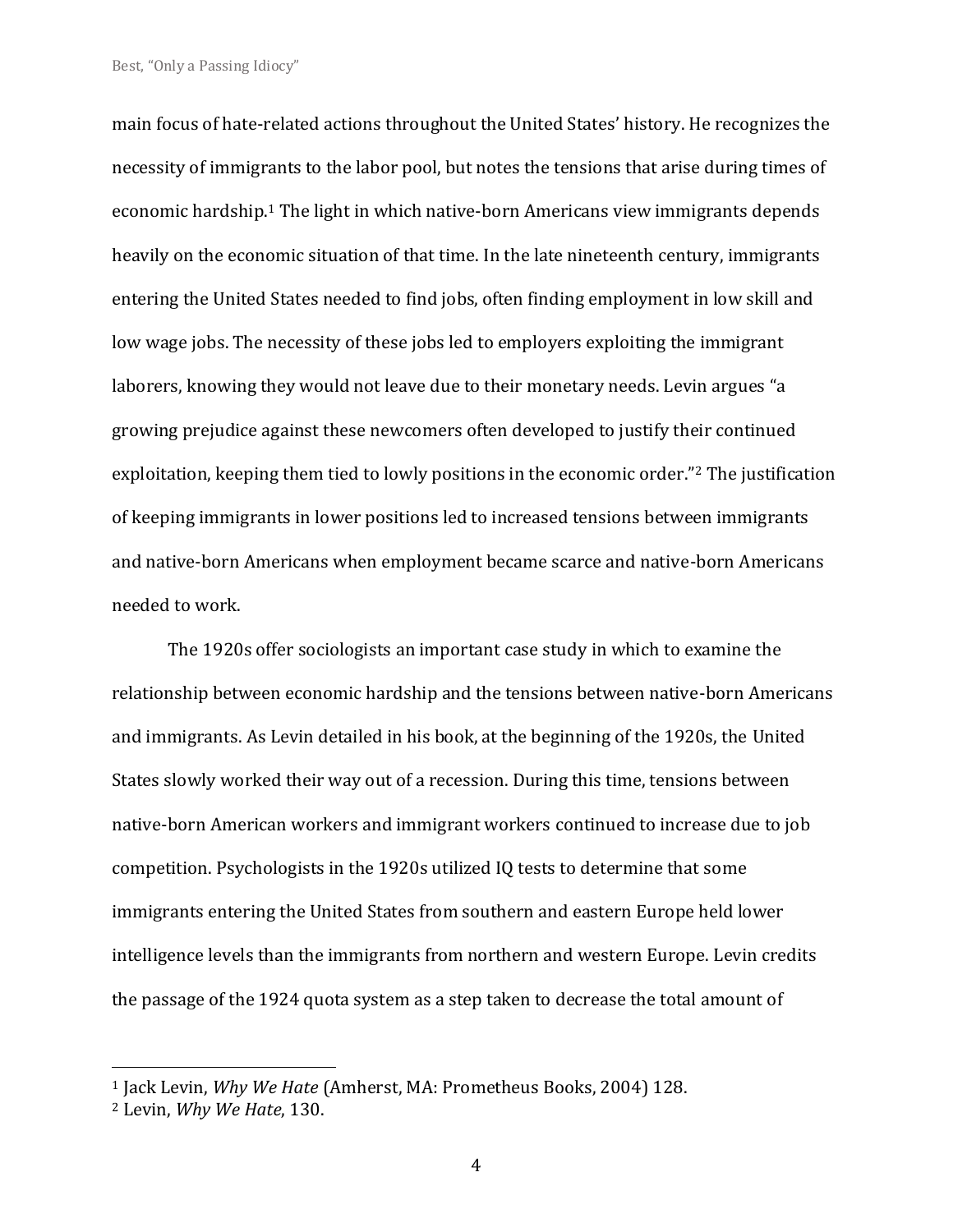immigrants entering the United States from southern and eastern Europe, thus limiting competition for jobs.<sup>3</sup> Economic hardship and depressions played a key role in hate aimed at immigrants, but underlying anxieties and the ability of a group to act upon them also promotes the idea of hate.

Scholars often note that religious or ethnic identities can create a basis upon which hate groups flourish, but such patterns of hate are often rooted more in larger contexts of a weakened economy, instability in the government, or the decline in living conditions among the mainstream population.<sup>4</sup> These structural (economic, political, or social) changes create anxiety amongst those mostly effected, usually that demographic of Americans who perceive a loss of power. When these anxieties continue to consume the lives of everyday people, they search for ways to stabilize their threatened structures.<sup>5</sup> In the 1920s, Americans utilized the Ku Klux Klan in an attempt to stabilize the threats of modernism and a changing economy following the First World War. In Maine, this antagonism between native-born white Protestants and the new influx of Catholic French-Canadian immigrants largely revolved around work in the state's urban textile mills.

## The Shift to Immigrant Labor in New England's Textile Industry

In the early-nineteenth century, the early development of industrialism flourished in New England, creating opportunities for women to work outside the household. During the nineteenth century, young, Yankee women, seeking independence from their rural lives,

<sup>3</sup> Levin, *Why We Hate,* 130-131.

<sup>4</sup> Rory McVeigh, *Rise of the Ku Klux Klan: Right-Wing Movements and National Politics*  (Minneapolis: University of Minnesota Press, 2009)*,* 31.

<sup>5</sup> Levin, *Why We Hate*, 140.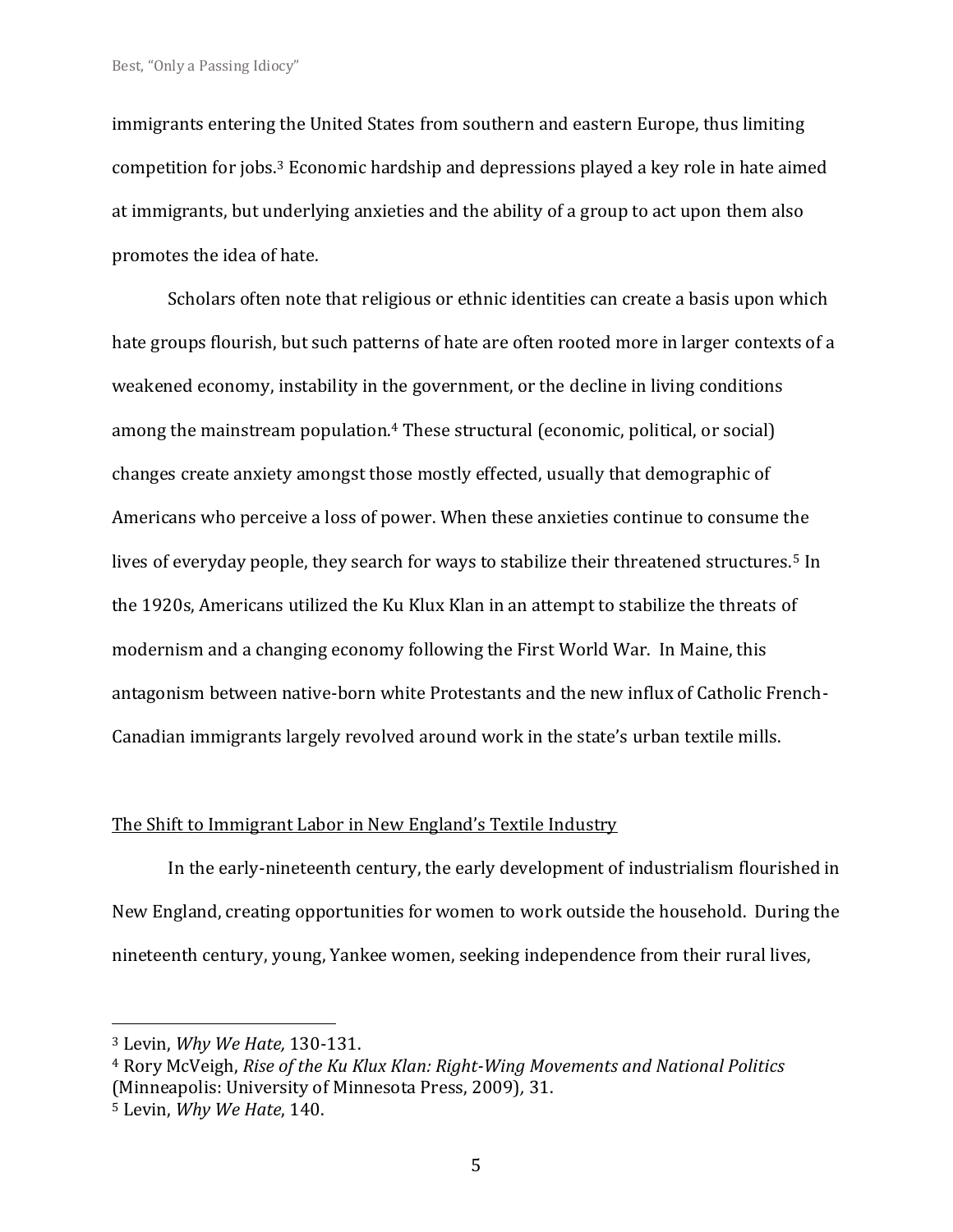constituted the main labor demographic in New England's textile mills. Initially, small spinning mills accompanied household responsibilities, as its impact on time consumption remained minimal. After 1813, when the first full textile mill opened up in Waltham, Massachusetts, an economic shift occurred, moving labor out of the household, and into the factories. New textile mills required a large power source, often a river, which required them to locate the mills in rural areas where there was a general lack of housing. To deal with this problem, mill companies built boardinghouses for their young female employees. These boarding houses were part of a larger paternalistic system where companies, most controlled by one group of investors known as the Boston Associates, asserted their control along with a sense of care giving responsibility by providing a place to reside. Mill owners intended to protect the morals of the female workforce, thus contrasting the American system from manufacturing cities in Europe. This utopian experiment sought to create a safe environment for the female employees by staffing the boarding houses with religious women of high respect and creating regulations that limited the freedom of the employees.<sup>6</sup> The female employees often came from rural areas and the transition to these company towns came with ease, as it often mirrored the paternalistic atmosphere of their home. The company towns created a situation where the women lived together and went to church together, establishing a type of homogeneity among these employees.

The *Lowell Offering* was also part of this larger paternalistic effort. Women wrote, edited, and read the articles that appeared in this newspaper and they discussed topics ranging from the community, education, to their families back home. The Boston Associates controlled the newspaper, as well as 90 percent of textile mills in New England, which

6

<sup>6</sup> Dublin, *Women at Work*, 78.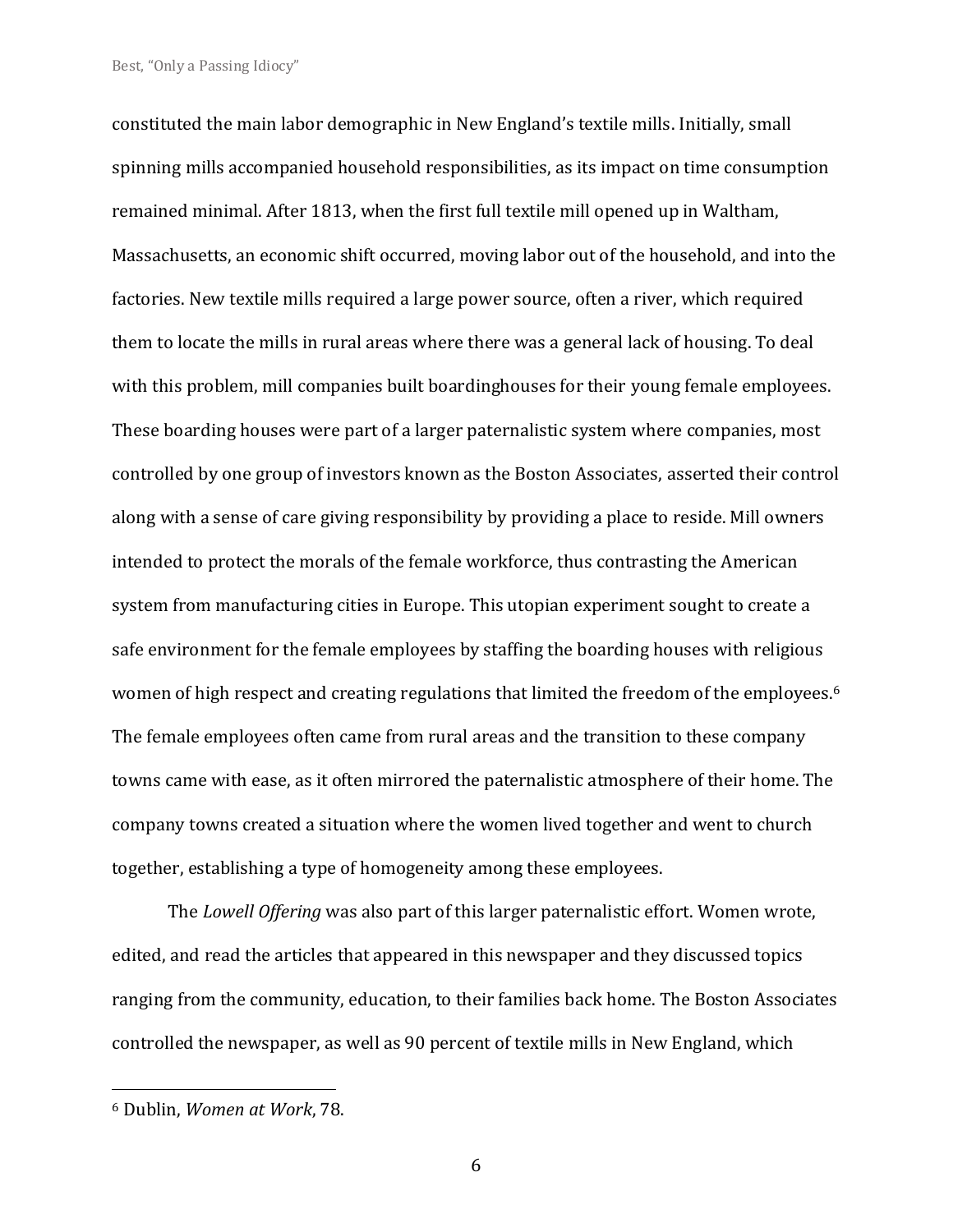raises questions about its accuracy. The article, "The Spirit of Discontent" portrays a debate between the advantages to working in the Lowell mills. The unknown author, writing under the name, 'Almira,' stated, "I believe there is no place where there are so many advantages within the reach of the laboring class of people, as exist here; where there is so much equality, so few aristocratic distinctions, and such good fellowship, as may be found in this community."<sup>7</sup> The author referred to the equality and connection between the female mill employees, which shows the connection among employees based on the unifying factor of their gender.

Employment for females in the mills was seasonal and typically lasted just a few years. Many of these young women move to these mills due to the urban appeal and the desire for a more independent life from their fathers. As the females worked and lived together, a sense of sisterhood naturally formed. The female employees found it fairly easy to blend into culture and social expectations at the boarding houses due to the fact that the women all came from relatively the same background. Thomas Dublin's book, *Women at Work* discusses the transformation of the Lowell mills in the nineteenth century. In a section focusing on the boardinghouses, Dublin argued "Women recruited one another into the mills, helped each other adjust to work in the mills and life in Lowell, and came to a consciousness of themselves as a sisterhood."<sup>8</sup> The female employee's ability to form and recognize themselves as a sisterhood played a key role in their ability to create change

<sup>7</sup> Almira (Pseudonym), "The Spirit of Discontent", *The Lowell Offering* v. 1 (1841): 111-114, in *The Lowell Offering: Writings by New England Mill Women (1840-1845)*, edited by Benita Eisler (New York, NY: W.W. Norton & Company, 1977), 161.

<sup>8</sup> Thomas Dublin, *Women at Work: The Transformation of Work and Community in Lowell, Massachusetts, 1826-1860* 2nd Edition (New York: Columbia University Press, 1979), 82.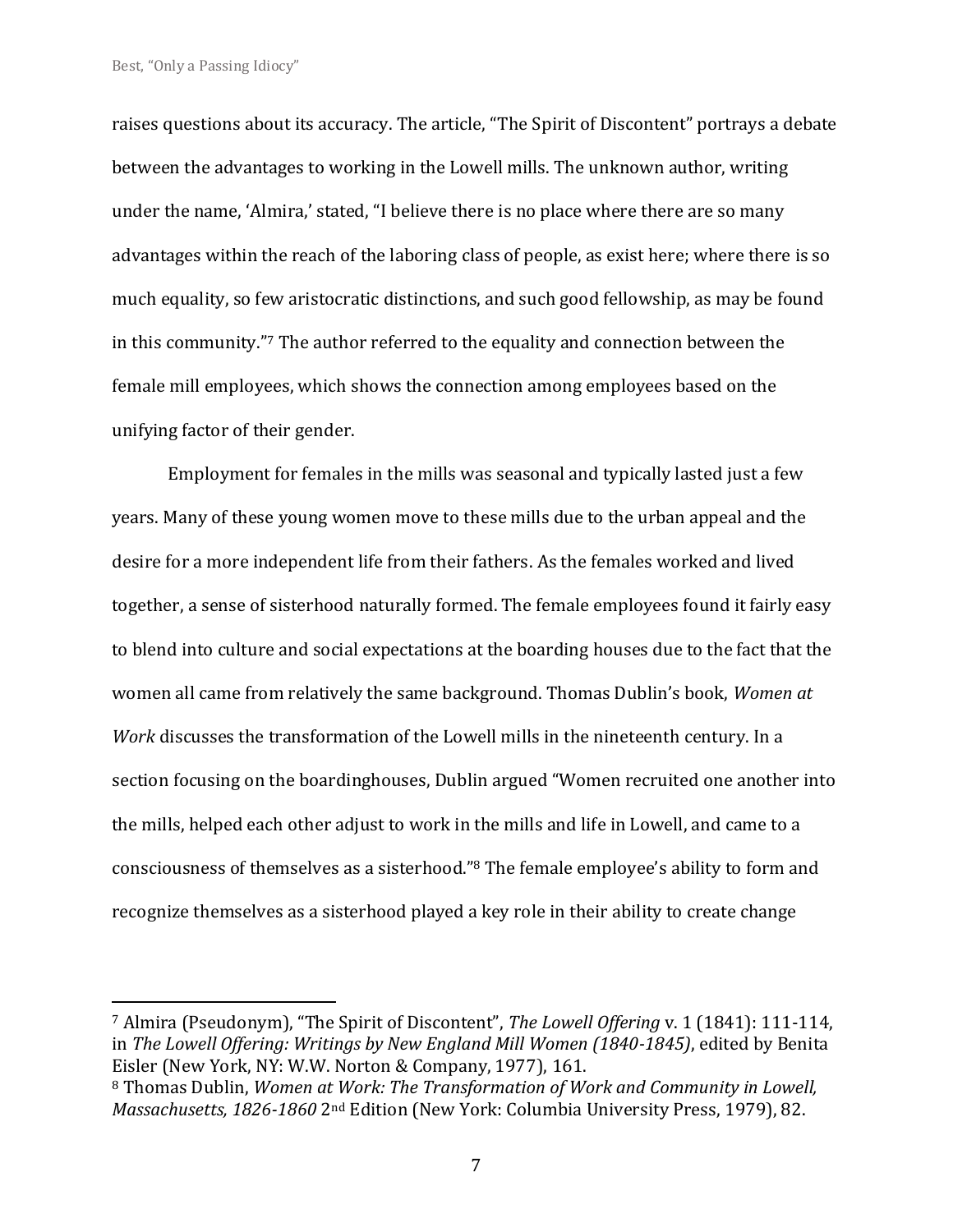within the workplace. The sense of sisterhood also played an important role when issues with management arose, as the female employees banded together to voice their concerns.

After mills earned large profits in their first few years of operation, they expanded production, and thus naturally the size of their workforce. In the mid-1830s, mill management decided to lower the employee's wages and increased their boarding house fees, all within two years. Contrary to popular movements of the 1830s, female textile workers had not unionized, which some historians attribute to their notion of temporary employment.<sup>9</sup> Yet, the women did organize strikes to protest their reduced wages and increased boardinghouse fees. The organization of the female employees signifies their increased consciousness, which became evident in the ten-hour movement, which female employees sought in the 1840s. This movement resulted in constant petitions to the state legislature, in which they asked for a ten-hour workday law. The push for this legislation came from continued frustrations faced with new methods in the mills. Techniques such as the speedup and stretch-out successfully increased production, but the female employees opposed it, due to the potential degradation of workers. Furthermore, in 1844, as tensions continued to grow, the Lowell Female Labor Reform Associates formed in alliance with other local unions. Together, they fought for the ten-hour work day, but continued to be unsuccessful. William Schouler of Lowell led a committee to determine whether the tenhour work day required legislation. Labor activists quickly pointed to his ties to mill owners and corporations as a sign that he would not be impartial in his analysis. Ultimately, the committee decided that legislation was unnecessary, and the women in the mills came to realize the new political and economic power held by mill owners.

8

<sup>9</sup> Dublin, *Women at Work,* 88.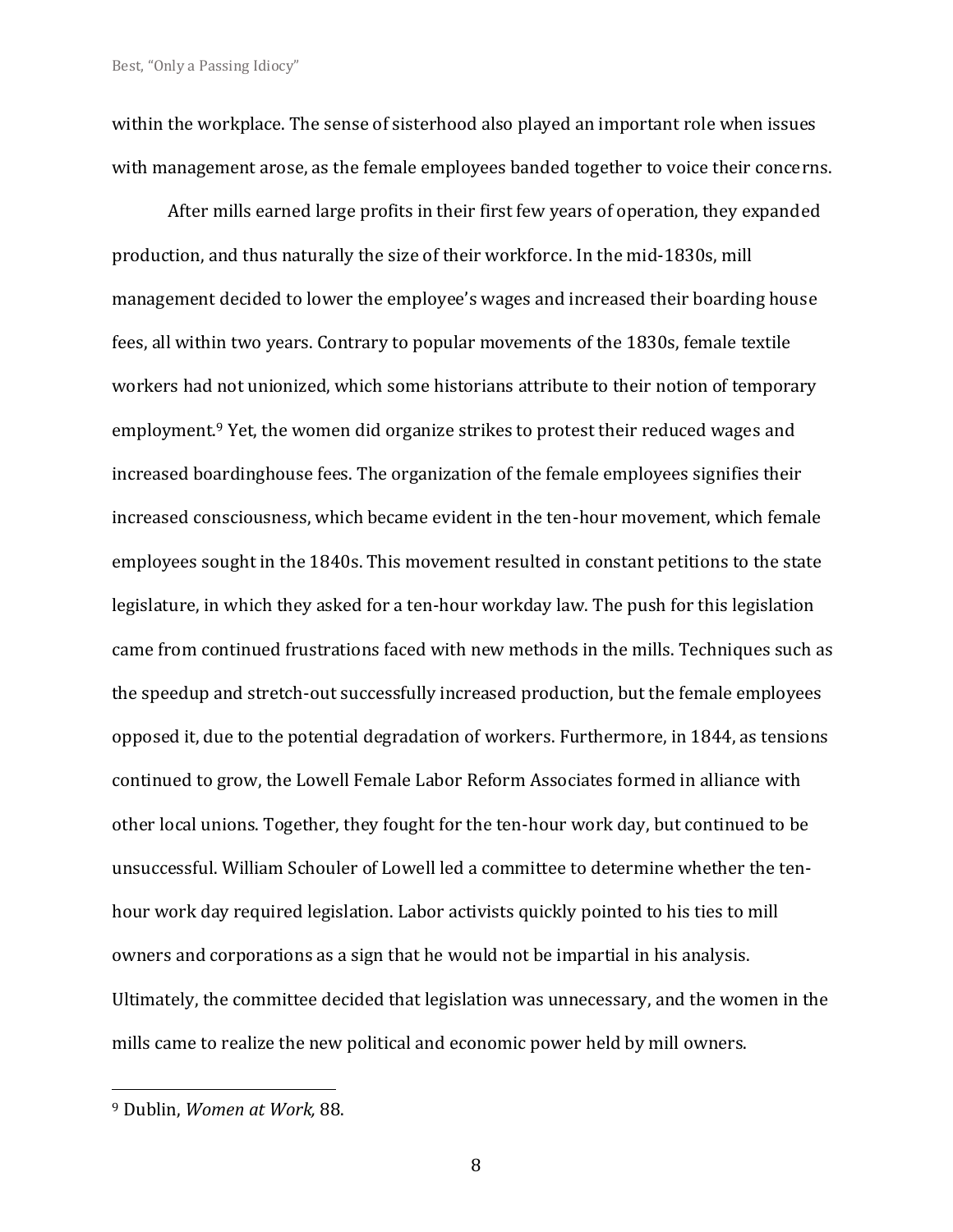As their strikes proved unsuccessful, women began to leave the mills and sought other employment opportunities. The *Voice of Industry*, a newspaper written and edited by workingmen and women, published an article discussing the need for the ten-hour work day. Written by a Committee of Factory Girls, they described the necessity of the ten-hour work day, claiming "that these causes are sufficient to impair health, induce disease, premature old age, and death… To say nothing of the intellectual degeneracy which must necessarily result from the want of mental recreation and cultivation."<sup>10</sup> The long hours and lack of break time, combined with the detrimental health effects from working in the mills, contributed to the built-up resentment towards management, forcing the women to strike and ultimately leave the mills. Due to the vacancy left by female employees, opportunity arose for immigrant workers to gain employment.

The growing frustrations among "Lowell Girls" in the mills only partially explains the transition to immigrant labor within New England textile industry. Evolving techniques in factories and a need for a different type of worker by the mid-nineteenth century also allowed for a greater number of immigrants to enter the workforce. Mill owners mainly utilized the "Rhode Island" system throughout the eighteenth century, which sought to integrate textile production into the existing rural economy by utilizing entire families during the agrarian off-season. The introduction of the power loom allowed for a different labor strategy among mill operators. The new "Waltham system" initially allowed for the hiring of young, relatively well-educated Yankee women, prior to marriage. The "Lowell Girls" dominated the labor pool for the majority of the middle decades of the nineteenth

9

<sup>10</sup> A Committee of Factory Girls, "The Manufacturing Establishments of New England, *Voice of Industry*, June 26, 1845.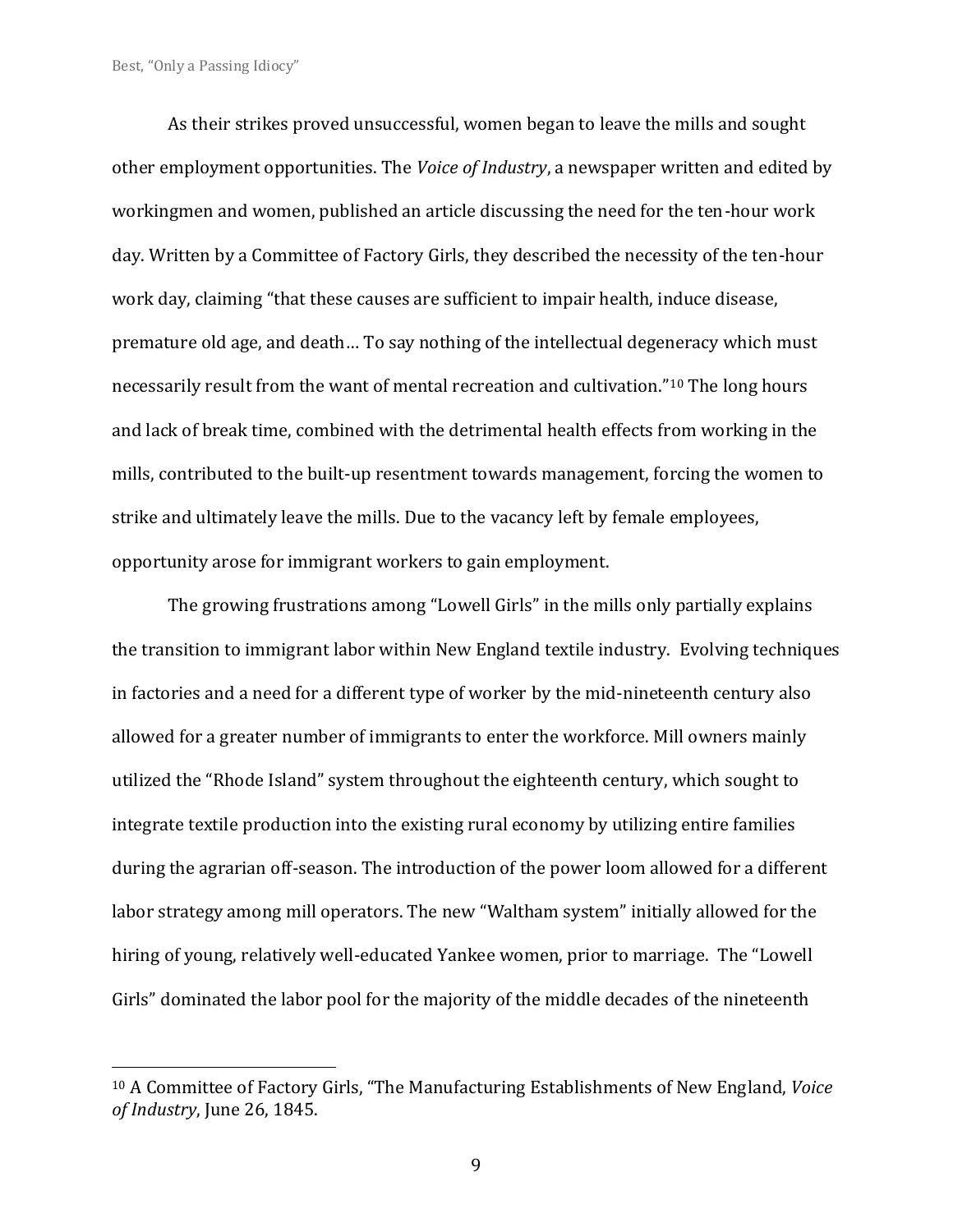century. As the "Girls" began to strike and eventually leave the mills, mill owners also recognized that higher retention rates among their employees meant more experienced workers, which was necessary for the introduction additional looms for increased profits. The low retention rates of Yankee women proved to be unprofitable to mill owners and they soon learned that high retention rates meant more skilled workers regardless of their ethnic background. An immigrant laborer dependent on the mill accumulated important (and profitable) workplace experience. In his 2003 article, "Technology and Learning by Factory Workers: The Stretch-out at Lowell, 1842," James Bessen discusses the technologies utilized by mills and how that impacted the profits of companies. Bessen argues, "Thus the transition that took place after 1842 was also a transition to a local labor force where many experienced workers, having left the mills, were available for rehire. But this pool of local labor included many immigrants and illiterates."<sup>11</sup> The necessity of a stable workforce to generate higher profits justified abandoning the mills' traditional reliance of 'Yankee Girls' and allowed local, low-paid immigrant workers to become the dominant demographic.

By the 1840s, the priorities of the mills shifted with the introduction of immigrants to the labor force. Mills faced new competition and employed a new system of production, turning to speed-up and stretch-out methods to increase productivity without having to increase labor costs. In the ensuing years, the numbers of native-born females working in the mills decreased in ratio to the number of female-immigrant workers. This can be attributed to new employment opportunities for those female operatives (such as the new

<sup>&</sup>lt;sup>11</sup> James Bessen, "Technology and Learning by Factory Workers: The Stretch-out at Lowell, 1842," *The Journal of Economic History* 63, no. 1 (2003): 52.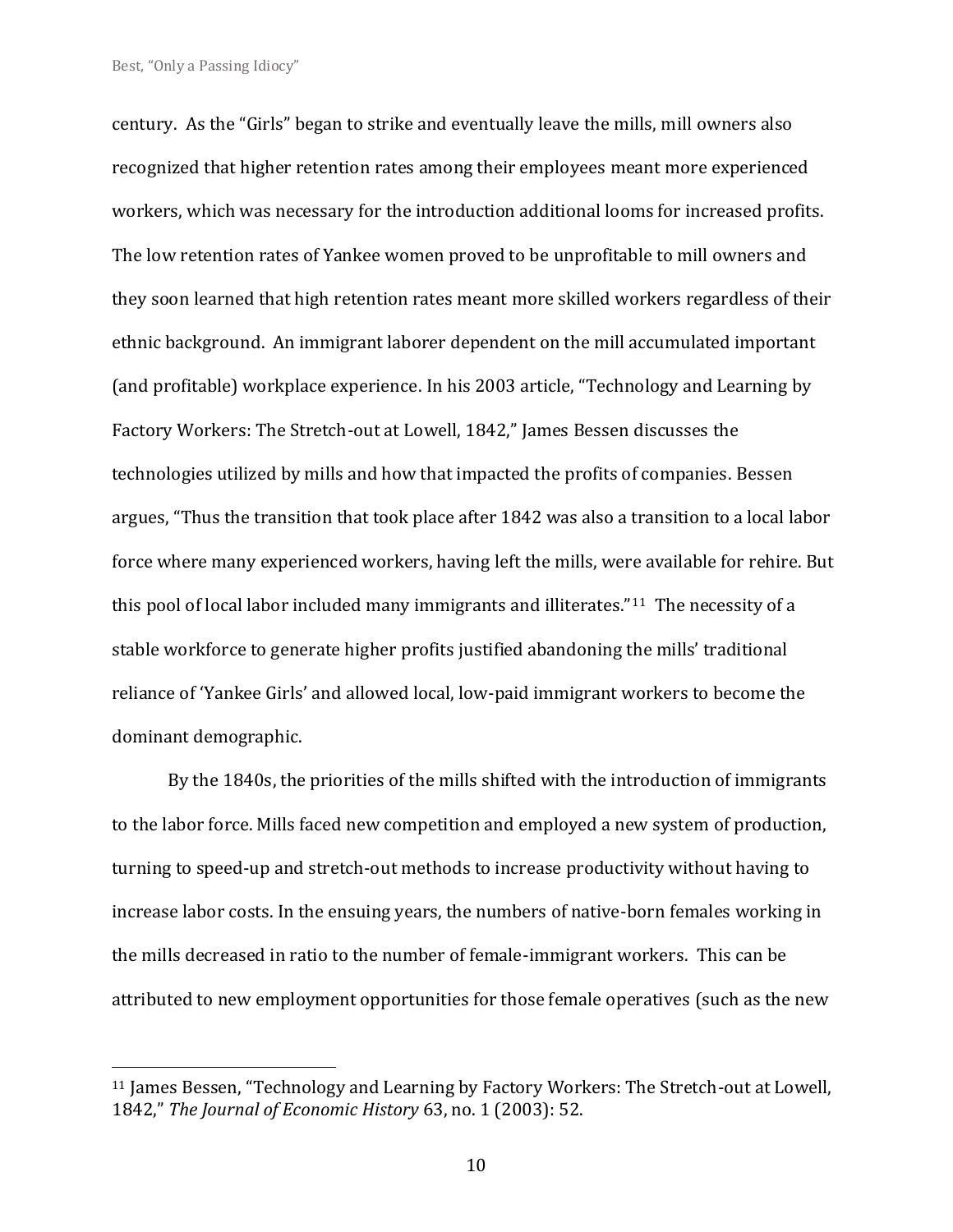female-dominated profession of teaching), or the decreasing economic necessity among native-born females to work for such low wages. Immigrants looking for employment opportunities found refuge in the mills hiring them, regardless of the low wages and degrading working conditions. Mill owners still employed native-born females, but they went to great lengths to keep divisions among both groups in regard to housing and separation within the mill. Dublin's *Women at Work*, spends time focusing on the introduction of immigrant labor into the mills, and he argued "by separating Irish and native-born in the mills, management to a certain extent was able to apply the techniques of speedup and stretch-out selectively, undermining working conditions in predominantly Irish departments, while protecting standards in the largely native-born rooms."<sup>12</sup> Mill owners created a divide amongst immigrant and native-born female workers in the mills by holding them to different standards in regard to their wages and expected work. This divide created tensions among the immigrant class and native-born working class, which undercut the power of a unity based on sisterhood. Dublin focused mainly on the influx of Irish immigrant workers to the New England mills, as French-Canadian immigrants did not begin to move to New England in large numbers until the latter half of the nineteenth century.

Throughout the mid-nineteenth century, French-Canadians immigrated south to New England. French-Canadians fled from unstable employment, poor wages, and the desire to improve their individual situations in Quebec. New England emerged as a clear choice due to the economic opportunity industrialization provided. French-Canadians intended for their move to New England to be temporary, where they sought to earn

11

<sup>12</sup> Dublin, *Women at Work,* 156.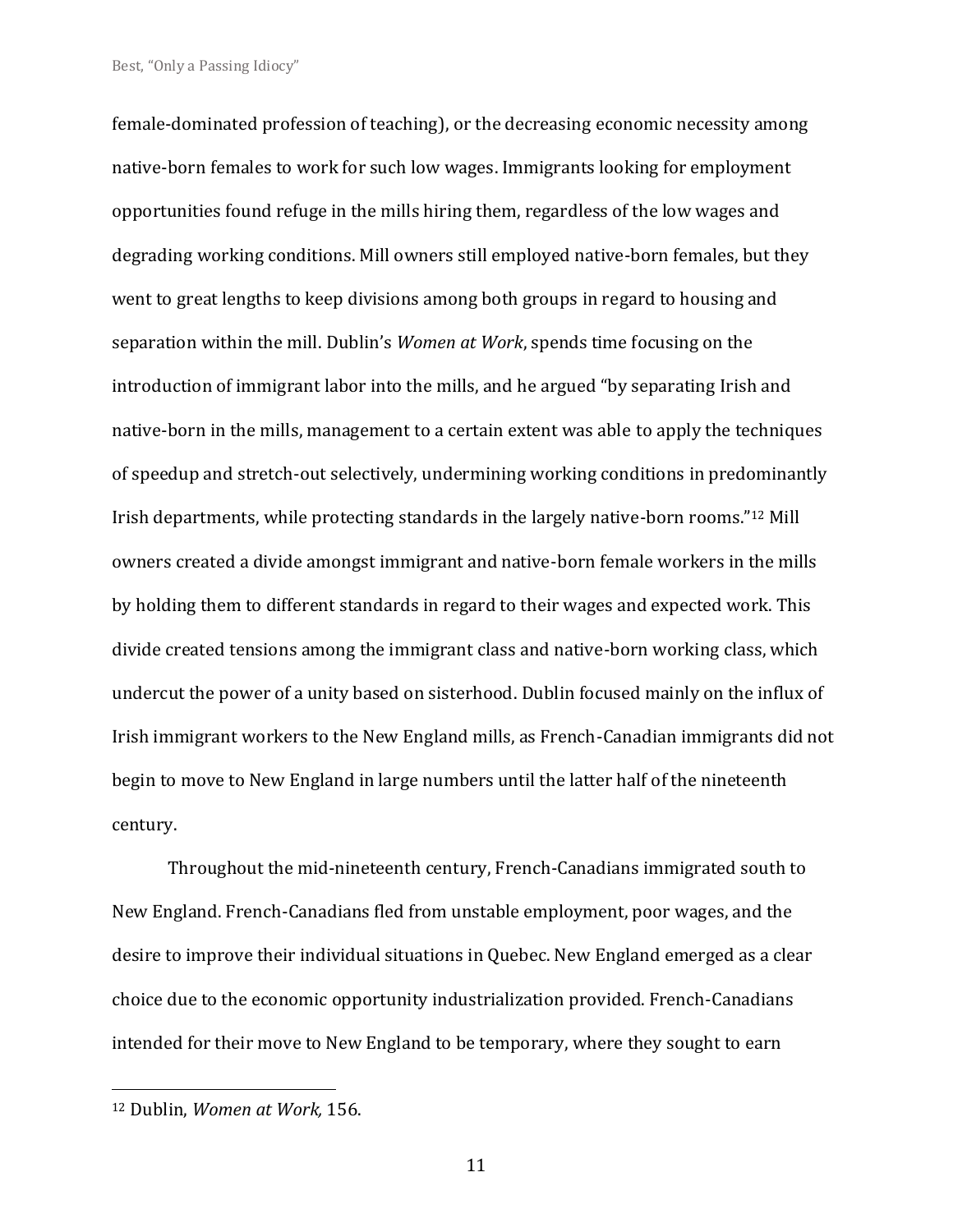enough wages to finance a more comfortable lifestyle in Quebec. Contrary to these goals, the United States economy experienced multiple recessions, forcing many of these immigrants to permanently reside in the United States. After the Civil War, the United States experienced large waves immigrants from French Canada, ultimately resulting in "Little Canadas." These flashes of French-Canadian culture and lifestyle created opportunities for chain migration and the foundation of a strong community. These "Little Canadas" faced problems when it came to their faith, as they felt that they did not belong in the same church as the Irish in New England. In the Irish parishes, they delivered the sermon in English creating a language divide between the Irish and French-Canadians. Furthermore, the Irish and French-Canadians experienced tensions that stretched beyond their religion and into the workplace. Irish workers blamed the new French-Canadian immigrants for their decreasing employment opportunities. Not only did the French-Canadians receive resentment from Irish workers in New England, but they also faced backlash from their previous neighbors in Quebec. The clergy and provincial politicians feared the impact emigration caused Quebec. The elite in Quebec compared those who emigrated to slaves, cowards, and traitors. Due to Quebec's traditional and rural lifestyle, the elite and the clergy felt that industrialism destroyed the soul and they viewed Quebeckers leaving for industrialism in the United States to be far worse. They feared the assimilation of French-Canadians in the United States and their loss of national identity. In his 2004 book, *The Franco-Americans of New England: Dreams and Realities*, Yves Roby discusses the long history of French-Canadians and Franco-Americans in the United States. Roby argues "Of course, if the emigrants wanted to safeguard their interests and exert every right possible, they would have to acquire American citizenship, but even then, and

12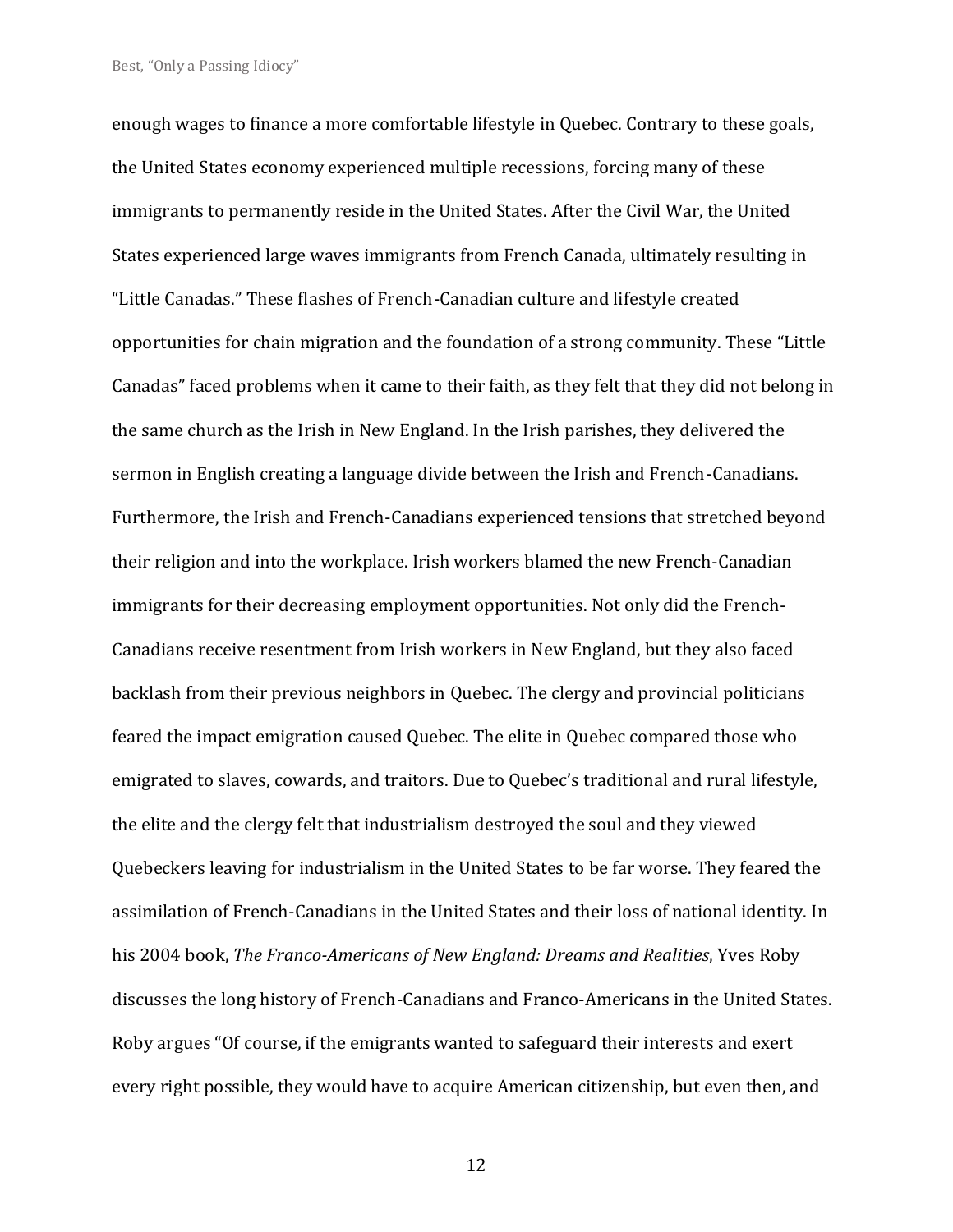above all, they would remain, at heart, French Canadians."<sup>13</sup> Even while the elite and the clergy in Quebec feared the assimilation and loss of culture amongst French-Canadians in the United States, it became clear that they intended to retain their identity and heritage, regardless of their opposition. Mill owners in the United States recognized the importance of French-Canadian labor, regardless of their ties to their identity, and began searching for ways to encourage more immigration to New England.

As French-Canadians explored options for economic success, New England mill owners sought out ways to improve their profits and lower production costs. At the end of the Civil War, industrialism rose and advancements in technology created an opportunity for mill owners to employ unskilled workers for lower wages than the previous workers. Realizing the value of French-Canadian workers, mill owners explored different avenues to encourage French-Canadian migration and ultimately their employment within the mills. Factories sent recruiters to Quebec to find struggling families and encouraged them to emigrate to the United States and work in their mills. This recruitment and other forms of encouragement resulted in a large number of French-Canadians working in the cotton textile industry. In Maine, French-Canadian workers comprised over 60 percent of the cotton textile industry, with a majority of French-Canadian women being the base of this industry.<sup>14</sup> Native-born Americans and Irish immigrants regarded the French-Canadian immigrants poorly for a multitude of reasons, one being their role in strike breaking. Mill owners often employed French-Canadians as strike breakers all around New England and

<sup>13</sup> Yves Roby, *The Franco-Americans of New England: Dreams and Realities* (Montreal: McGill-Queen's University Press, 2004), 36.

<sup>14</sup> Iris Saunders Podea, "Quebec to 'Little Canada': The Coming of the French Canadians to New England in the Nineteenth Century," *The New England Quarterly Inc.* 23, no. 3 (1950): 369.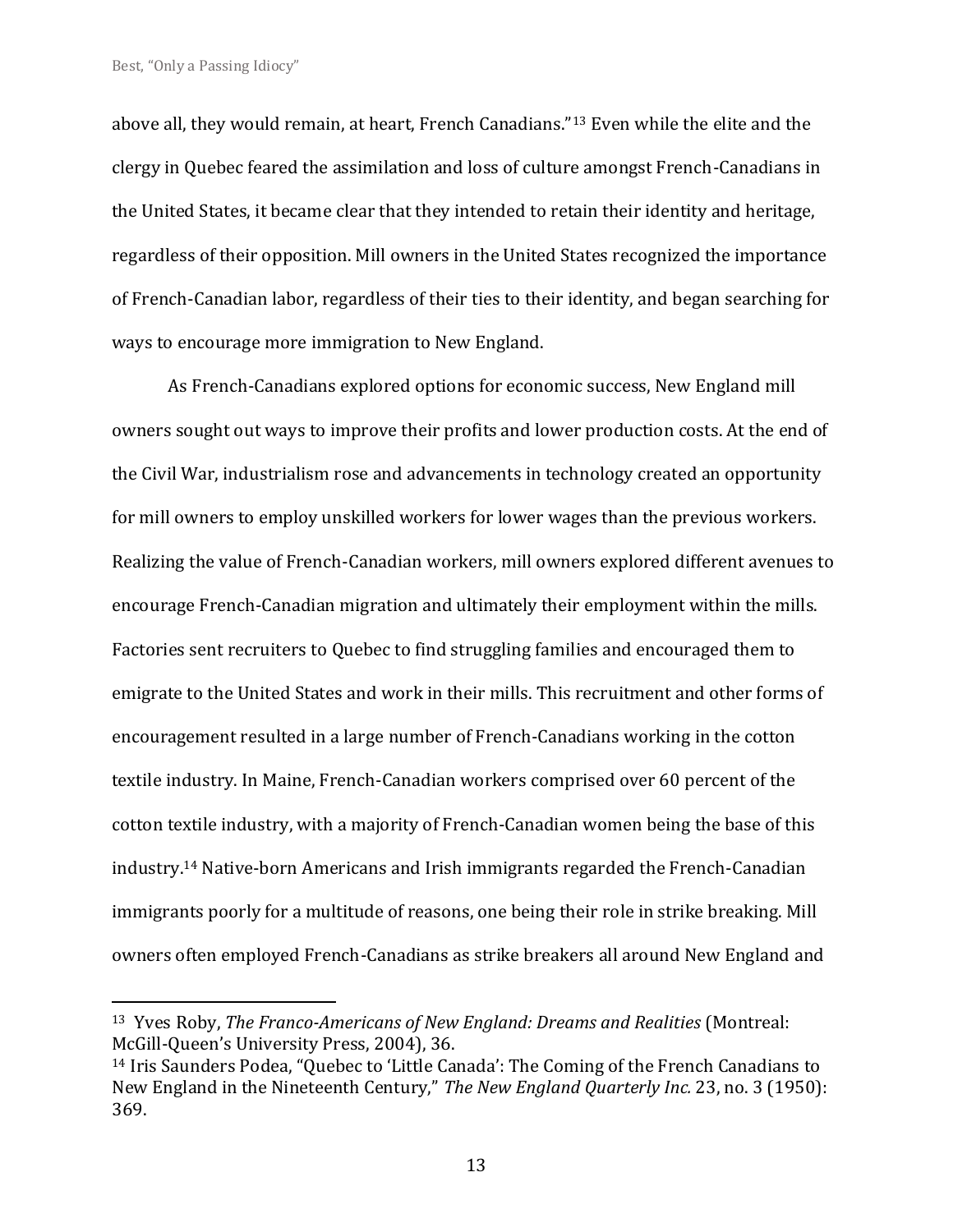French-Canadians opposed unionization efforts. At this time, native-born workers viewed unionization as their strongest tool in the workplace and strikes represent one utilization of this tool. Iris Podea's article "Quebec to 'Little Canada': The Coming of the French Canadians to New England in the Nineteenth Century," discusses the different aspects of French-Canadian life upon arrival in the United States during the nineteenth century. Podea argues "French-Canadian influence was held partly responsible for the failure of New England cotton mill operatives to build stronger organization, but rather do without wages during strike they preferred a low income regularly."<sup>15</sup> Unlike native-born workers and Irish workers, the French-Canadians accepted lower, consistent wages rather than striking, which often resulted in termination from the workplace, but this acceptance only facilitated deeper tensions between French-Canadians and native-born workers. As the twentieth century approached, labor and social relations among French-Canadians and native-born Americans increasingly became agitated.

The introduction of direct rail lines from Quebec to Portland, Maine aided French Canadian migration to New England. Railroads made it cost effective for entire families to migrate to New England, and by the twentieth century, in places such as Lowell, Massachusetts, French-Canadians came to be a majority demographic in the mills. Coming from an economically poor situation in Quebec, French-Canadians started their time in New England with little to their name. In an interview, Henry Boucher, a French-Canadian who lived in Woonsocket in the late-nineteenth and early-twentieth centuries, shed light on the lived-experience of French-Canadian immigrants in New England. He recounted coming to the States with very little and being the youngest of six other children. His father and older

<sup>15</sup> Podea, "Quebec to 'Little Canada',"374.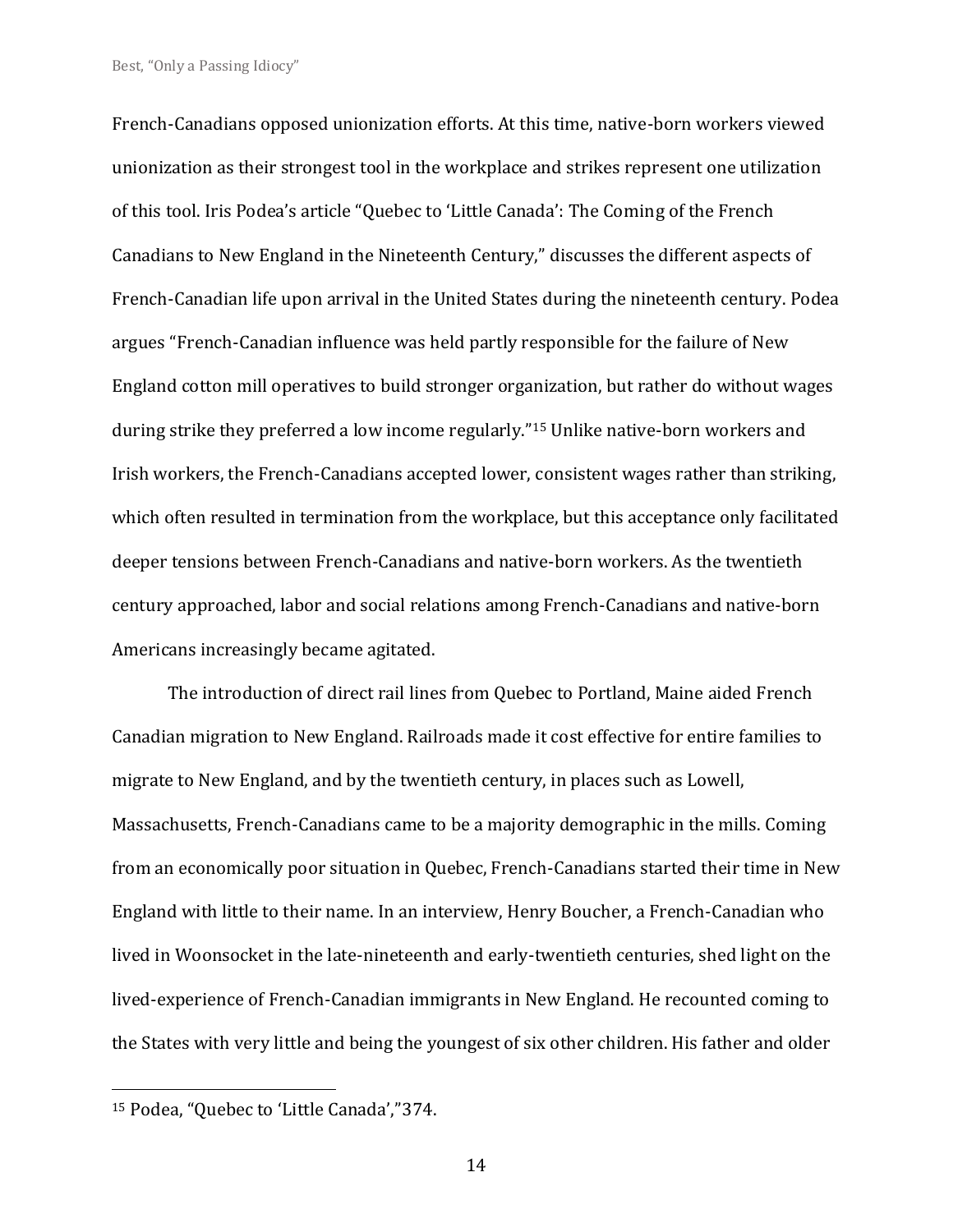brothers worked in the mills upon their arrival and made very little money to start. When Henry turned 14, he took a literacy test, which asked him for his name and address. Since he attended French parochial school, he passed this easily and the head of the school granted him permission to work. Boucher began working in the mills in 1912 with his brother. The war years created enormous demand and textile workers benefited from the surge of production with good wages, stable employment, and even promotion opportunities. Boucher told the interviewer "During the years 1915-1917 the mill was running day and night. The rate of pay had been raised many times until in 1917, I was making \$40 a week… My father and my brother were also making plenty of money."<sup>16</sup> Henry Boucher experienced a great deal of success working in the mills and received promotion multiple times, but in the broader context, he does not represent a typical French-Canadian textile worker in New England. Boucher did not recount any experiences of dealing with nativism within the workplace, like other French-Canadians did.

Native-born Americans in the working class often met immigrants entering the United States with great hostility due to their underlying fears and the French-Canadians eventually suffered from this hostility. Native-born workers often blamed immigrants for poor economic situations and poor working conditions, using immigrants as a means to put a face to their own problems. Immigrants often found themselves working in urban and industrialized centers, places where some conservative Americans believed were morally corrupt. With large masses of Irish immigrants entering the United States, facing resentment for their Catholic beliefs and their industrial work, one assumes that French-

<sup>16</sup> Henry Boucher, oral interview conducted by Mr. Guilfoyle, in The French-Canadian Textile Worker, *New Hampshire Federal Writers' Project,* 1939.*.*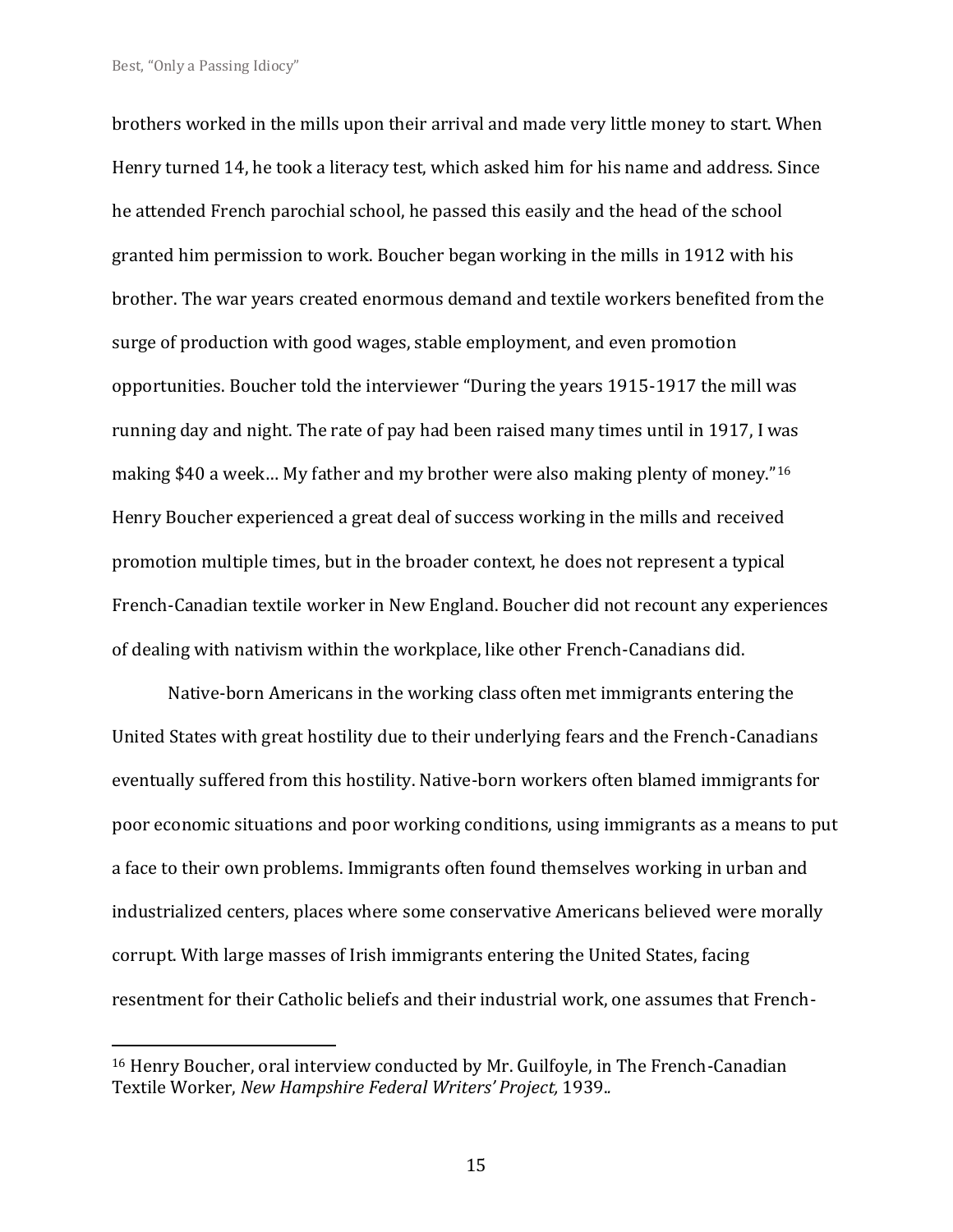Canadians, also migrating to work in industrial centers and practicing the Catholic faith, faced the same resistance Irish immigrants faced. Yet, evidences shows that Americans and mill owners welcomed French-Canadian immigrants. Initially, with smaller numbers than Irish immigrants, native-born Americans did not view French-Canadians to be as threatening as the Irish, and felt that the immigrants intended to work hard and assimilate into American society. By the late-1880s, however, it became evident with the creation of French-Canadian institutions that these immigrants did not intend to abandon their French-Canadian identity. During depression years, French-Canadians appeared ready and willing to work as strike breakers, initiating great resentment from native-born Americans. Fearing backlash, Quebec elite advocated for the French-Canadian emigrants who faced the hostilities, arguing that hostility among native-born Americans occurred due to the situation mill owners created with poor wages and poor housing. Yves Roby spends a section in his book discussing the role of French-Canadians in New England, focusing on their role in labor and the response of Quebec elite. Roby argues "By invoking the past, by defending themselves in the face of accusations leveled against French Canadians of the United States, they were able to present their compatriots as model Americans with every right to the consideration of their hosts." <sup>17</sup> The French-Canadian population in New England played a critical role in the mills and the Quebec elite helped ensure their continued contributions in the United States and this labor force

French Canadians faced great resentment from Irish-Americans in New England because of their employment within mills. These two group had more in common than they both realized. Both groups left their home country seeking better economic opportunity,

<sup>17</sup> Roby, *The Franco-Americans of New England,* 63.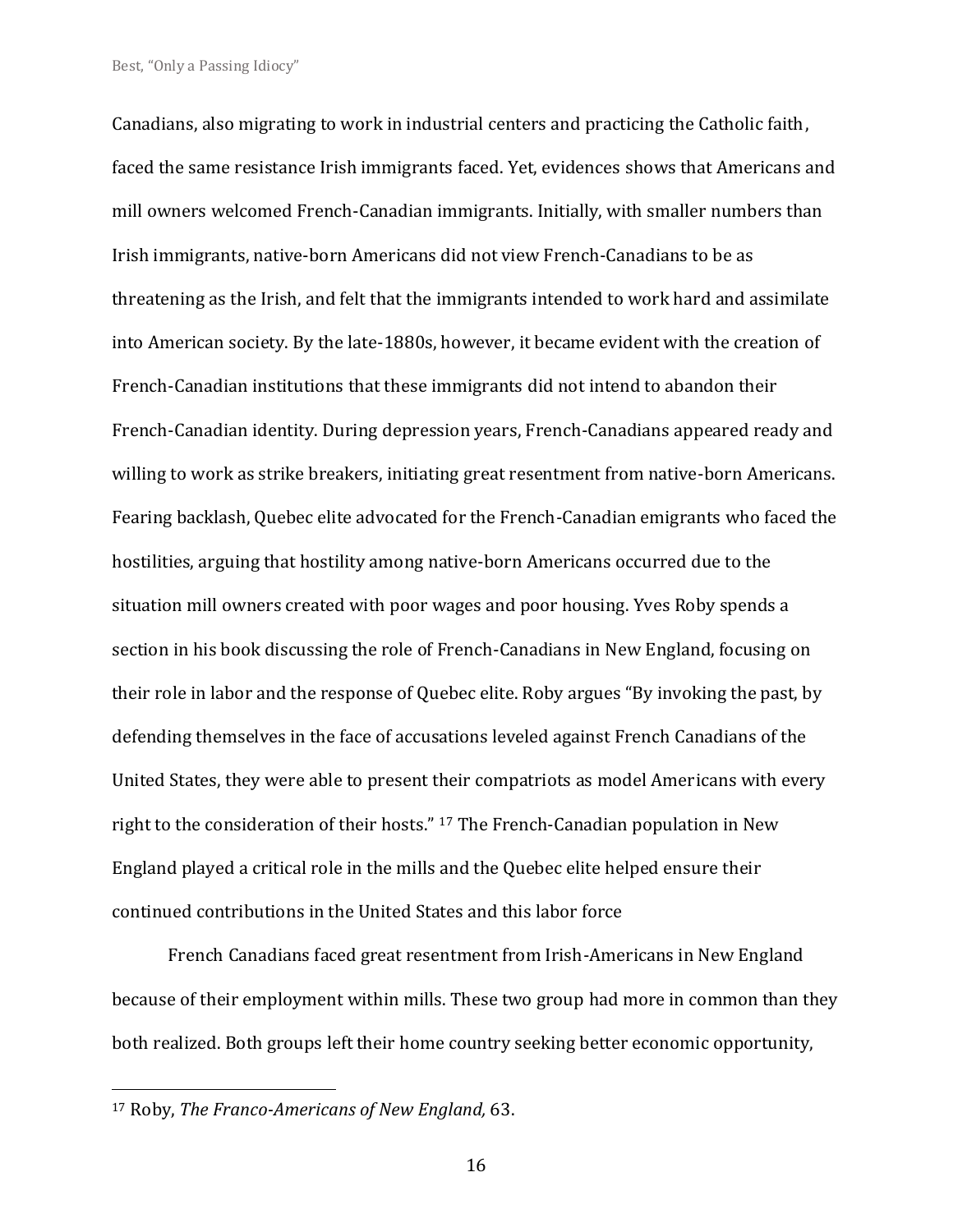they both found employment within mills, and both groups predominantly practiced Catholicism. Prior to the arrival of French-Canadians, the Irish provided a majority of the labor in the mills, but slowly left the field for better paying jobs. The arrival of French-Canadians helped mill owners who did not want to raise wages and did not need skilled workers.<sup>18</sup> Upon the arrival of French Canadians, Irish-Americans disregarded their commonalities and treated them poorly, even though at one point, the Irish faced the same predicaments as French Canadians. Their nativist sentiments did not go unseen by French-Canadians and that becomes clear through interviews. One interview with Philippe Lemay, explores many different avenues of French-Canadian life in the late-nineteenth century and early-twentieth century. Living in Manchester, New Hampshire, he discussed mill life, specific people within the mills, and the resentment of Irish workers in the United States. The actions by Irish-Americans deterred French Canadians from attending church, drinking public water, and even eating their lunch outside. Lemay stated "Our troubles came mostly, not to say entirely, from Irish people who, it seems, were afraid that we had come here to take their jobs away from them in the mills and who tried hard to send us back to Canada by making life impossible for us in America."<sup>19</sup> Even though Irish-Americans and French-Canadians shared a similar battle to improve their quality of life, the fear of new immigrants and the fear of losing employment to an immigrant prevailed among Irish-Americans. This fear became evident within the workplace regarding managerial positions for French-Canadians.

<sup>18</sup> James Allen, "Migration Fields of French Canadian Immigrants to Southern Maine," *Geographical Review* 62, no.3 (1972): 372.

<sup>19</sup> Philippe Lemay, oral interview conducted by Louis Pare, in The French-Canadian Textile Worker, *New Hampshire Federal Writers' Project*, 1939.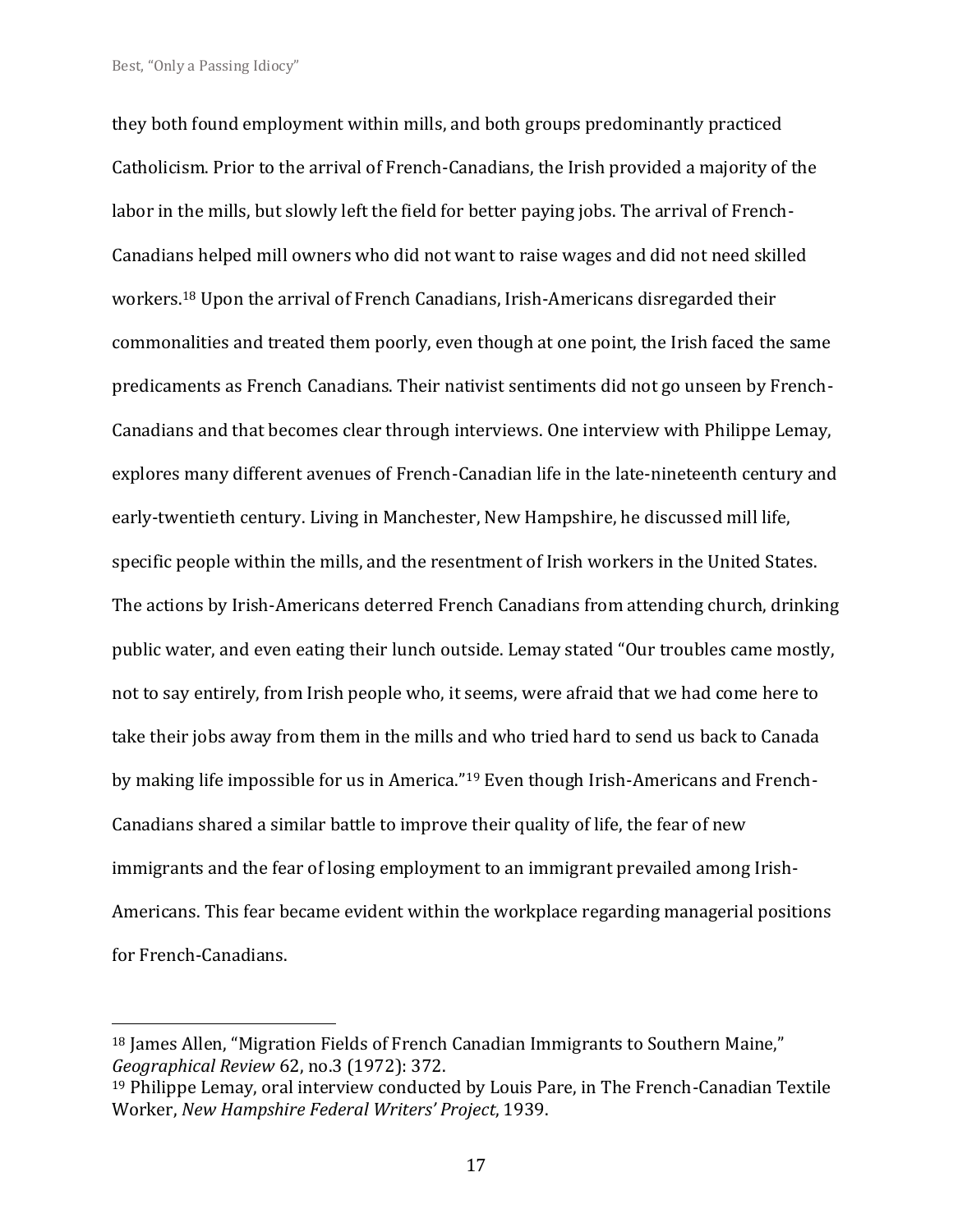Despite this opposition from Irish Americans, French Canadians easily found work in the textile mills. French-Canadian immigrants carried with them a reputation that employers sought, as they often worked for low wages and did not unionize, due to their notions of their temporary work. French Canadians worked alongside Irish immigrants within the mills and in the cases presented by the interviews, French Canadians faced promotion more often than the Irish. These promotions, their unwillingness to unionize, and their employment as strike breakers contributed to the negative responses they received. Nativist sentiments ran high among Irish Americans and native-born Americans, which they directed at French Canadians by making them targets of their injustices. French-Canadian labor played a key role within textile mills in New England and the success they garnered after their initial struggles represents this. Eventually, the Ku Klux Klan targeted French Canadians and Franco Americans in part due to their role in the mills and the increasingly high tensions between native-born Americans and immigrants.

## Modernism and Ethnic and Religious Identities in the 1920s

The beginning of the 1920s ushered in new political and cultural ideas. The previous decade saw a series of events that ultimately changed American life. Progressivism helped successfully improve labor relations, gave women the right to vote, and helped find solutions to an abundance of social problems. <sup>20</sup> With the end of the First World War, and a clearly disheartened American public, changes in government and the daily lives of the people became inevitable. While some people felt that a multitude of factors gave way to a

<sup>20</sup> Nathan Miller, *New World Coming: The 1920s and the Making of America* (Boston: Da Capo Press, 2003) 13.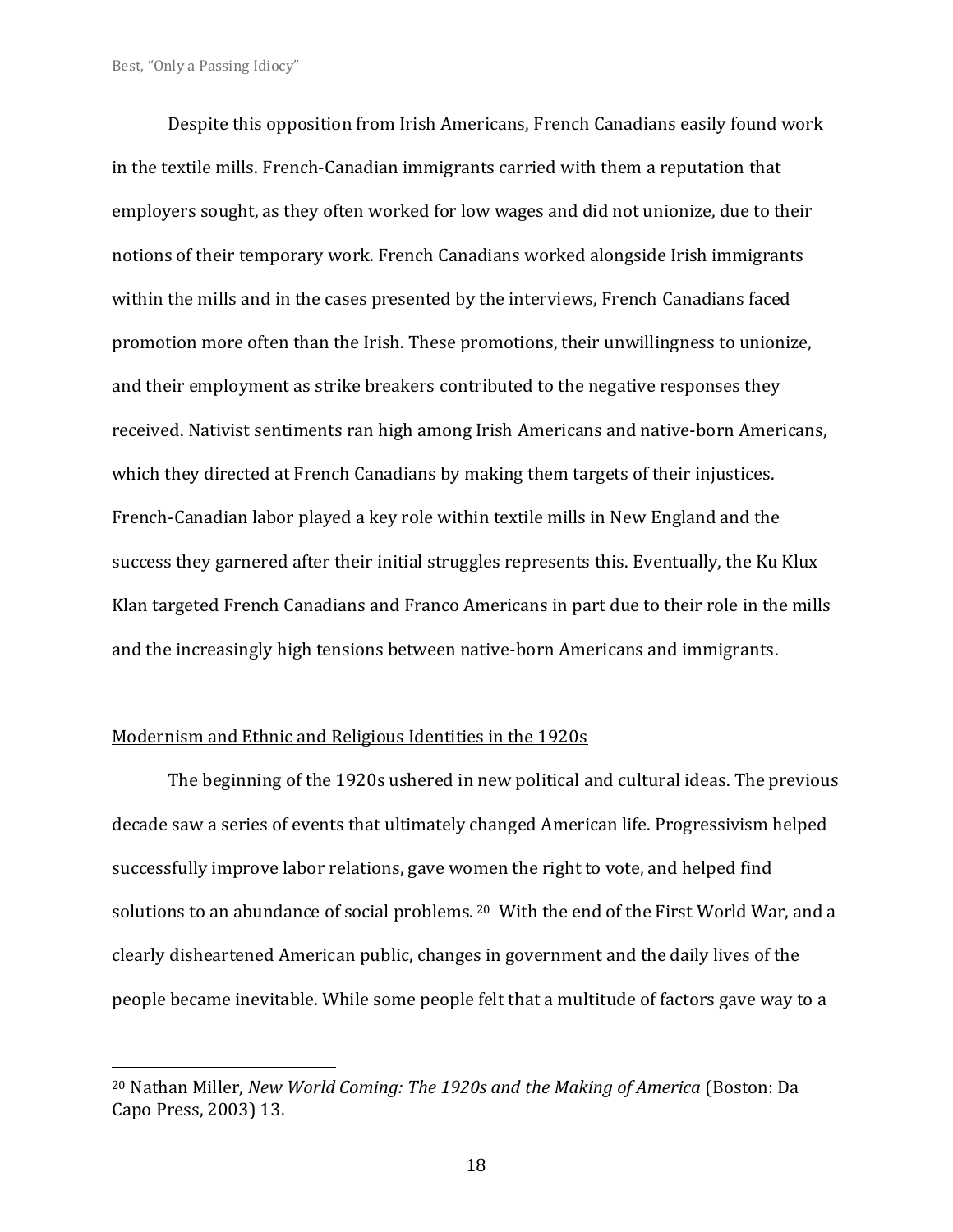country that began to lack morals and threatened society, others embraced these new ideas. Scholars have shown that with this acceptance emerged modernism, a cultural idea that challenged the old notions of Victorian lifestyle and embraced the new cultural ideas surrounding class, religion, and race.<sup>21</sup> In hindsight, scholars understand that modernism resulted from years of changes to the fundamental concepts of the American ideal. Improvements in technology, increases in immigration, and higher urbanization created the space for the development of a modernist philosophy and became a central part of American life in the 1920s.<sup>22</sup> Modernism contributed to the growth of the Harlem Renaissance and helped increase the understanding and acceptance of science, but it also generated a great deal of backlash, as it threatened the power of Anglo-Saxon Protestantism, and conservative groups, such as fundamentalists and the Ku Klux Klan.

Perhaps most importantly, modernism empowered ethnic minorities to embrace their cultural uniqueness. Historians often focus on African Americans, but the black experience in the 1920s can also provide context for understanding other ethnic groups' efforts to establish their own identity and resist the power of the Anglo-Saxon majority. Social changes and challenges to the racial order helped the Harlem Renaissance gain momentum and grow to be a strong cultural and intellectual movement. Much like French Canadians migrating south to urban New England, the African-American experience in the 1920s revolved around mobility and urbanization. In the beginning of the twentieth century, African Americans sought ways out of the South, hoping to escape economic hardships and racism. Referred to as the Great Migration, millions of African Americans

<sup>21</sup> Lynn Dumenil, *Modern Temper: American Culture and Society in the 1920s* (New York: Hill and Wang, 1995) 13.

<sup>22</sup> Dumenil, *Modern Temper,*7-9.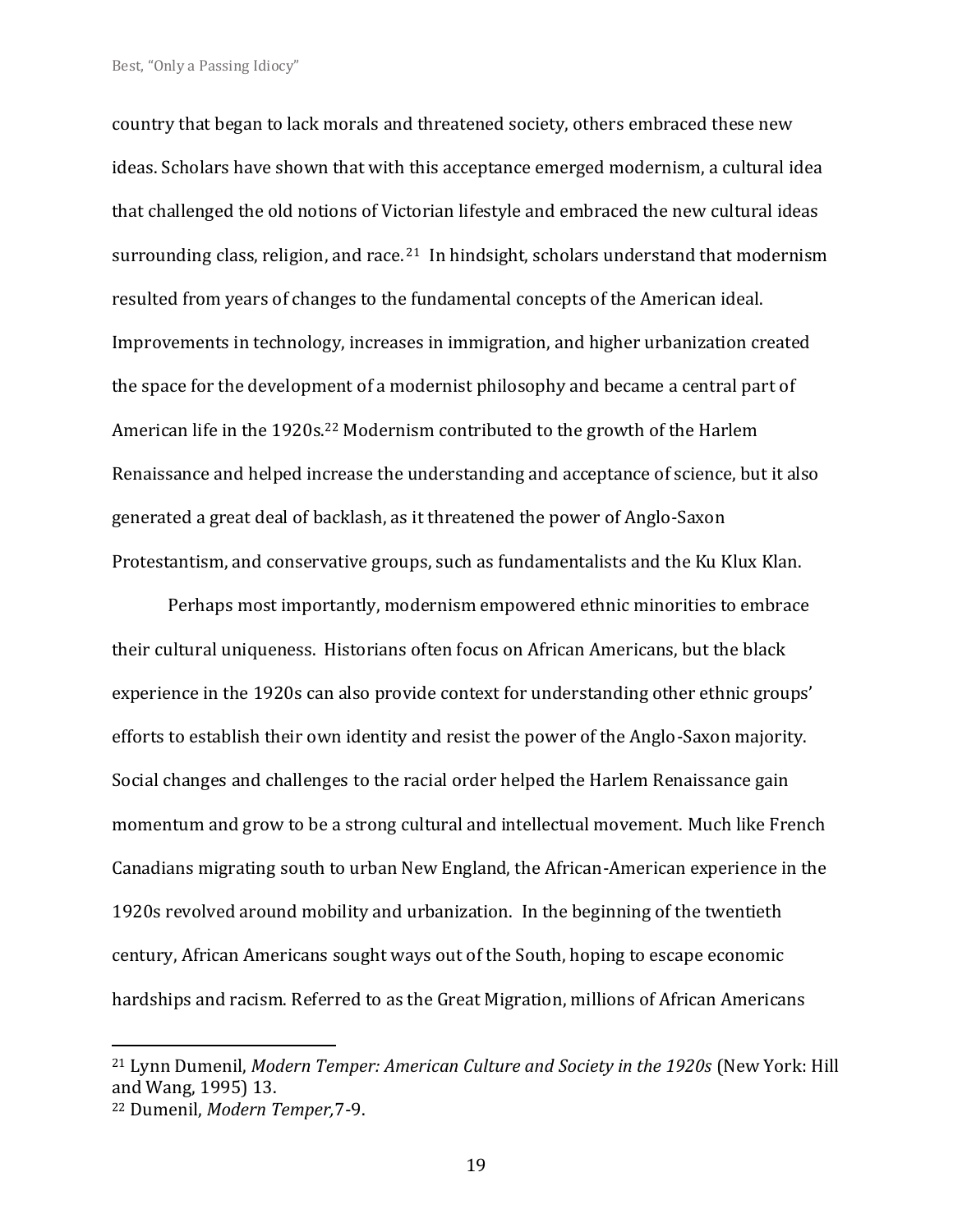moved first to smaller regional cities in the South and then, by 1910, to major industrial cities in the North, where there was a higher demand for unskilled labor. <sup>23</sup> Cities such as New York, Chicago, Detroit, and Philadelphia became popular destinations for African Americans searching for work. <sup>24</sup> African Americans faced housing and labor difficulties in the North, which led to an increase in racial tensions. In 1919, these tensions resulted in race riots in multiple cities. <sup>25</sup> The race riots sparked the use of the term the "New Negro." Dumenil shows in her book, *Modern Temper: American Culture and Society in the 1920s*, how the development of this term rejected Booker T. Washington's ideas for African Americans to be patient and temporarily accept segregation and disenfranchisement but instead, pushed African Americans towards W.E.B. Du Bois' ideas of pursuing an education to combat discrimination and disenfranchisement. <sup>26</sup> This push for education created passionate and outspoken African American writers and artists, resulting in the Harlem Renaissance. Langston Hughes, Zora Neale Hurston, Claude McKay and Jessie Fauset are only some of the influential writers who emerged during the Harlem Renaissance. Their writings concerned issues of racial identity, fitting right into the modernist idea of challenging the previous racial and social norms. <sup>27</sup> Two schools of literature emerged from the Harlem Renaissance; one focusing on spiritualism and folk culture, and another on the emergence of pan-Africanism. Nathan Huggins shows in his book, *Harlem Renaissance*, that the use of Africa came from an inner search for identity and heritage. While on this search

<sup>23</sup> Miller, *New World Coming*, 48.

<sup>24</sup> Stewart E. Tolnay, "The African American 'Great Migration' and Beyond," *Annual Review of Sociology* 29, no. 1 (2003) 216.

<sup>25</sup> Dumenil, *Modern Temper,* 218.

<sup>26</sup> Dumenil, *Modern Temper,* 288-289.

<sup>27</sup> Dumenil, *Modern Temper,* 160-161.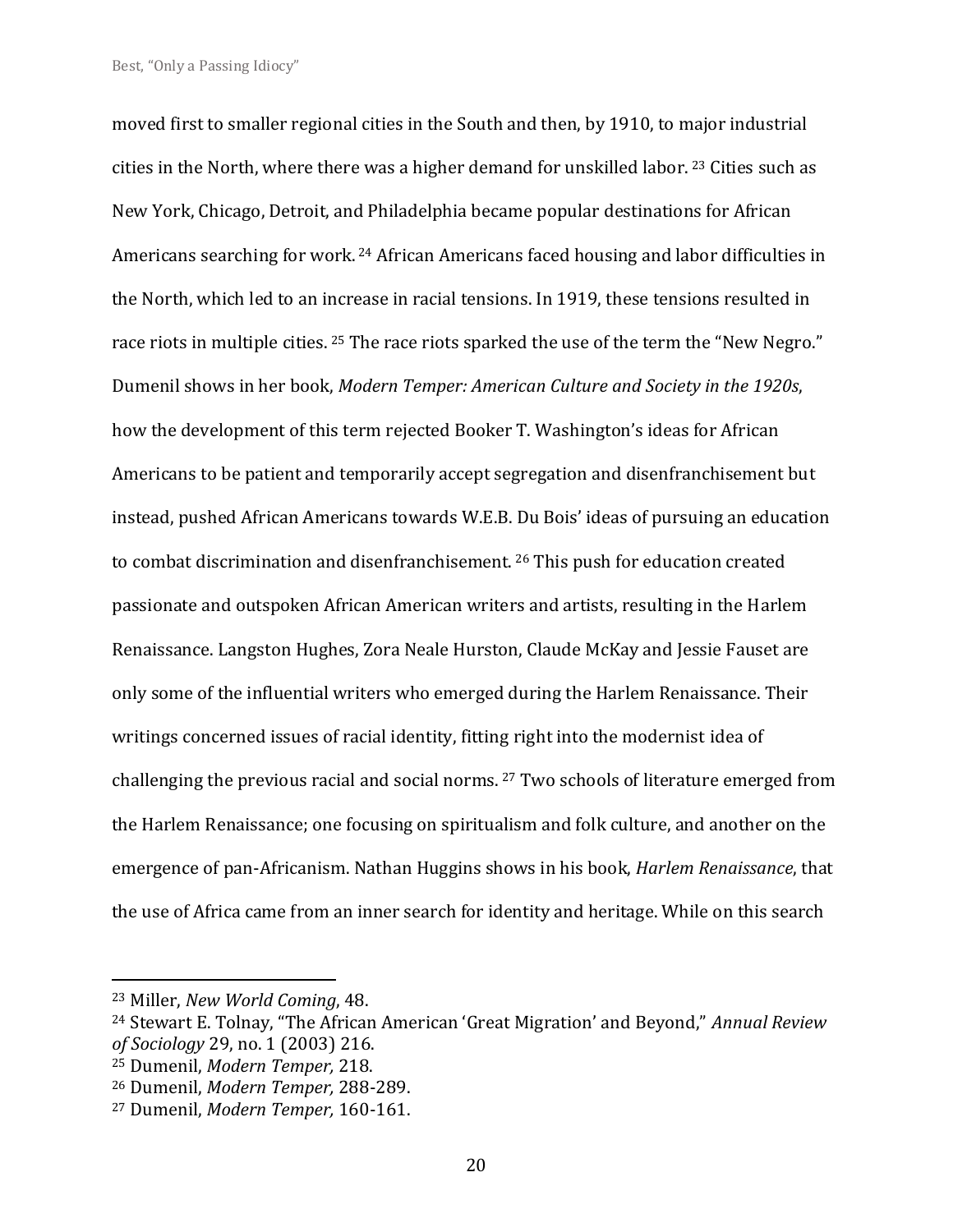for identity, Huggins argued that "From this effort would come a revitalized black culture and self-esteem. Whatever else, the era produced a phenomenal race consciousness and race assertion, as well as unprecedented numbers of poems, stories and works of art by black people." <sup>28</sup> Contributors to the Harlem Renaissance used their literary and artistic works to grab hold of their beliefs and challenge the status quo of race in the United States by creating a new identity for African Americans, the New Negro. At the same time, other groups felt the modernist movement threatened their identity and the moral basis of the nation. These groups also used religion as an attempt to defend their identity, which they saw as the cultural foundation of the United States.

Religion contributed immensely to the American identity and has consistently been a crucial aspect of American life. While historians have shown that the total number of people attending church regularly declined, the total amount of churches increased, showing that even though less people attended church, religion continued to spread. <sup>29</sup> Modernism played a key role in the challenging of traditional religious practice. While modernists and a majority of the American public widely accepted new scientific ideas and findings, religious denominations saw these ideas as a threat to their orthodox religious views. <sup>30</sup> A new religious movement amongst evangelicals led to a group of multidenominational religious men and women, leaving their churches and entering the Fundamentalist movement. While the movement existed prior to the 1920s, up until 1918, fundamentalists peacefully coexisted with liberals and modernists, but the new attacks on

<sup>28</sup> Nathan Irvin Huggins, *Harlem Renaissance* (Oxford: Oxford University Press, 1971) 83. <sup>29</sup> Miller, *New World Coming*, 229.

<sup>30</sup> James Davison Hunter, *Evangelicalism: The Coming Generation*, Chicago: The University of Chicago Press, 1987, 120.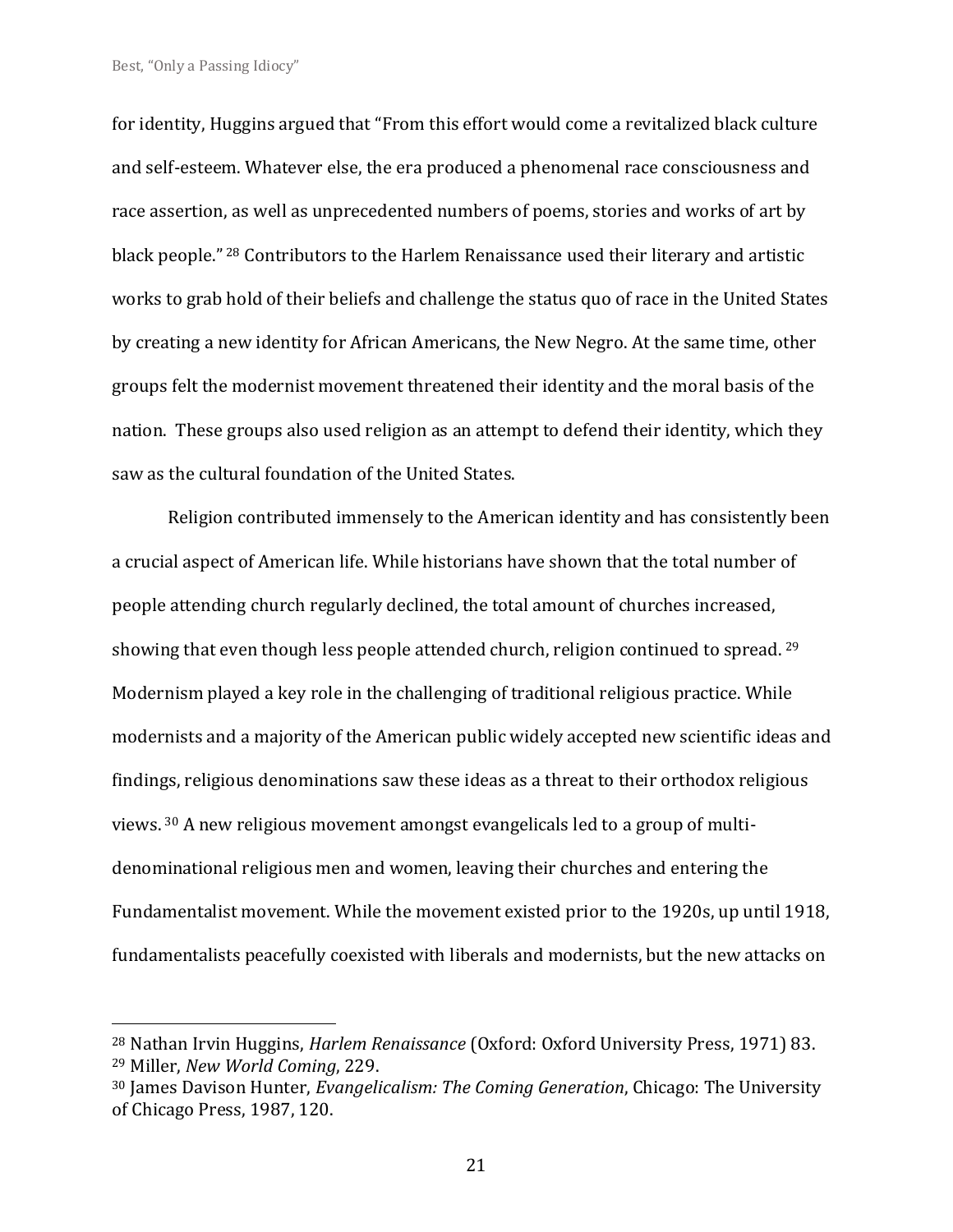religion changed that. <sup>31</sup> Dumenil shows that the group worried about the decline occurring in society and within churches, blaming modernists for their role in changing religious views to agree with new ideas circulating the country. <sup>32</sup> The fundamentalist movement consisted of three goals: achieve a nationwide fundamentalist movement, take control of major northern denominations, and to prevent Darwinian science from being taught in public school. <sup>33</sup> Fundamentalists scored a major victory with the passage the Eighteenth Amendment, prohibiting the production and sale of alcohol, which they saw as a social and moral evil. Fundamentalists moved on to attack the teaching of Darwinism in public schools, seeing mild success by advocating for the passage of antievolution laws in 20 state legislatures. <sup>34</sup> In Tennessee, where antievolution measures passed, the 1925 trail State of Tennessee v. John Thomas Scopes became the epicenter of the evolutionist debate. Fundamentalists enlisted the support of William Jennings Bryan, who acted as the lawyer for the defense. The case revolved around the actions of a substitute teacher, John Scopes, who taught evolution in a biology class, a violation of Tennessee state law. Clearly, Scopes committed the crime, but the case turned into a trial about fundamentalist ideas and the logistics of these ideas. The basic notion of fundamentalism relies on a literal understanding of the Bible and during the trial, the defense called William Jennings Bryan to the stand as an expert on the Bible. Bryan, also the attorney for the prosecution, was an outspoken advocate for fundamentalism and wanted to combat the moral injustices committed by modernists. The defense asked Bryan a multitude of questions on the Bible,

<sup>31</sup> Frances Fitzgerald, *The Evangelicals: The Struggle to Shape America* (New York: Simon and Schuster, 2017) 112.

<sup>32</sup> Dumenil*, Modern Temper,* 185.

<sup>33</sup> Fitzgerald, *The Evangelicals,* 112-113.

<sup>34</sup> Miller, *New World Coming*, 244-245. Fitzgerald, *Evangelicalism,* 120.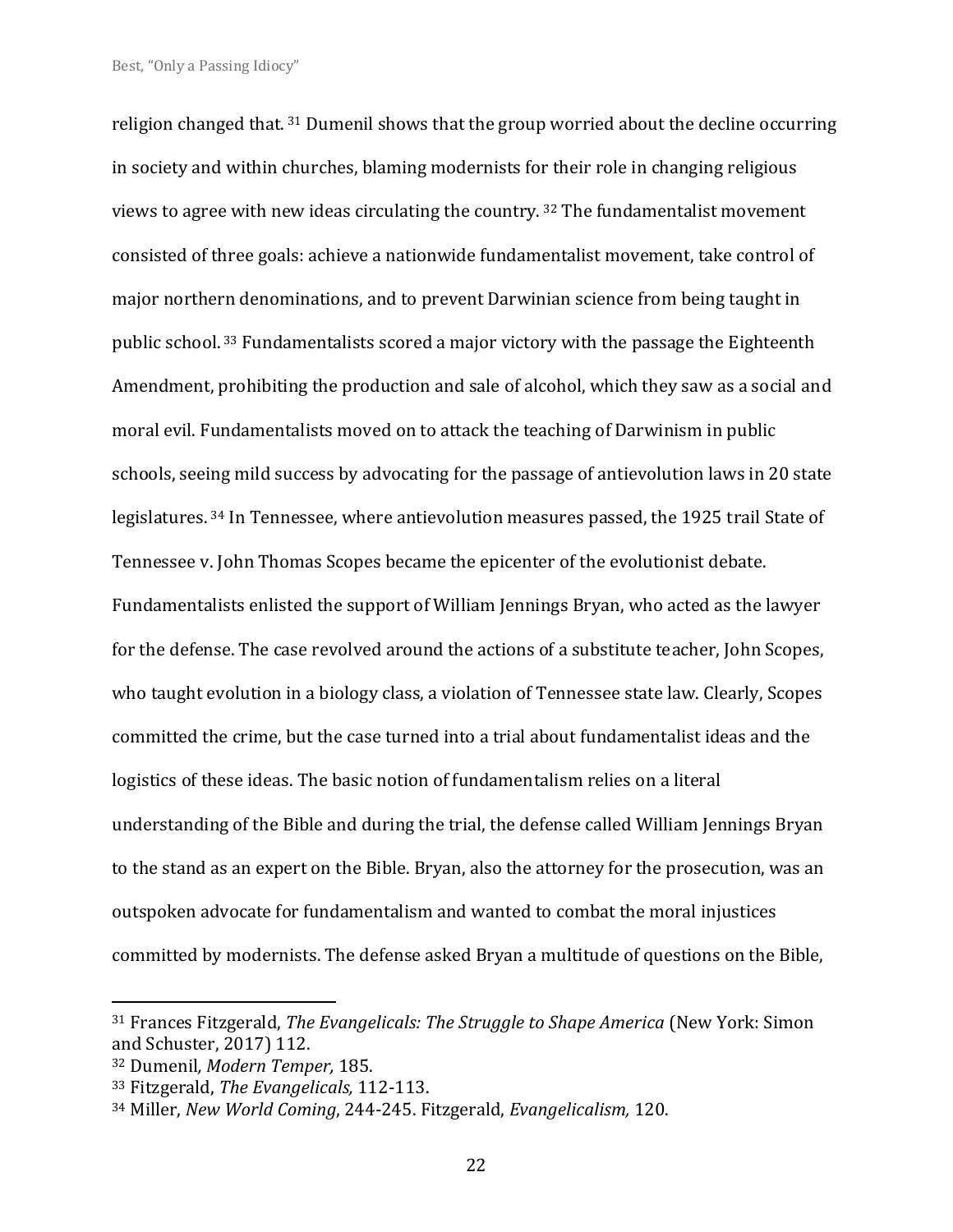ultimately showing that even Bryan did not take the Bible literally at all times, the opposite of fundamentalist beliefs. <sup>35</sup> After the trial, Bryan faced ridicule from both fundamentalists and modernists, the former due to their feeling of defeat and Bryan's inability to defend fundamentalism successfully. <sup>36</sup>

New evangelical denominations relied heavily on large amounts of publicity, which they easily received due to the behaviors and actions of their leaders. The Holiness and Pentecostal movement grew out of feelings of anger towards the American public for accepting new modernist ideas. Those who joined the movement usually came from poor and working-class backgrounds and sought purity and simplicity from the increasingly modern and complex world. <sup>37</sup> Aimee Semple McPherson believed in this movement, creating her own sect of the Pentecostal movement. She utilized ideas of "old-time religion" often criticizing modernist ideas. She relied on her radio show to reach millions of Americans on a daily basis, where she promised spiritual healing. McPherson disappeared for over a month in 1926, claiming to have been kidnapped and tortured in Mexico. Many journalists at the time found her story to be shocking, as she did not appear with any physical signs of a kidnapping. Rumors soon spread that McPherson ran off to a resort with an employee at her radio station and she began to receive negative publicity. A grand jury looked into the case due to reports of a false kidnapping, but eventually the judge dismissed all charges. McPherson continued to preach against modernism and worldliness, but her reputation continued to be damaged. <sup>38</sup> Ultimately, the effects of modernism and

<sup>35</sup> David Kyvig, *Daily Life in the United States: 1920-1940* (Chicago: Ivan R. Dee, 2002) 153. Dumenil, *Modern Temper,* 187. Fitzgerald, *The Evangelicals,* 137.

<sup>36</sup> Fitzgerald, *The Evangelicals,* 139.

<sup>37</sup> Dumenil, *Modern Temper,* 177.

<sup>38</sup> *Modern Temper,* 181. *New World Coming,* 232.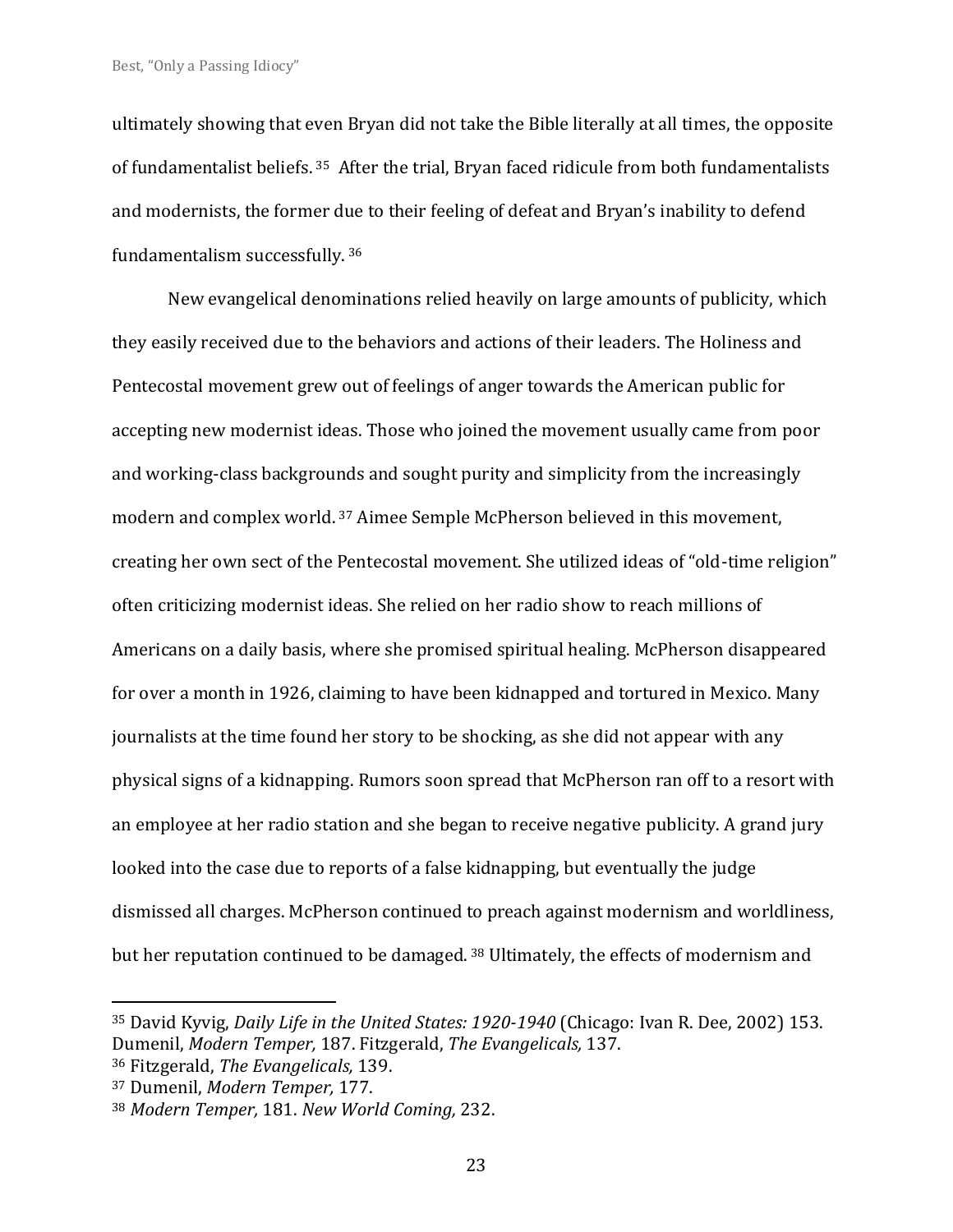the reluctance of rural Americans to embrace these changes played a key role in the infiltration of the Ku Klux Klan into 1920 politics.

By the beginning of the twentieth century, progressivism emerged in the United States as a popular and powerful social and political ideal. As a response to rapid industrialism, progressives concerned themselves with a wide variety of social and political concerns, including, but not limited to matters of female and child labor laws, unsanitary working conditions, growing urban populations, and corrupt politics.<sup>39</sup> Progressivism thus became difficult to precisely define due to this wide range of focus. As World War I began, the fight for social progress declined and all focus shifted towards the United States' indirect and direct contributions to the war. By the end of the war, in a sense, the American spirit had been broken. As David Goldberg credits in his book, *Discontented America: The United States in the 1920s,* the Senate's rejection of the Versailles Treaty, the overwhelming amount of immigrants entering the country, large-scale unemployment, and the discovery of the fixed 1919 World Series all played a key role in breaking the spirit of Americans and taking away any hopes for progress.<sup>40</sup> Scholars have also argued that the after effects of World War I created a general fear of others amongst Americans, reaffirming and strengthening wartime patriotism to the level of jingoism and thus creating opportunities for hate-based organizations such as the Ku Klux Klan to gain momentum.

<sup>39</sup> David Goldberg, *Discontented America: The United States in the 1920s* (Baltimore: The John Hopkins University Press, 1999), 1.

<sup>40</sup> Goldberg, *Discontented America,* 120.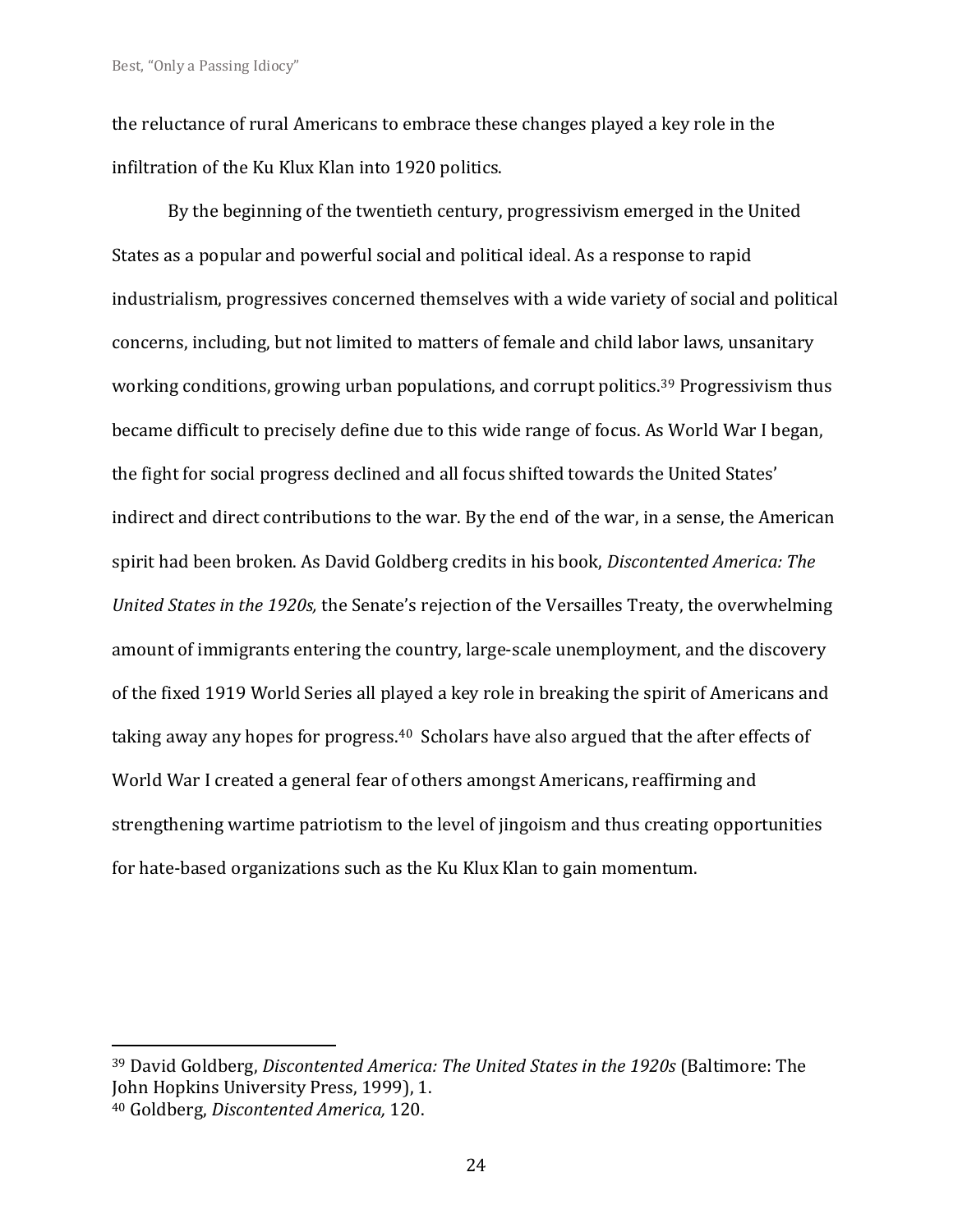## The Emergence of the New Klan in the 1920s

The Klan that grew out of the twentieth century differed greatly than the Klan dominant during the Reconstruction Era. The first Klan sought to limit the newly gained rights of African Americans, focusing their efforts mainly in the South. In the 1920s, the 'New Klan' widened their scope on who they targeted, but retained the same wardrobe and traditions of the old Klan. In 1915, William Joseph Simmons, revived the Ku Klux Klan, after inspiration from the film, *Birth of a Nation.<sup>41</sup>* The film, based on novel, *The Clansman,* depicted the closing of the American Civil War with the Ku Klux Klan emerging as a postwar savior of the American South.<sup>42</sup> As Wyn Wade shows in his book, *The Fiery Cross: The Ku Klux Klan in America,* the film received a great deal of backlash. Wade describes the efforts of Jane Addams and the NAACP to fight the release of the film, as the former challenged its historical accuracy. Wade also argued that due to the dramatized efforts of D.W. Griffith to paint the Klan in a positive light and show African Americans as dangerous and threats to society, the film rallied white Americans around a nonexistent past.<sup>43</sup> Of course, Simmons used this feeling of unity amongst white, native-born Protestant Americans to promote his newfound Klan organization.

Simmons most notably devised the plan for the new Klan. Growing up, Simmons' father participated in the Klan during the Reconstruction Era as an officer. This background allowed Simmons to understanding the traditions and practices of the Klan, while also marveling at the idea of creating a new Klan. Prior to the foundation of the second

<sup>41</sup> Linda Gordon, *The Second Coming of the KKK: The Ku Klux Klan of the 1920s and the American Political Tradition* (New York: Liveright, 2017) 12.

<sup>42</sup> Wyn Craig Wade, *The Fiery Cross: The Ku Klux Klan in America* (Oxford: Oxford University Press, 1987) 123.

<sup>43</sup> Wade, *The Fiery Cross,* 133.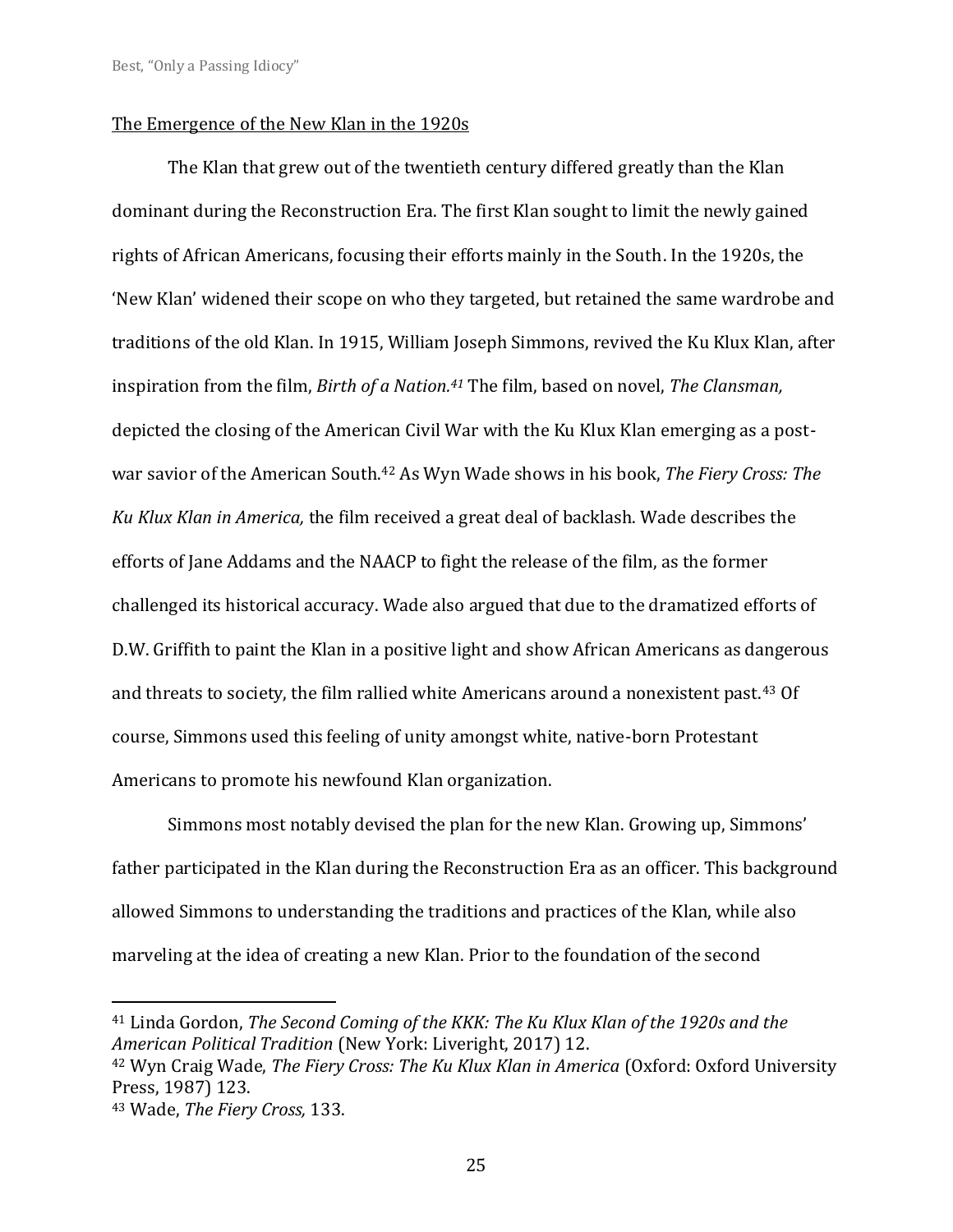organization, Simmons bounced around from different types of employment. Originally intending to be a doctor, he found that the programs cost too much money, so then sought a leadership role in the church. Ultimately, that endeavor came to an end, where he then explored sales for a short amount of time, and finally ended with fraternal organizing.<sup>44</sup> In 1965, David Chalmers, who wrote the first encompassing book on the Ku Klux Klan in the 1920s, published *Hooded Americanism*, where he described the similarities between organizing activities for the Klan with those of other popular fraternal organizations. Having affiliations with fraternal orders such as the Elks, the Masons, and the Odd Fellows, Simmons recruited members from these organizations to join his reconstructed Klan. The recruits often came from middle-class backgrounds, as was true for other fraternal organizations during the time.45 The true beginning of the Simmons' Klan began on the night before Thanksgiving in 1915, where he and 15 other men marched to the top of Stone Mountain and lit a cross on fire.<sup>46</sup> In the years to come, recruitment numbers slowly increased, but a series of events in the early 1920s contributed to their swift rise in numbers.

The 1920s opened up opportunities for the Klan to increase in size and in power. Those who opposed the Klan felt that by giving them poor publicity and revealing the true nature of their actions, ultimately, would force them out of commission due to the potential backlash they may receive. In 1921, the *New York World* published an exposé on the Ku Klux Klan, exposing their membership lists and the actions of their members.<sup>47</sup> Multiple

<sup>44</sup> David Chalmers, *Hooded Americanism: The First Century of the Ku Klux Klan 1865-1965*  (Doubleday and Company Inc., 1965), 29.

<sup>45</sup> Chalmers, *Hooded Americanism,* 30.

<sup>46</sup> Goldberg, *Discontented America,* 118.

<sup>47</sup> Gordon, *The Second Coming of the KKK,* 19.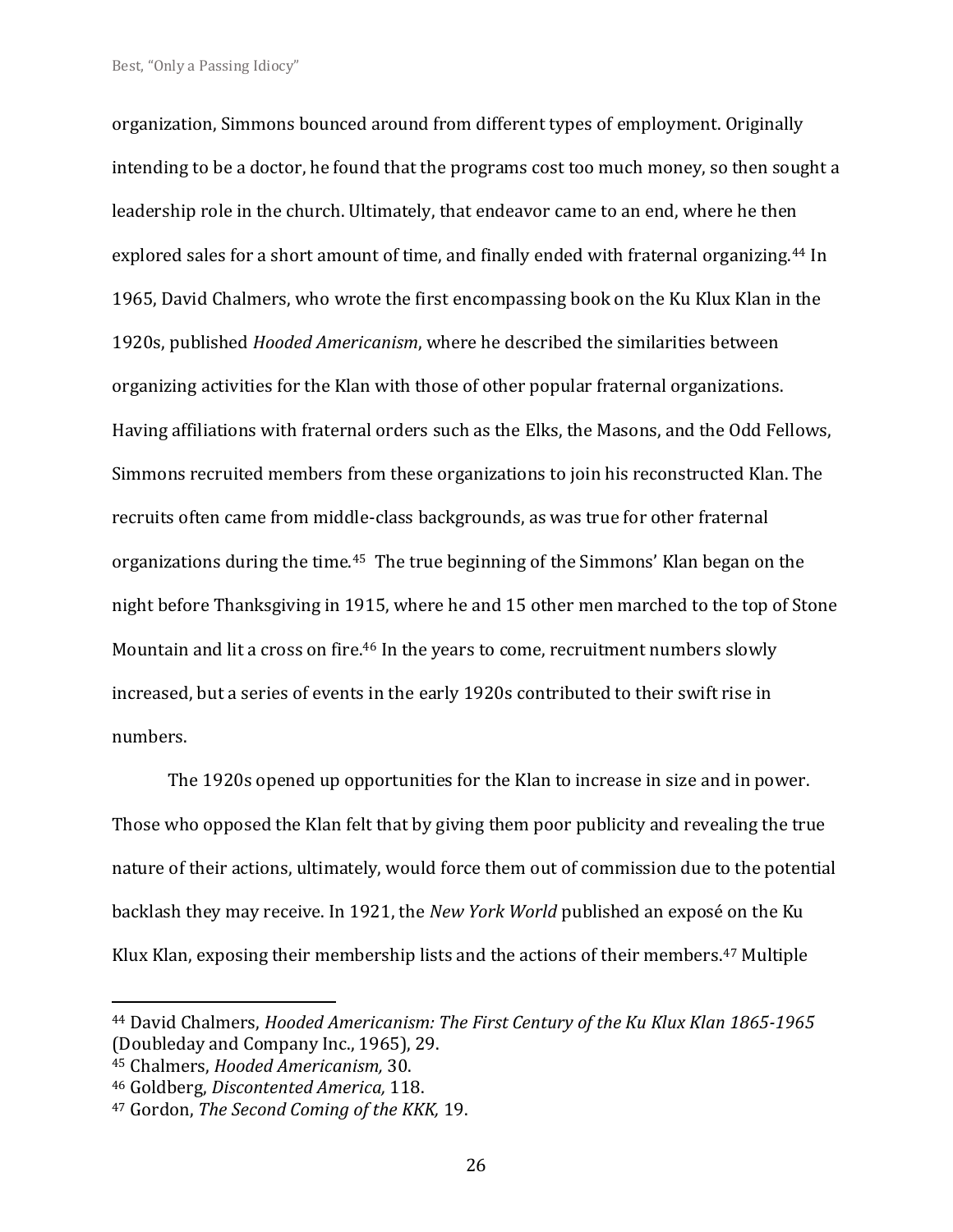newspapers republished these articles, allowing most of the country to gain insight into the organization. Contrary to the newspaper's original goal of discrediting the Klan, membership numbers began to increase and the Klan's power continued to rise. In the same year, the House Committee on Rules began congressional hearings to investigate the Klan' activities and acts of vigilantism, calling Simmons to testify. During his testimony, his charisma aided him in his ability to prove the Klan was not at fault for any crimes and reasserted the fact that the Klan was only a fraternal and nativist organization. Simmons' also claimed that the organization only existed to voice its opposition to immigrants, Catholics, and African Americans, while not directly taking any illegal steps against those groups or individuals within those groups.<sup>48</sup> While these events played a large role in the recruitment numbers of the Klan, the hiring of the Southern Publicity Association also played an important role in this matter.

The Southern Publicity Association, an organization of two people, Elizabeth Taylor and Edward Young Clarke, who specialized in public relations, held a reputation as a business which promoted fraternal organizations.<sup>49</sup> The hiring of this agency changed the ways in which hopeful citizens gained membership into the Klan. In its recruitment, people wishing to join the Klan paid a ten-dollar membership fee, of which, the Southern Publicity Association earned eight dollars for each member. Despite only gaining 20 percent of the membership fee, historian David Chalmers estimates that Simmons roughly made \$170,000 from these early dues.<sup>50</sup> The Southern Publicity Association utilized propaganda and

<sup>48</sup> Linda Gordon, *The Second Coming of the KKK,* 19. Rory McVeigh, *The Rise of the Ku Klux Klan: Right-Wing Movements and National Politics,* 21.

<sup>49</sup> Gordon, *The Second Coming of the KKK,* 13.

<sup>50</sup> Chalmers, *Hooded Americanism,* 35.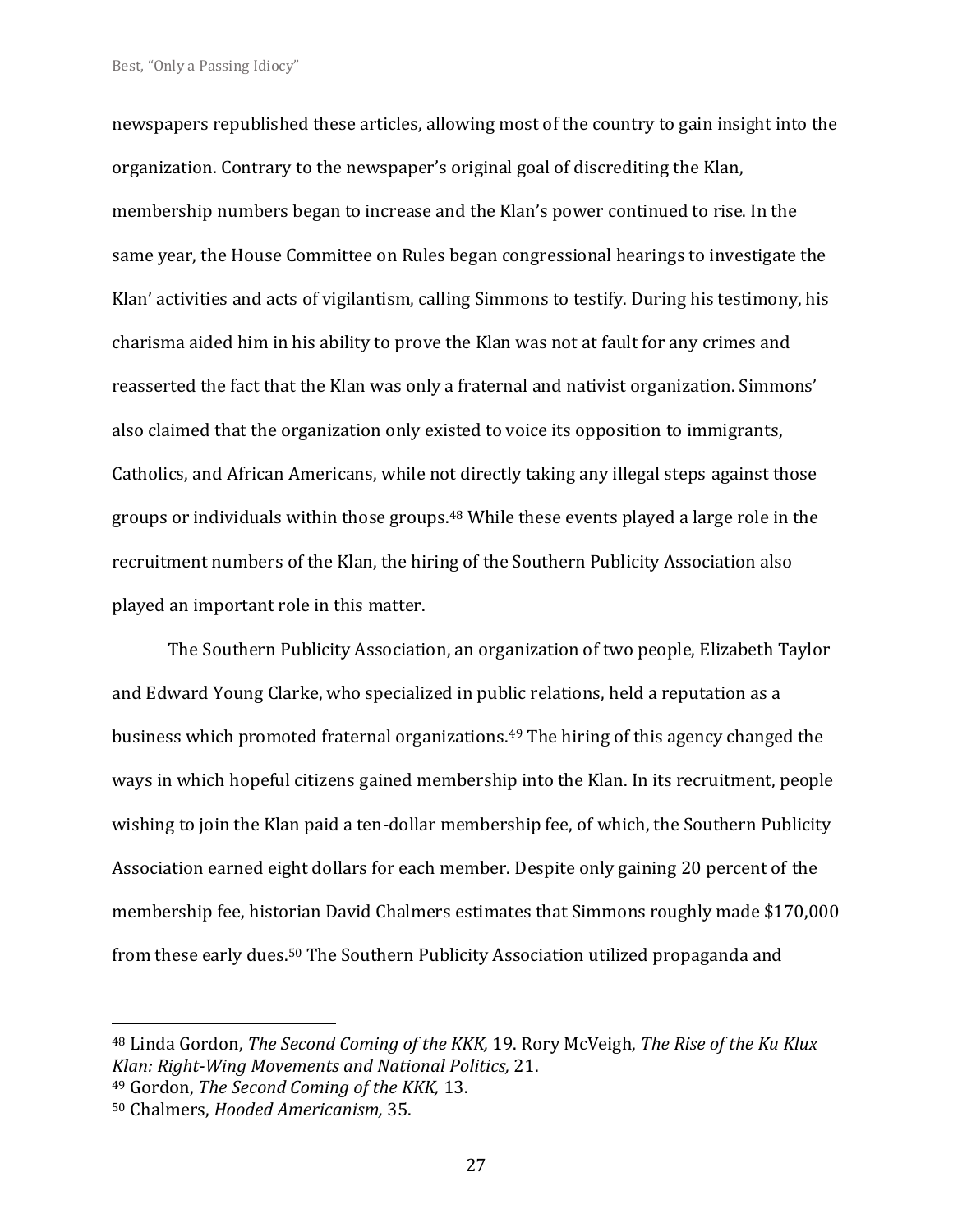worked to increase Simmons' ability to convey messages to the public. In her work, *The Second Coming of the KKK,* Linda Gordon argues that Clarke and Young used a rhetoric which appealed to fearful, moral Christians. The Klan successfully exploited fears of nativeborn Americans, citing the growing numbers of immigrants, African Americans, Jews, and those who took up "immoral pleasures."<sup>51</sup> The Southern Publicity Association proved to be extremely successful in its utilization of propaganda and giving the Klan the publicity it needed to gain recruitment numbers. Their success led to personal success and great profits for Simmons, Clarke, and Young, but their success also led to growing resentment among Klan members.

Although the organization stood for prohibition and protested other indulgences associated with the immorality of the 1920s, those at the top of the Klan did not often live up to the moral standards that the organization set for its own members. Many scholars often note that Simmons, the Imperial Wizard of the Klan, enjoyed alcohol and could often be found publicly drunk.<sup>52</sup> Clearly, this hypocrisy emerged as a dividing factor within the organization, due to their stance on prohibition. Furthermore, David Goldberg notes in his research that Clarke and Tyler were both arrested for disorderly conduct, but the final straw appeared when Clarke was arrested for possession of alcohol shortly after a speech in support of prohibition.<sup>53</sup> When a significant majority of the KKK membership concluded that their own leaders lacked the ability to represent the ideals of the Klan they launched an internal coup. Hiram Wesley Evans, with the help of other Klan members, overthrew

<sup>51</sup> Gordon, *The Second Coming of the KKK,* 14.

<sup>52</sup> McVeigh, *The Rise of the Ku Klux Klan,* 23-24.

<sup>53</sup> Goldberg, *Discontented America,* 119.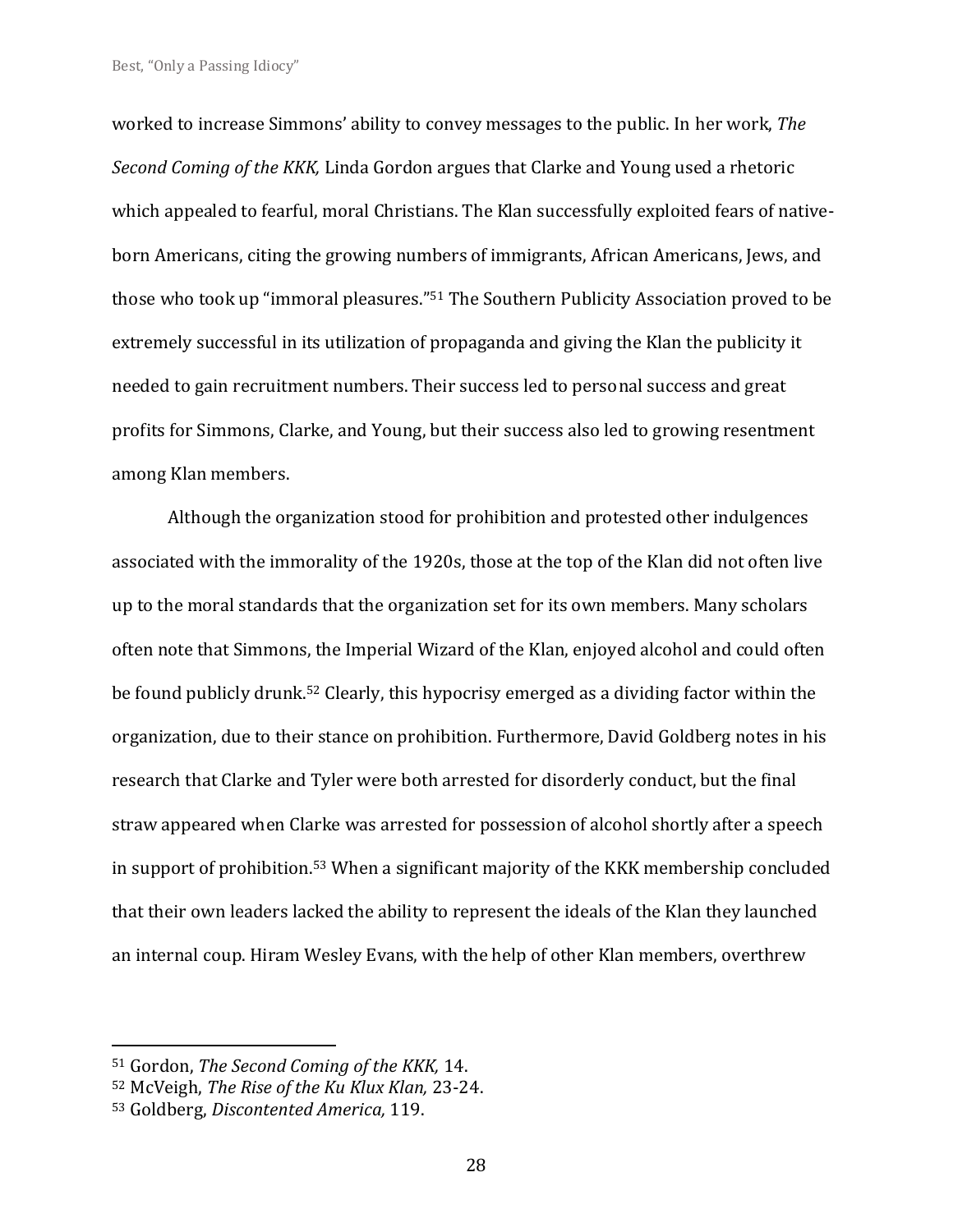Simmons, and became the Imperial Wizard in 1922.<sup>54</sup> This overthrow of power resulted in legal battles, of which, Simmons ended up with the copyrights to the Klan rituals, regalia, and signs of the Klan and Evans received the title of Imperial Wizard. The Klan remained fractured, as people who supported Simmons left the organization to follow him and his new fraternal order, Knights of the Flaming Sword.<sup>55</sup> Others left due to the poor reputation the Klan gained via the various scandals. Evans faced a daunting challenge to bring back both the "prestige" and the membership of the Klan.

Hiram Wesley Evans brought a new vision for the Klan focused on making the organization a more powerful political force. With Simmons at the top, the organization remained very similar to other fraternal or social organizations of the day, but Evans brought forth a new set of goals that eventually made the Klan a distinct type of organization in 1920s' America with real political and social power. Upon his promotion to Imperial Wizard, he wasted no time in cleaning up the order and shifting gears. He immediately fired the Southern Publicity Association, as he deemed their services unnecessary since the Klan had become a national force. He moved the headquarters from Atlanta to Washington D.C. to improve their opportunities of being a more significant political organization. Evans also tightened the ranks within the Klan, threatening to expel those who broke the standards the Klan intended to enforce.<sup>56</sup> He envisioned the Klan as a strong power in local, state, and national politics.<sup>57</sup> Klansmen and Klan-backed politicians in Georgia and Oregon respectively won positions in local offices. The Klan did not base

<sup>54</sup> McVeigh, *The Rise of the Ku Klux Klan,* 24.

<sup>55</sup> Gordon, *The Second Coming of the KKK,* 16.

<sup>56</sup> Gordon, *The Second Coming of the KKK,* 16-17.

<sup>57</sup> McVeigh, *The Rise of the Ku Klux Klan,* 26.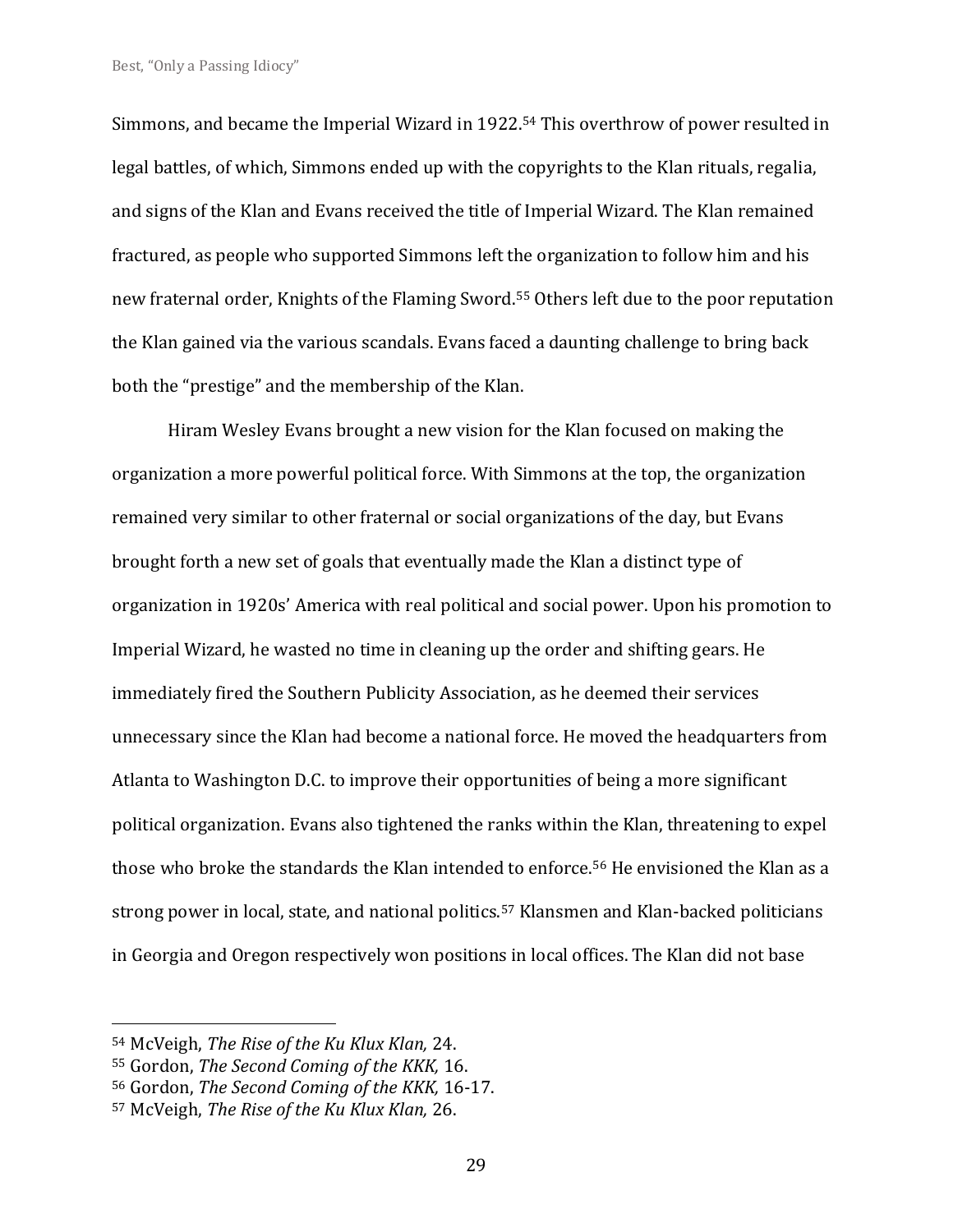their support in political parties, which becomes evident when exploring the differences of northern and southern Democrats. In Oregon, the Klan supported a Democrat, but in Maine, the Klan supported a Republican.<sup>58</sup> While the preference for political parties differed across the country, the type of members recruited into the Klan carried general themes.

As scholars, such as Rory McVeigh and David Goldberg have noted, the Klan gained their membership from white, native-born and Protestant members of society. Being the Klan's calling card, this of course makes a great deal of sense, but McVeigh explores the possible reasoning behind increasing Klan membership. He describes the Klan as a rightwing, conservative movement, defining it as a "social movement that acts on behalf of relatively advantaged groups with the goal of preserving, restoring, and expanding the rights and privileges of its members and constituents. These movements also attempt to deny similar rights and privileges to other groups in society."<sup>59</sup> This definition clearly defines the Klan: white, native-born Protestants in the United States who often came from middle-class backgrounds and in this case, appeared as the advantaged group who sought to deny Catholics, immigrants, and the other groups that they opposed the same privileges they themselves received. The type of people the Klan desired often participated in other fraternal orders or attended Protestant churches, which made bloc recruitment crucial to increasing their numbers. The Klan appealed to Protestant ministers, enticing them to recruit their church members while also giving the ministers free memberships. By 1924,

<sup>58</sup> McVeigh, *The Rise of the Ku Klux Klan,* 26. Mark Paul Richard, *Not a Catholic Nation: The Ku Klux Klan Confronts New England in the 1920s* (Amherst: University of Massachusetts Press, 2015), 50.

<sup>59</sup> McVeigh, *The Rise of the Ku Klux Klan,* 32.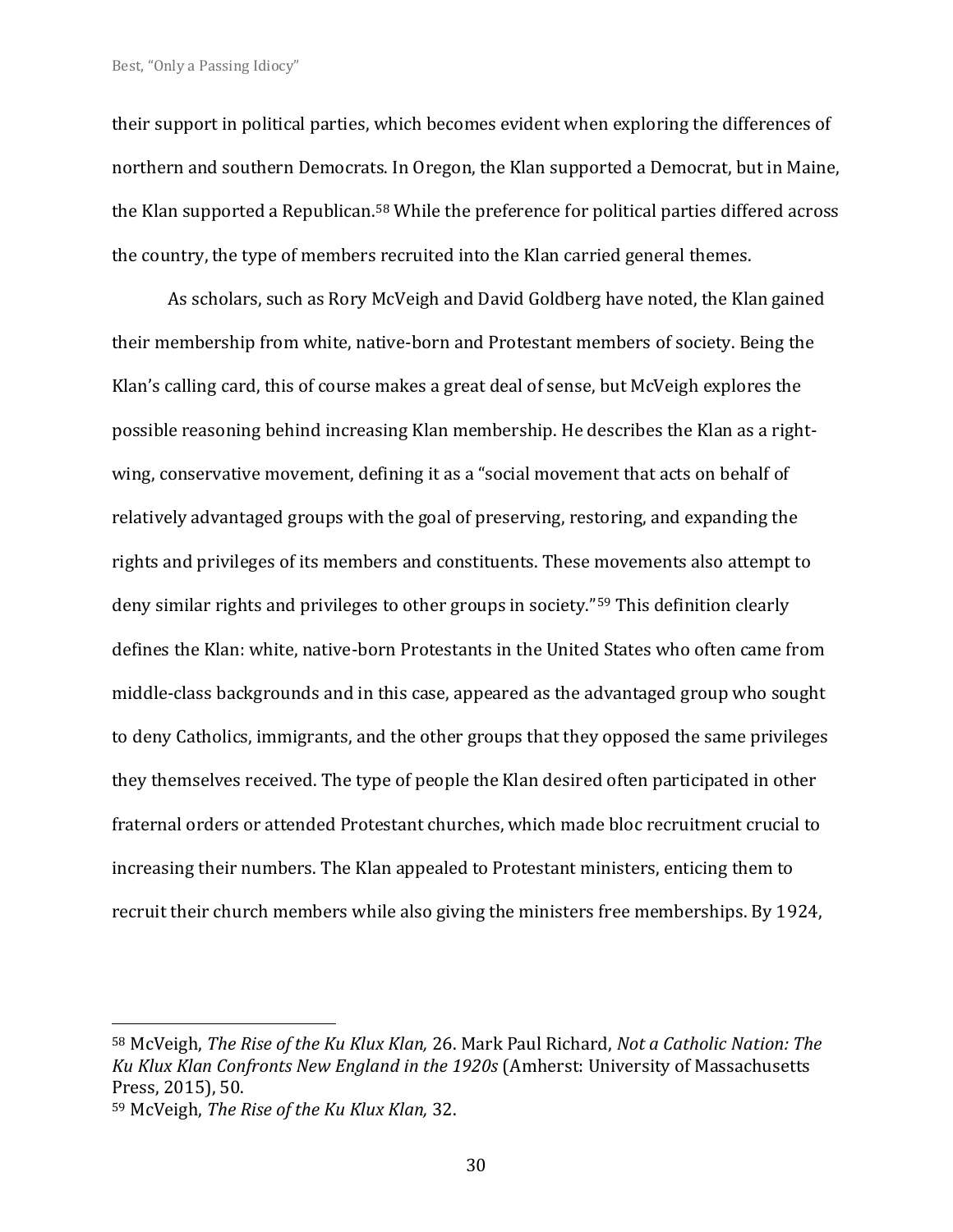the Klan claimed their membership included about 30,000 Protestant ministers.<sup>60</sup> The Klan also recruited from the Masons and Odd Fellows, fraternal orders that Simmons had previously used in his own recruitment efforts. These sources of bloc recruitment played an essential role in increasing membership numbers.

The Klan's swift rise in membership numbers after World War I and throughout the early 1920s raise questions regarding why Americans joined the Klan. Scholars have noted the shared characteristics with fraternal orders, as a place to socialize, but McVeigh credits the broader changing social order of the time period. For decades, the social order and economy faced changes in the United States, due to industrialism and growth of the labor market. Middle-class American workers grew uneasy with the increasing use of unskilled labor, which were normally immigrants, women, and African Americans. Rural Americans and agricultural industry suffered major setbacks due President Harding's high tariffs, which resulted in counter-tariffs from other nations and drastically decreased American exports of foodstuff.<sup>61</sup> Women's suffrage also suggested major social and cultural upheavals that conservative Americans feared. These social and economic changes effected the conservative middle-class the most and McVeigh argues that, "With abundant organizational resources available to those who were adversely affected by structural change, and in a political context that provided them room to operate, a mass movement occurred- a movement that aimed to wrest political power from those who opposed its agenda.<sup>62</sup> Those most affected by increased industrialization, utilization of unskilled labor,

<sup>60</sup> Thomas Pegram, *One Hundred Percent American: The Rebirth and Decline of the Ku Klux Klan in the 1920s* (Chicago: Ivan R. Dee, 2011) 8.

<sup>61</sup> McVeigh, *The Rise of the Ku Klux Klan,* 53-62.

<sup>62</sup> McVeigh, *The Rise of the Ku Klux Klan,* 31.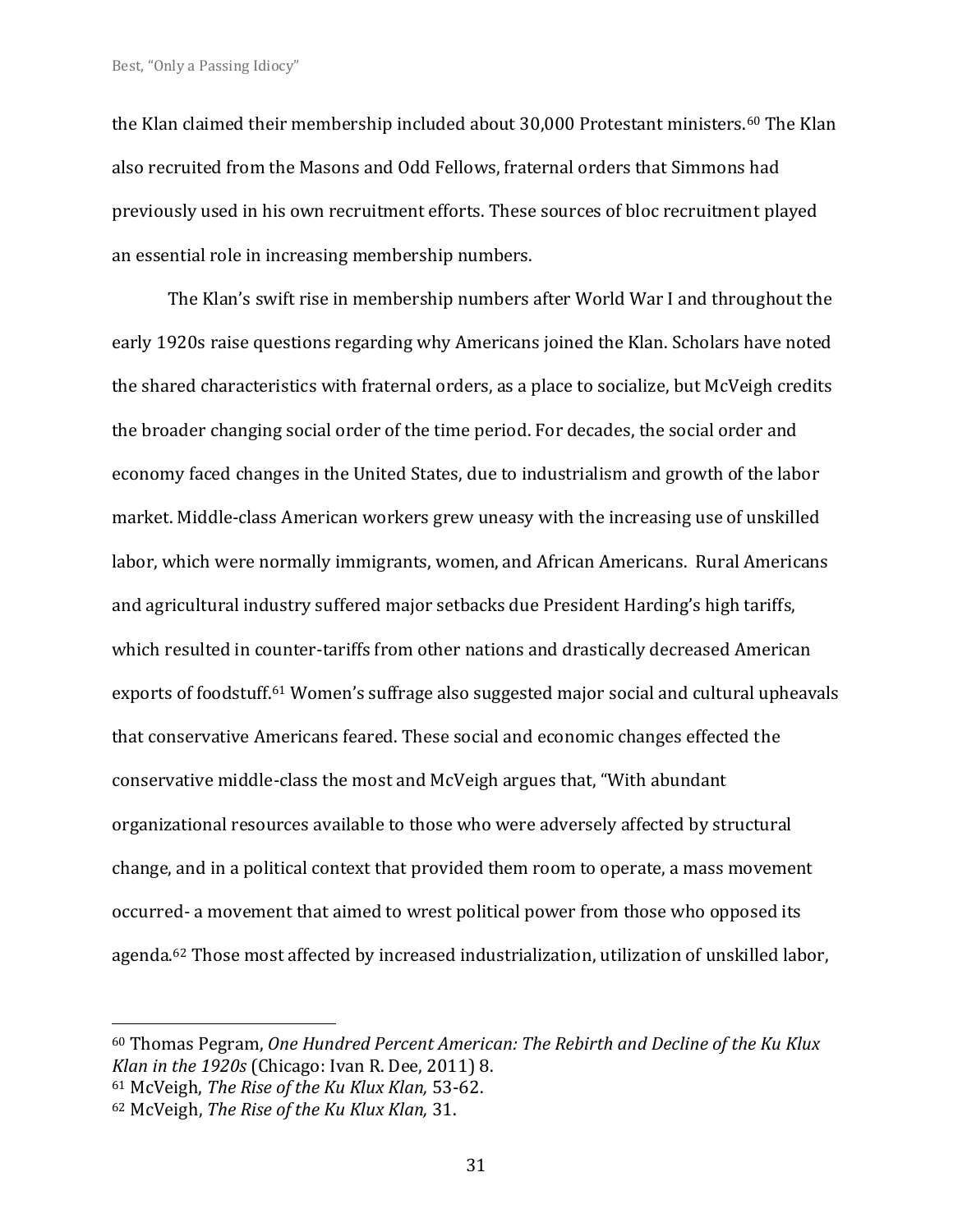and big corporations began to feel unrest and turned to the Klan as a source to their problems. The Klan on a national level held shared ideas about education, prohibition, racial hierarchy, but it was often events at the local level that actually brought most people into their local Klan organization.

On the local level, the Klan appealed to the people based on local concerns and prejudices. With lower numbers of African Americans in the Midwest and the North, the Klan needed to appeal to native-born Protestants by opposing Catholics and standing for prohibition. The Klan used terms such as "100 percent American" and "comprehensible Americanism" to garner support for their movement against Catholics and immigrants. On local levels, politicians used some of these terms to gain supporters and votes. For example, in Oregon, Walter Pierce's run for the governorship invited Klan members and sympathizers to support him. He claimed to be "100 percent American" and supported legislation that targeted Catholics.<sup>63</sup> In McVeigh's research he found that the level of activism by the Klan for a certain topic depended on its geographic location. He found that the locations where the Klan opposed the utilization of unskilled labor only occurred in places where that transition took place. Locations that did not experience this transition did not need an organization, such as the Klan, to oppose this change because it did not occur. The same idea holds for education. In locations with high public-school attendance, the Klan emerged as an organization advocating for public school funding, but in areas with high private school attendance, no one needed their help.<sup>64</sup> The Klan played a greater role

<sup>63</sup> McVeigh, *The Rise of the Ku Klux Klan,* 26.

<sup>64</sup> McVeigh, *The Rise of the Ku Klux Klan,* 166.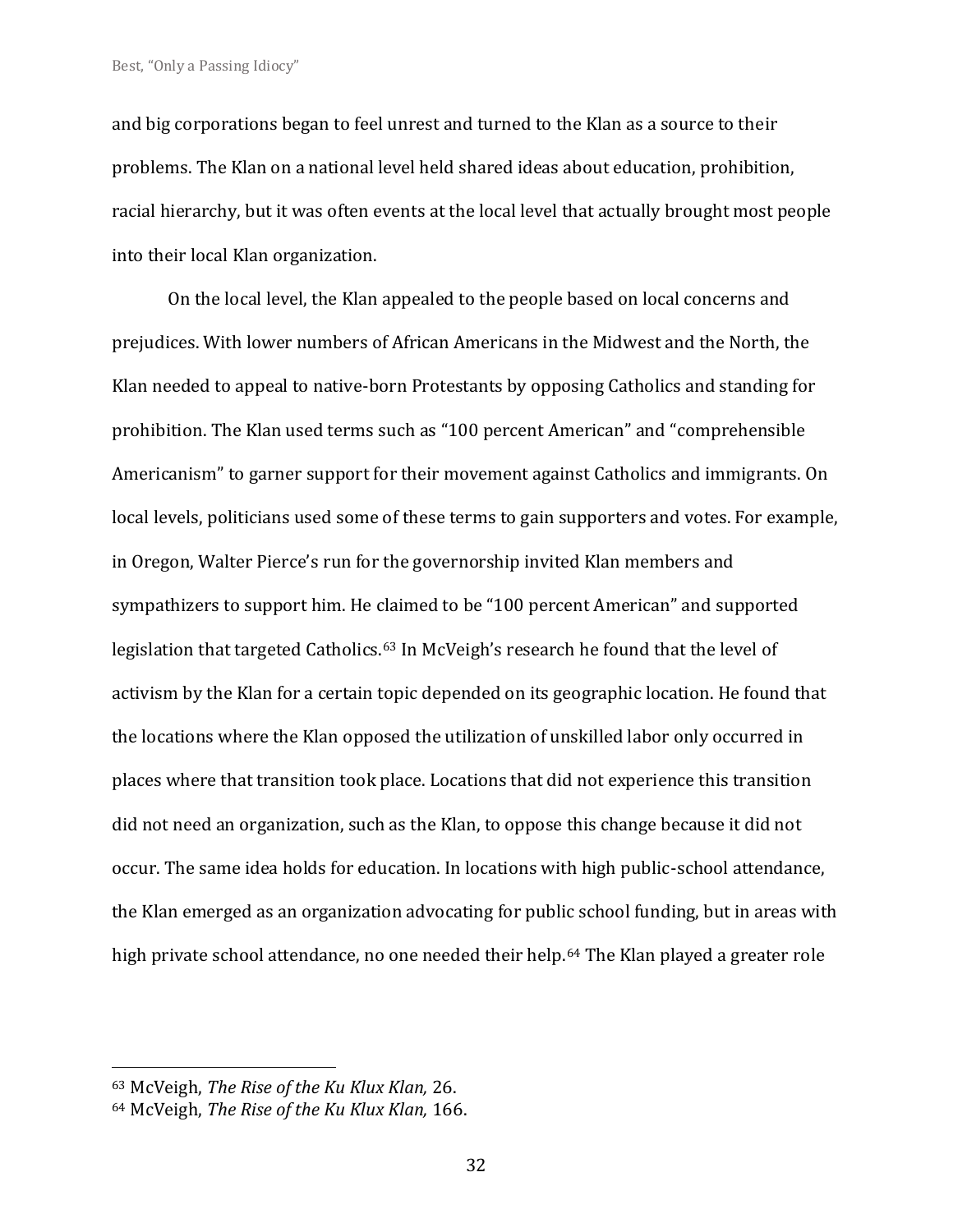at the local level, which can be partially attributed to the responses to the Ku Klux Klan at the federal level.

In 1921, the year Warren Harding won the presidency, the Klan began to emerge as a real political force in an increasingly fractured America. By 1921 the Klan had earned for itself a growing reputation as a violent organization. Local leadership often found the talk of anti-Catholic, anti-immigrant, and anti-black civil rights to be too muted to ensure effective retention of white, native-born power. For them, words had to be followed by action. When the Klan became involved in vigilantism, its public image gradually changed. The American people turned to politicians for a solution to the growing violence and many of those politicians turned towards Harding. Instead of dealing with the Klan as a national issue, Harding deemed the Klan to be a state problem.<sup>65</sup> Yet, some politicians did not agree with this decision and argued that due to the Klan's national scope they fell under federal jurisdiction. Congressman Peter Tague from Massachusetts attempted to limit the Klan's power by claiming they consistently violated the First, Fourth, Fifth, Sixth, and Thirteenth Amendments to the United States Constitution. Ultimately, his efforts amounted to nothing, and the Harding Administration, through the attorney general's office, reiterated that the Klan was a state-level issue. A promise to aid states in combatting the the Klan appeared to be the only sense of reassurance state governments received.<sup>66</sup> Without federal support and the growing power of the Klan, it became safer for politicians to avoid talking about the Klan if they sought reelection or some type of political appointment. On the federal level, the Klan supported political figures who shared the ideologies and policies they advocated.

<sup>65</sup> Chalmers, *Hooded Americanism,* 36.

<sup>66</sup> Chalmers, *Hooded Americanism,* 198.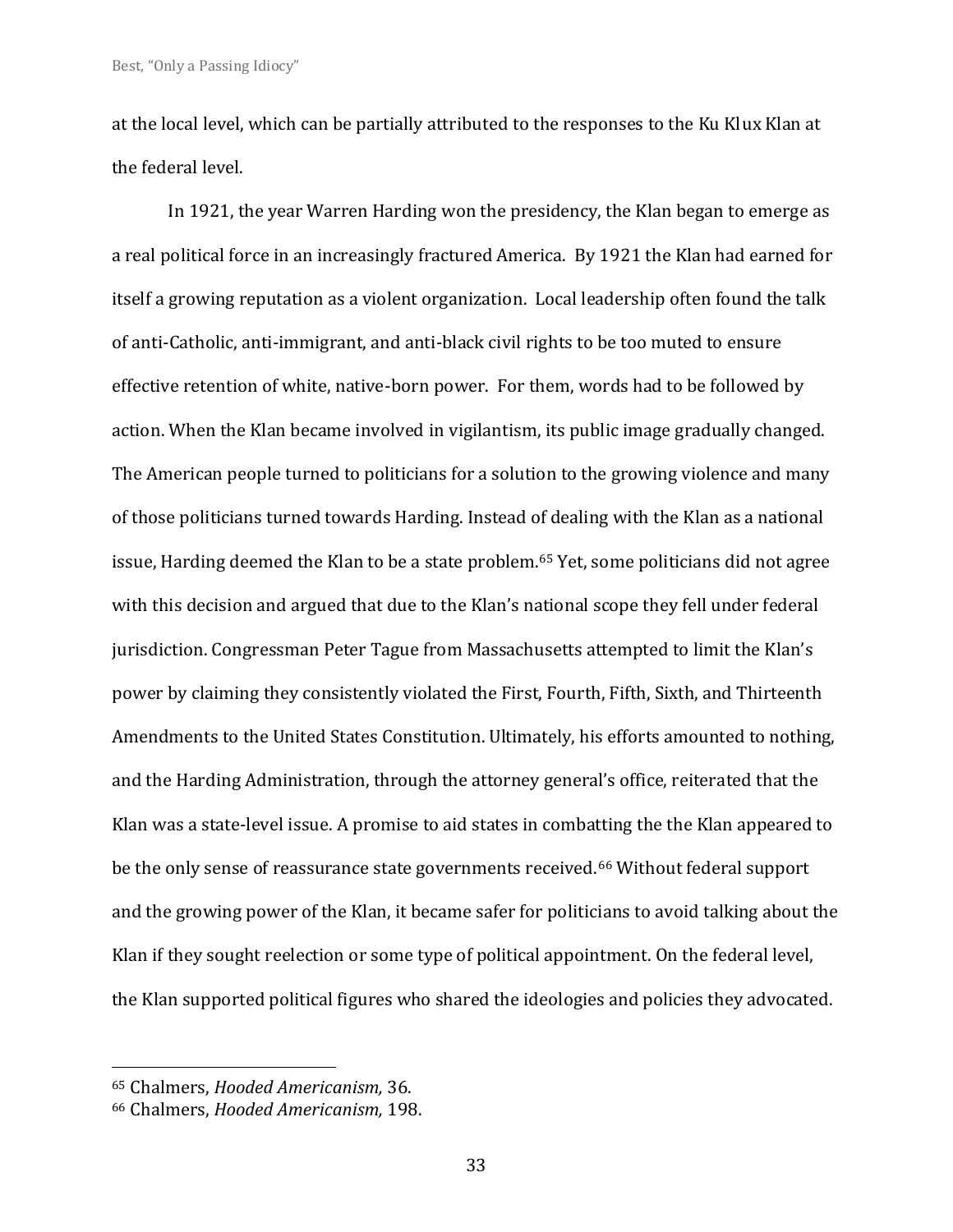The Klan focused on issues regarding education, prohibition, and immigration. Evans felt that these issues played a key role in the demoralizing culture of the United States and by fixing these emerging problems, the morals and values essential to protecting the American ideals would be restored. With growing interest in this assumed moral crisis across America's mainstream demographics playing a part in local politics did not come with much difficulty for Klan leadership. To achieve more legitimacy in this emerging 'culture war,' Evans focused on the issue of education. In his article, "Red Schoolhouse, Burning Cross: The Ku Klux Klan of the 1920s and Education Reform," Adam Laats explores the Klan's national and local activism to help make them a mainstream political organization.<sup>67</sup> Laats finds that Evans felt the role of education played a crucial role of fixing the other problems he found in society: degradation of values, lack of white supremacy, and public immorality.<sup>68</sup> The Klan's reform efforts aimed at bringing back the education program of the nineteenth century, a clear anti-Catholic and anti-immigrant movement. Yet, the Klan muted the extremism of the group by opting to support educational reformer ideas supported by a wide variety of American interest groups; such as the push for the Smith-Towner bill. As Laats states, "The bill proposed a cabinet-level Department of Education with a budget of \$100 million to reduce illiteracy, improve teacher training and pay, and increase Americanization efforts in public schools."<sup>69</sup> Evans, along with other conservative reformers of the time, viewed this legislation as the key step in reducing the immorality they saw in society. Furthermore, Evans viewed it as the potential cure for the threat

<sup>67</sup> Adam Laats, "Red Schoolhouse, Burning Cross: The Ku Klux Klan of the 1920s and Educational Reform," *History of Education Quarterly* 52, no.3 (2012) 325. <sup>68</sup> Laats, "Red Schoolhouse, Burning Cross," 327.

<sup>69</sup> Laats, "Red Schoolhouse, Burning Cross," 328.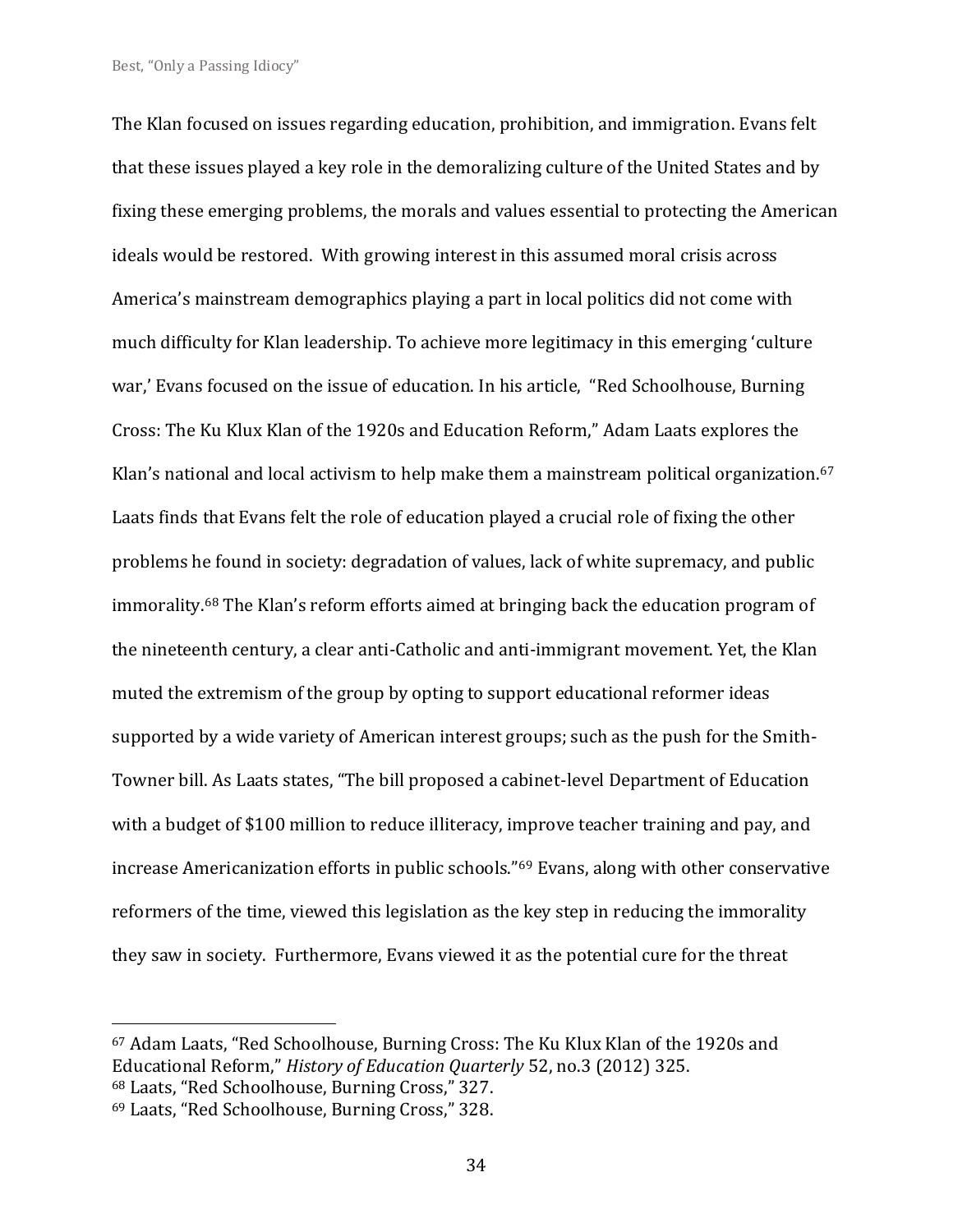immigrants brought into the country through their language and their values. He intended for all public schools to be taught in English, which would force immigrants unable to afford private education to learn English and lose their mother tongue.<sup>70</sup> Since many immigrants came from Catholic nations, Evans further assumed that a public education focused on an Anglo-American culture would also impose a Protestant ideology on immigrants. Catholics attempted to avoid this Protestantization by public school by sending their children to parochial school, but even attempts to do this raised opposition from the Klan. While the Klan's platform called for education reform, this platform varied based on the location of a specific Klan chapter. <sup>71</sup> In many other cases beyond education, the Klan assumed a position of disruption to achieve their ideological ends.

#### Anti-Catholicism and a Defense of Ruralism in Maine

When the Klan more easily fit within the existing cultural context of a place they were able to play supportive roles to established social or political groups. This was the case in the American South and much of the Midwest. Yet, in regions where the Klan's ideology did not neatly fit the established culture, the organization was forced to play the role of outside antagonizer. This was the case in New England, which did not readily and easily accept the Klan's more hate-focus rhetoric targeting immigrants, Jews, and African Americans. Mark Richard has argued that anti-Catholicism was the basis of New England's Klan activities. While anti-Catholicism certainly played a key role throughout New England,

<sup>70</sup> Laats, "Red Schoolhouse, Burning Cross,"331.

<sup>71</sup> Roby, *The Franco-Americans of New England,* 240.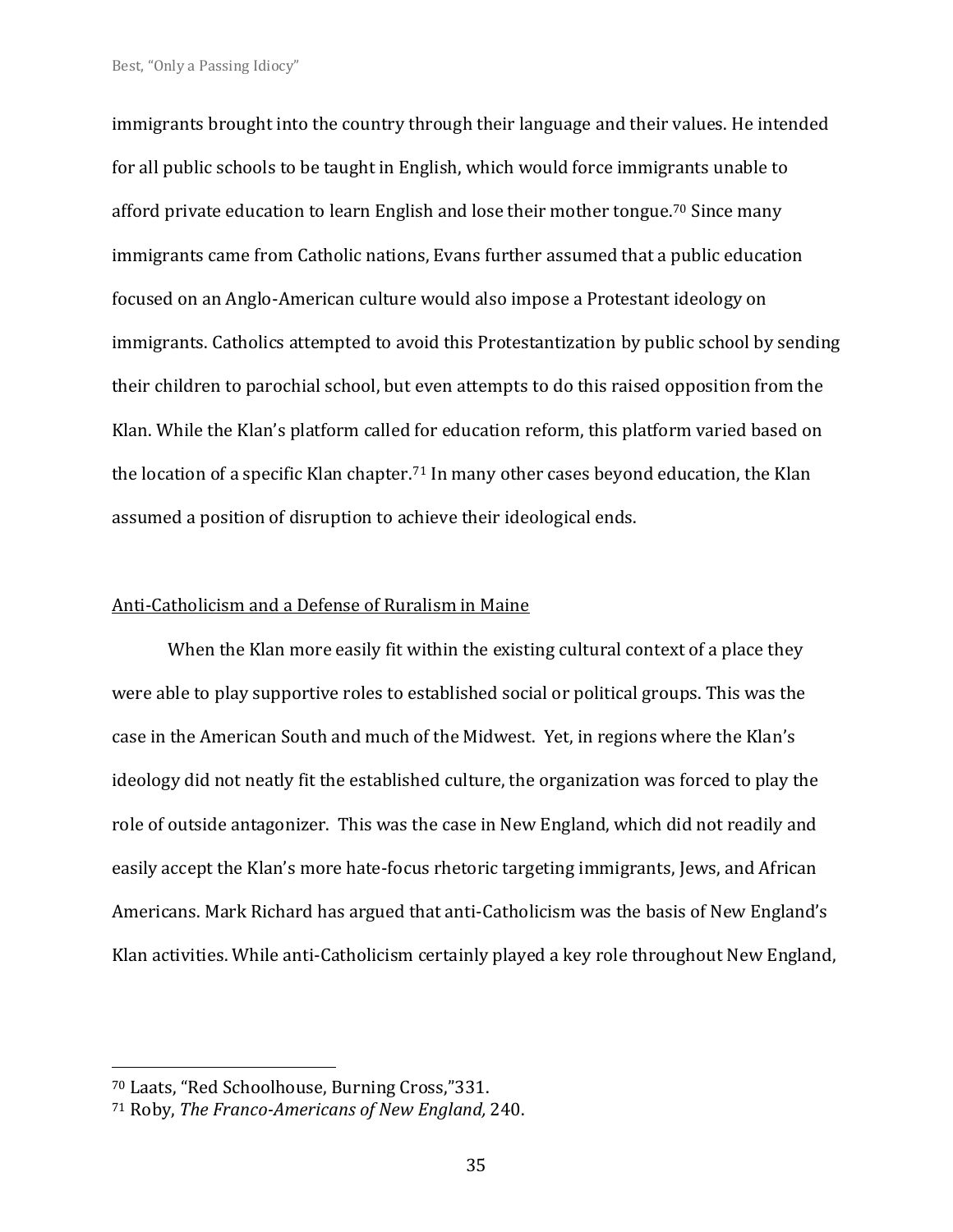in Maine the Klan also built upon a conservative rural ideology that saw the burgeoning urban landscape as a real political and cultural threat.

In his book, *Not a Catholic Nation: The Ku Klux Klan Confronts New England in the 1920s*, Mark Richard explores the Klan throughout the region by focusing on both Klan anti-Catholic agenda actions and the reactions to that agenda by the region's large Catholic population. Unlike other works on the Klan, he argues that "In New England, nativism, religious prejudice, and class differences account for the Klan's remarkable growth during the twenties much more convincingly than do its functions as a social, fraternal, or civic organization."<sup>72</sup> The Klan in New England, while it may have offered social events and fraternal-like characteristics, did not represent the same politically-charged movement as it did elsewhere in the country. The Klan in New England mobilized to confront Irish-Americans and French-Canadians for their Catholicism but also for the large role they played in region's urban manufacturing economy. 73

In the 1920s, Catholics composed a large majority of the population in New England. The Klan's fight for white supremacy lacked any substantial meaning in New England, as African Americans represented a minute part of the population.<sup>74</sup> Recognizing that appealing to New England residents required a different factor, not just the notion of bringing back white supremacy, the Klan in New England decided to instead focus on the assumed control Catholics had over education and local governance. Irish and French-Canadian immigrants became the face of these attacks, as they represented both the immigrant population and Catholic population that middle-class Protestant, native-born

<sup>72</sup> Richard, *Not a Catholic Nation*, 5.

<sup>73</sup> Richard, *Not a Catholic Nation*, 6.

<sup>74</sup> Richard, *Not a Catholic Nation*, 12.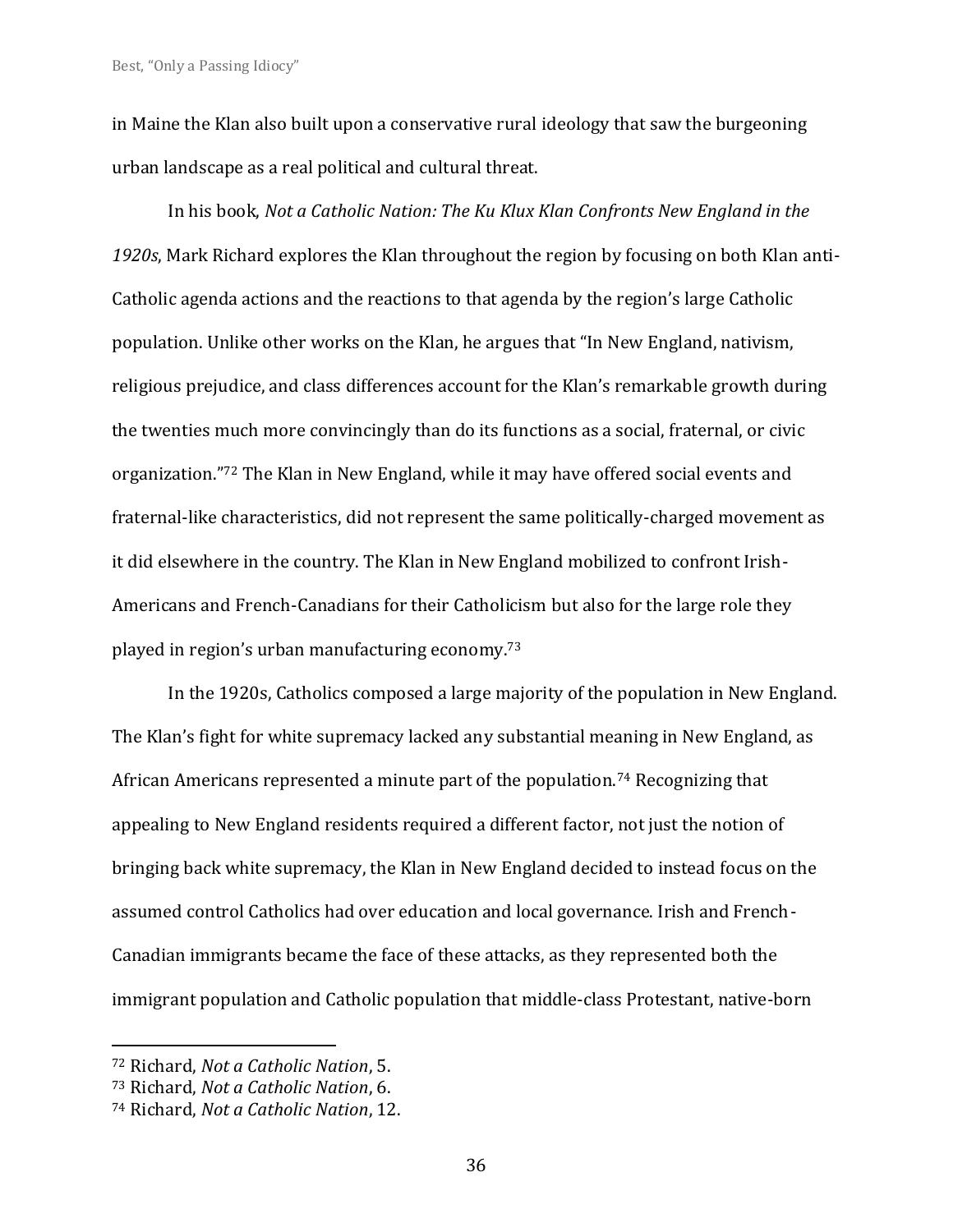Americans feared. Resentment continued to grow amongst native-born, white Protestant New Englanders as they watched French-Canadians and other Catholic immigrants send their children to parochial school, where they practiced their religion and their own language.

A conservative defense of ruralism constituted the second base upon which Klan activity worked in Maine. Maine's lower population density in comparison to other New England states played an important role in shaping the ruralism of the state.<sup>75</sup> Maine relied heavily on its natural resource economies throughout the eighteenth and nineteenth centuries and continued to do so into the twentieth century even as much of the rest of the country, including its New England neighbors, became increasingly industrial and urban. The state depended on the production of oats, corn, and potatoes, mainly due to the fact that farmers produced these crops in high numbers.<sup>76</sup> Maine's agrarian sector began to suffer due to competition from agricultural businesses in the Midwest, an event that preceded the rising industrialism in the state.<sup>77</sup> Historians have shown that the crucial decade for American urbanization was the 1910s. In 1910, the US census reported that 54 percent of the nation's population was rural, yet by the 1920 census only 48 percent remained rural; the first census to indicate that a majority of the American population lived in towns and cities.<sup>78</sup> In Maine, this decline in rural life occurred, but not at the same rate,

<sup>75</sup> Kenneth T. Palmer and G. Thomas Taylor and Marcus A. LiBrizzi, *Maine Politics and Government* (Lincoln and London: University of Nebraska Press, 1992) 8.

<sup>76</sup> Department of Commerce, U.S. Bureau of the Census," Maine State Compendium," *Fourteenth Census of the United States* (Washington, GPO, 1925) 58.

<sup>77</sup> Richard W. Judd, Edwin A. Churchill, and Joel W. Eastman, eds., *Maine: The Pine Tree State from Prehistory to the Present* (Orono: University of Maine Press, 1995).

<sup>78</sup> Department of Commerce, U.S. Bureau of the Census," Maine State Compendium," *Fourteenth Census of the United States*(Washington, GPO, 1925) 43-63.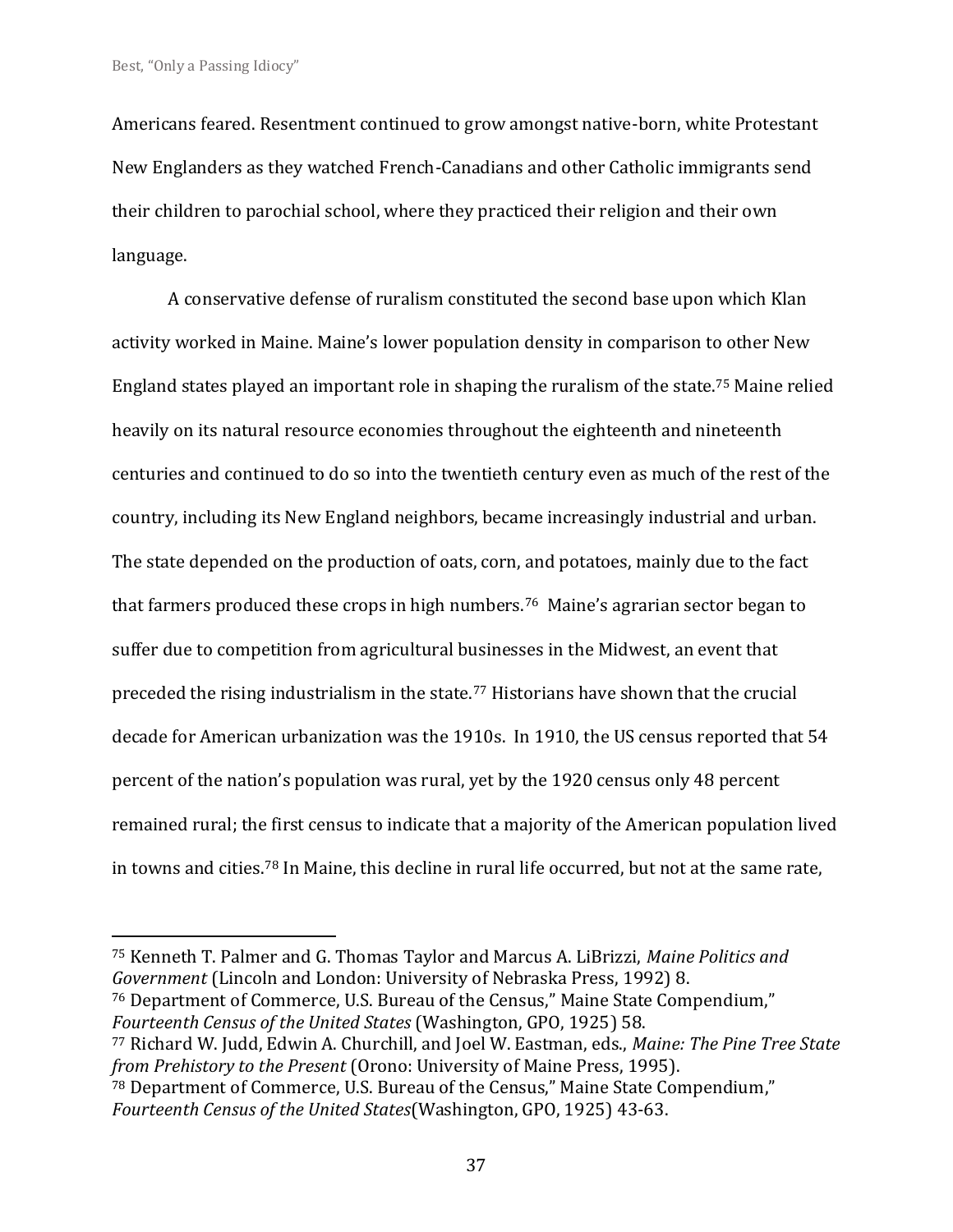dropping only 3 percent to 61 percent in 1920. Maine's population reached 768,000 in 1920, yet less than 300,000 lived in an urban area; and most of those were really large towns.

The pockets of urban growth in places like Lewiston, Bangor, and Portland contrasted sharply with the declining value of Maine's rural economy. In 1915, the state's Department of Agriculture published the *Fourteenth Annual Report of the Commissioner of Agriculture of the State of Maine*. The report addressed the state of the agricultural sector, improving health conditions, and different ways to approach agricultural concerns. The first section of the report addressed the difficulty of finding seasonal agricultural labor. Commissioner William T. Guptill argued that Maine's farmers netted such low profits for their products that they were often unable to provide competitive wages for seasonal workers, who increasingly turned elsewhere for employment. He wrote "At the present time the labor conditions are such that it is well-nigh impossible to get help temporarily, for either the seed time or the harvest. I might say that it is well-nigh impossible to get help for any season during the year on their farm." <sup>79</sup> Maine's agricultural industry experienced an economic shift, one that forced the farmer to rely solely on the labor they or their own machinery could provide because the declining economic value of their production did not provide them the financial security to employ more workers. The decline in agricultural profitability and strengthening industrial economy in Maine facilitated a shift in labor, one that slowly occurred throughout state.

<sup>79</sup> Maine, Department of Agriculture., *Report of the Agricultural Commissioner* (Waterville: Sentinel Publishing Company, 1915), 5.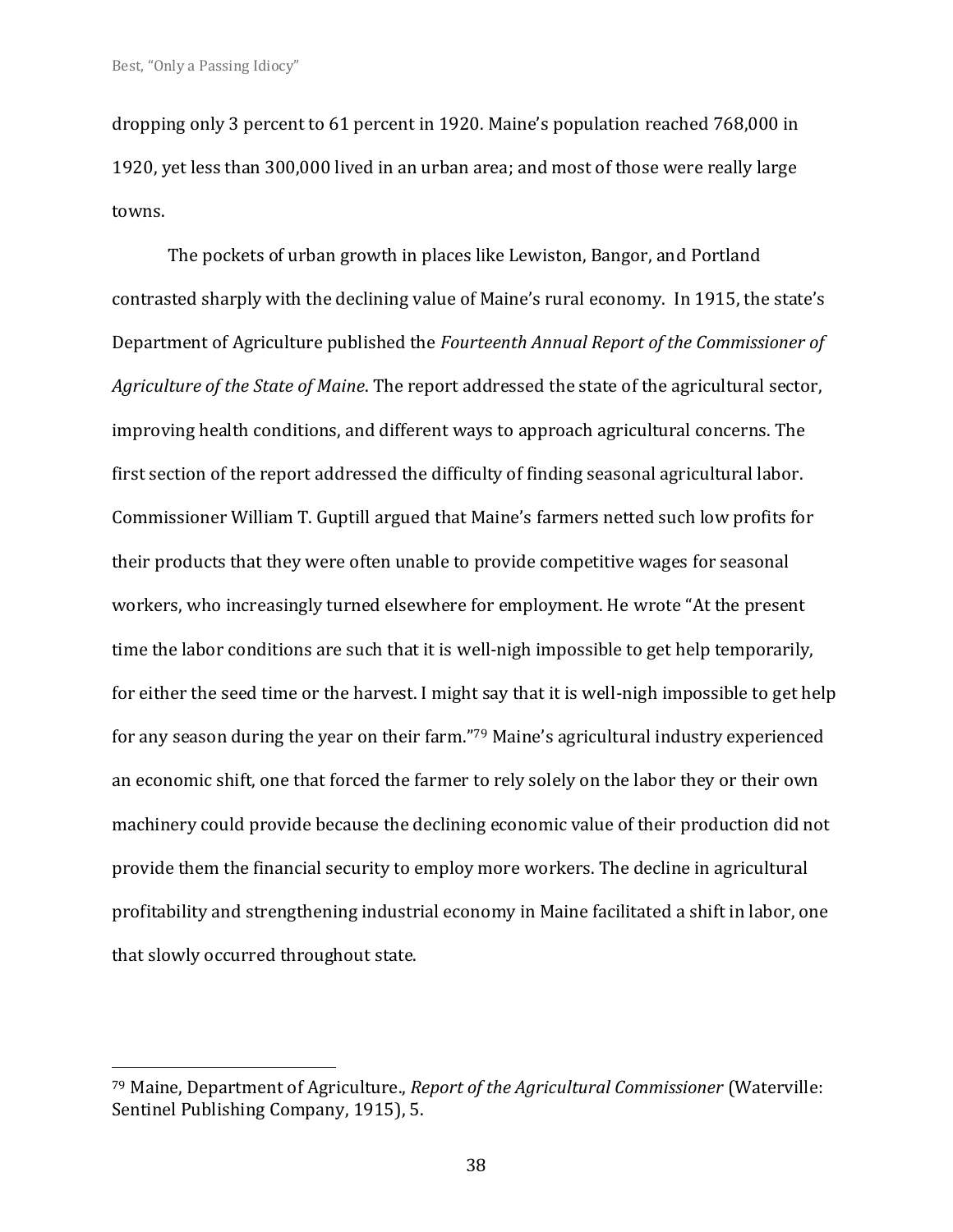The demographics of Maine's farming population sheds light into the general population of the state. The Maine's State Compendium report from 1920, a report documenting population, agriculture, manufacturing, and education in Maine shows that white males in Maine dominated the farming industry. In 1920, according to agricultural census data, there were 48,227 farms. Of these farms, white farmers owned 48,214 or about 99.7 percent of all the farms in Maine. Aroostook County, located in the most northern part of Maine, held the most native-born white farmers in the state and also produced the most cereal crops, such as corn, oats, and wheat.<sup>80</sup> In the agricultural sector, Aroostook County proved to be the most profitable county in Maine, with a total crop value of over \$100 million in 1920. Aroostook County commanded 52 percent of the state's total agricultural economy. Aroostook's prosperity did not extend to all counties in the state. In smaller agriculturally-based counties, the value of crops represented a smaller portion of value than in Aroostook County. For example, when the value of cereals reached over \$50 million for Aroostook County, the next closest county, Penobscot County, only reached a little over \$8 million.<sup>81</sup> The *Eighteenth Annual Report of the Commissioner of Agriculture of the State of Maine* vocalized the uncertainty and slow decline of Maine's agriculture. It captures the mindset of the state's farmers when it wrote, "They entertain much anxiety for the future of their great industry. What course to take, in what direction to move, they are uncertain. There appears little light ahead. Somewhat confused by present unusual

<sup>80</sup> Department of Commerce, U.S. Bureau of the Census," Maine State Compendium," *Fourteenth Census of the United States* (Washington, GPO, 1925) 58.

<sup>81</sup> Department of Commerce, U.S. Bureau of the Census," Maine State Compendium," *Fourteenth Census of the United States* (Washington, GPO, 1925) 59.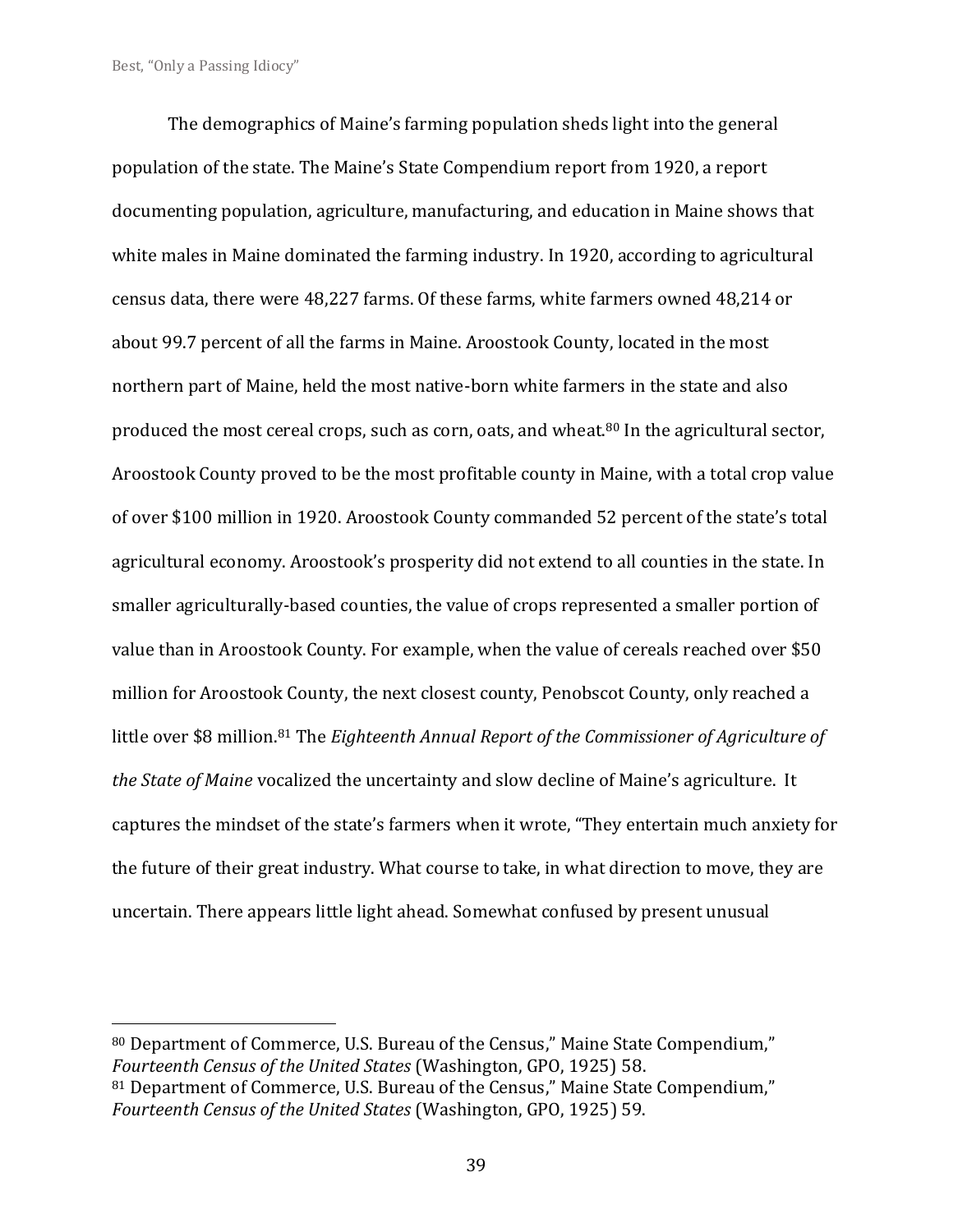conditions, many farmers are merely marking time."<sup>82</sup> While some counties in Maine held strongly to their agricultural connections, the state government recognized the concerns of smaller farmers and the changing economic system of the state. While Maine maintained a dominate rural and agrarian culture throughout the late nineteenth and early twentieth centuries, it is clear from these agricultural reports that that sector experienced slow, yet persistent, decline; resulting in an increasing demographic of rural poverty. Maine's urban counties, such as Androscoggin County, however, experienced a different transition into the twentieth century; a transition dominated by urbanism, modernism, technology, and immigration.

When French Canadians migrated to the United States, they found a home in Androscoggin County, specifically the city of Lewiston. The county as a whole consisted of a largely urban population, constituting almost 40 percent of the entire state's urban population.<sup>83</sup> Specifically in Lewiston, French-Canadian immigrants comprised over 20 percent of the city's population, a number significantly higher than any other town or county. As French-Canadian immigrants entered Maine, they left their former employment in low-skill manufacturing jobs or in the agricultural and lumber industries. The poor economy in Quebec influenced their move to find employment opportunities elsewhere. Mill owners in Maine soon sought out unskilled or low-skill manufacturing laborers from Quebec, sending recruiters to different Quebec towns to convince French Canadians to migrate south. As the number of French-Canadian immigrants increased, they built a

<sup>82</sup> Department of Commerce, U.S. Bureau of the Census," Maine State Compendium," *Fourteenth Census of the United States* (Washington, GPO, 1925) 9.

<sup>83</sup> Department of Commerce, U.S. Bureau of the Census," Maine State Compendium," *Fourteenth Census of the United States* (Washington, GPO, 1925) 17.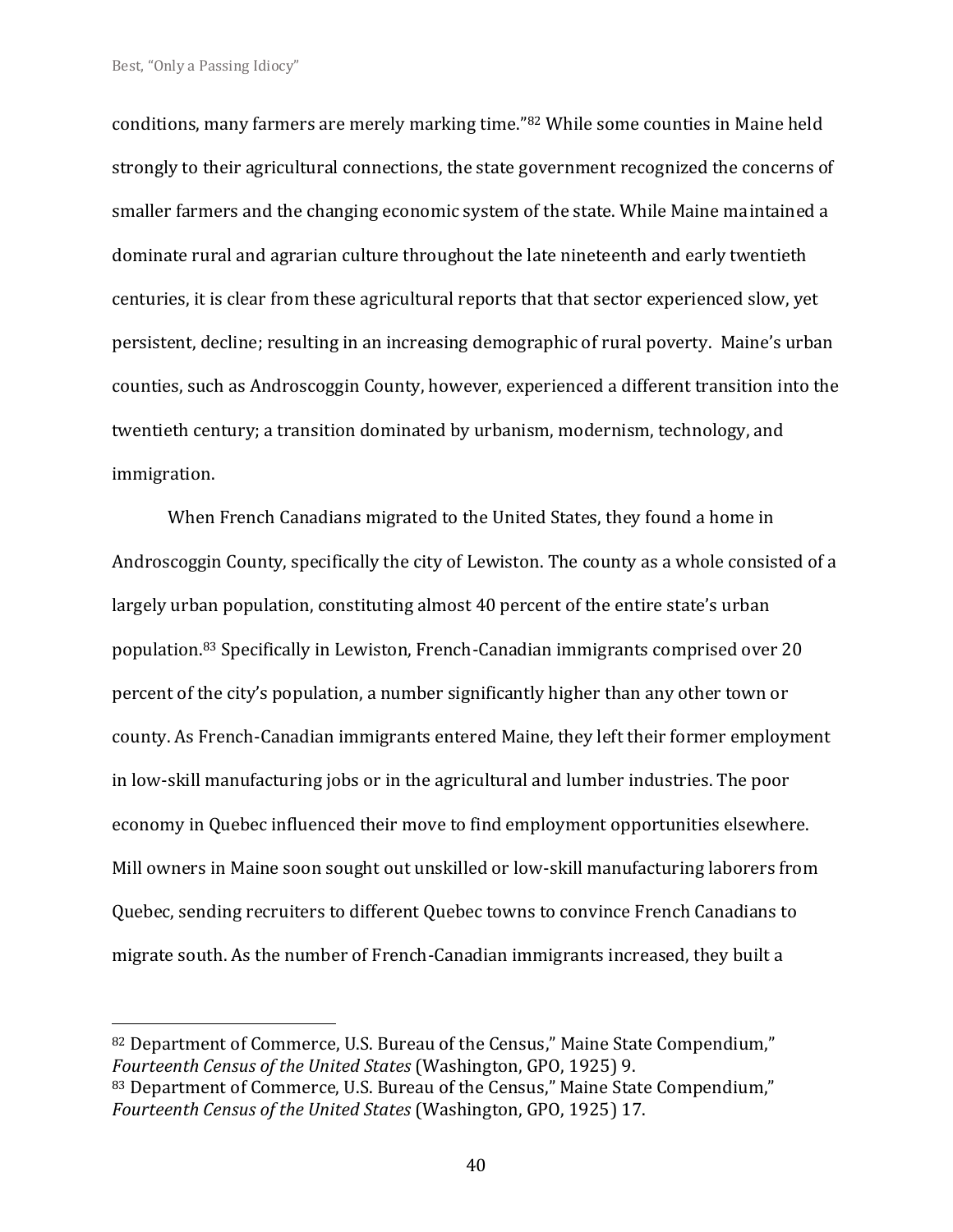reputation as a reliable and hardworking workforce. During the Great Depression, the Federal Writer's Project, a program funded through the Work Progress Administration, sought to uncover the lived-experiences of working people in the United States. Robert Grady, employed with the WPA, interviewed an anonymous French-Canadian who described the lives of French-Canadians in Maine and their employment experiences. After the interviewee described the declining lumber and agricultural industry, he reportedly stated, "The saw mills disappeared as the lumber gave out, but in their stead there appeared two woolen mills, two pulp mills, two box mills, and a number of smaller industries. A large proportion of the workers in these factories are French Canadians or their descendants."<sup>84</sup> The decline in value and reliance on the lumber and agricultural industry created a pathway for French Canadians to dominate the workforce in the mills, an increasingly valuable industry in the state. The growing value in mills and the positive reputation French Canadians gained as employees aided in their ability to grow in numbers and receive more employment, which further contrasted them from the dominate white, native-born, rural population.

Due to the overwhelming employment opportunities in Maine mills for French Canadians, their population sizes continued to grow throughout the beginning of the twentieth century. The labor gap that emerged with the abandonment of mills by Yankee women contributed in the increasing need of low-skill workers. Younger, native-born Mainers struggled with the poor economic conditions and sought employment and higher wages out of state.<sup>85</sup> French Canadians found themselves settling in areas shared by the

<sup>84</sup> Robert Grady, "Noted French Canadian Personalities," *Federal Writer's Project.* <sup>85</sup> "How Klan Figures in Maine Election," *New York Times,* August 31, 1924. Richard, *Not a Catholic Nation*, 35.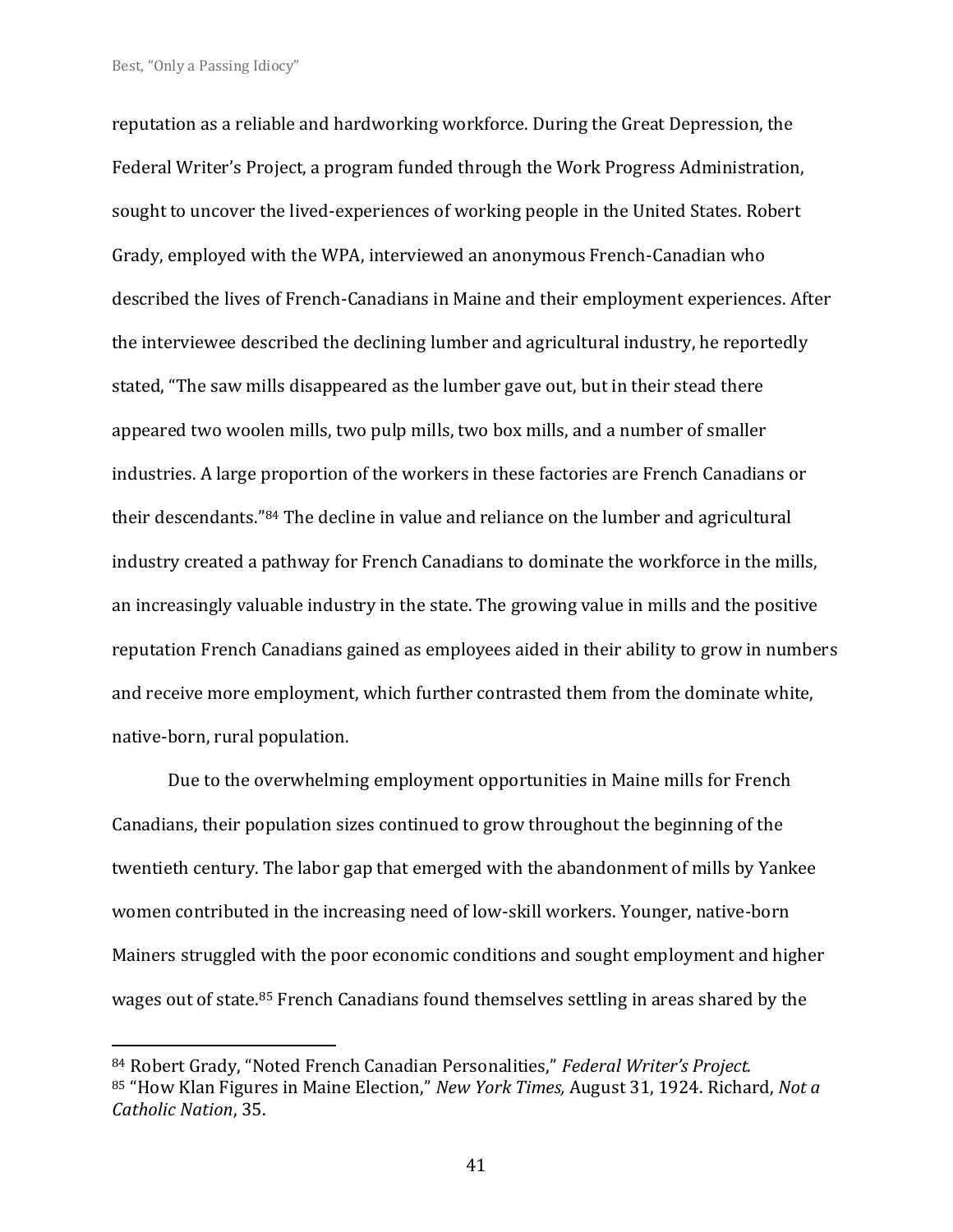same demographics and places in need of workers, most often Androscoggin County, but specifically the cities of Lewiston and Auburn. These cities became important urban centers, home to textile mills and shoe factories. The urban population of Androscoggin County steadily increased, with over 74 percent of the county living in an urban area. The urbanization and rising population led one to anticipate this trend carrying over into the development of the economy, but this did not appear to be the case throughout the 1920s. In a *New York Times* article, titled "How Klan Figures in Maine Election," the anonymous author described the economic and political climates in the state of the Maine. In this description of the economic situation of Maine, the author noted, "Unlike its three neighbors, Vermont, Massachusetts, and New Hampshire, Maine is not a rich state. It has fewer quarries than Vermont and not near so many factories as either Massachusetts of New Hampshire."<sup>86</sup> Within this context of increasing poverty, Maine's poor French Canadians population became the target for native-born Americans' anger and uncertainties. These fears became more public and expanded when hate organizations exploited the urban and immigrant population for the foundation of their message.

The increasing tensions between new labor demographics and native-born workers in Maine was not unique to the state alone, but appeared as a national trend. As the historiography shows, the 1920s represented a time of isolationism and a heightened sense of fear among white native-born Americans. The United States entered a recession

<sup>86</sup> "How Klan Figures in Maine Election," *New York Times*, August 31, 1924. Department of Commerce, U.S. Bureau of the Census," Massachusetts State Compendium," *Fourteenth Census of the United States* (Washington, GPO, 1925) 175. Department of Commerce, U.S. Bureau of the Census," New Hampshire State Compendium," *Fourteenth Census of the United States* (Washington, GPO, 1925) 79. Department of Commerce, U.S. Bureau of the Census," Vermont State Compendium," *Fourteenth Census of the United States* (Washington, GPO, 1925) 75.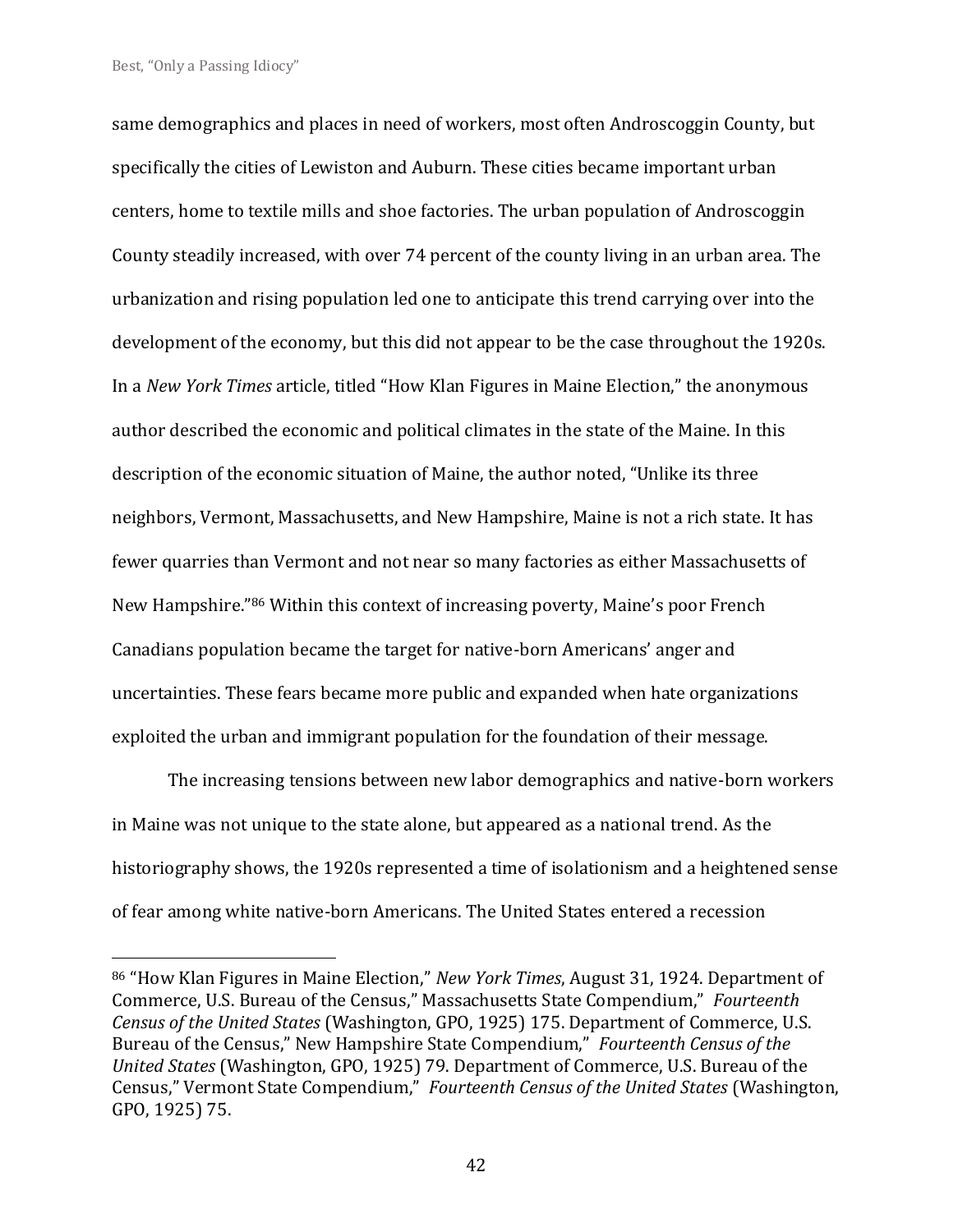following the end of the First World War. Economic hardship contributed to the development of nativist thoughts and rhetoric, a trend evident throughout the 1920s. In different parts of the country, the Ku Klux Klan emerged as the power to further nativist ideas and goals. The fundamental ideas behind the group were not new to American society, as the country experienced with the rise of earlier nativist societies like the Know Nothing Party, and other anti-Catholic, anti-black, and anti-Semitic movements.<sup>87</sup> The Klan may have been somewhat unique in their white-hooded robes, their oddly-named positions of power, and their own form of law and order, but their rhetoric and message carried similar themes of nativism that were a common conservative defense against what they perceived as radical departures form the status quo. For an organization that prided itself on their secrecy, they often made a spectacle out of their public protests and voiced their opposition to ideas that contradicted their brand of "Americanism." In Maine, the Klan tried to combine its anti-Catholic rhetoric with a conservative defense of ruralism in a bid to secure a position within the state's two-party political system.

#### The Klan in Maine State Politics

By 1922, a majority of politicians and government officials recognized the Klan as a problem. An article published by the *New York Times* in 1922, described the response of Senator Joseph Ransdell of Louisiana to the Ku Klux Klan as a state and national problem. When the anonymous author of the article began comparing the labor violence occurring in Louisiana to the Ku Klux Klan, they stated "it is not so dangerous as a brooding, continual conspiracy against the reign of law, against the rights of individual citizens and large

<sup>87</sup> "The Ku Klux Mischief," *New York Times*, November 23, 1922.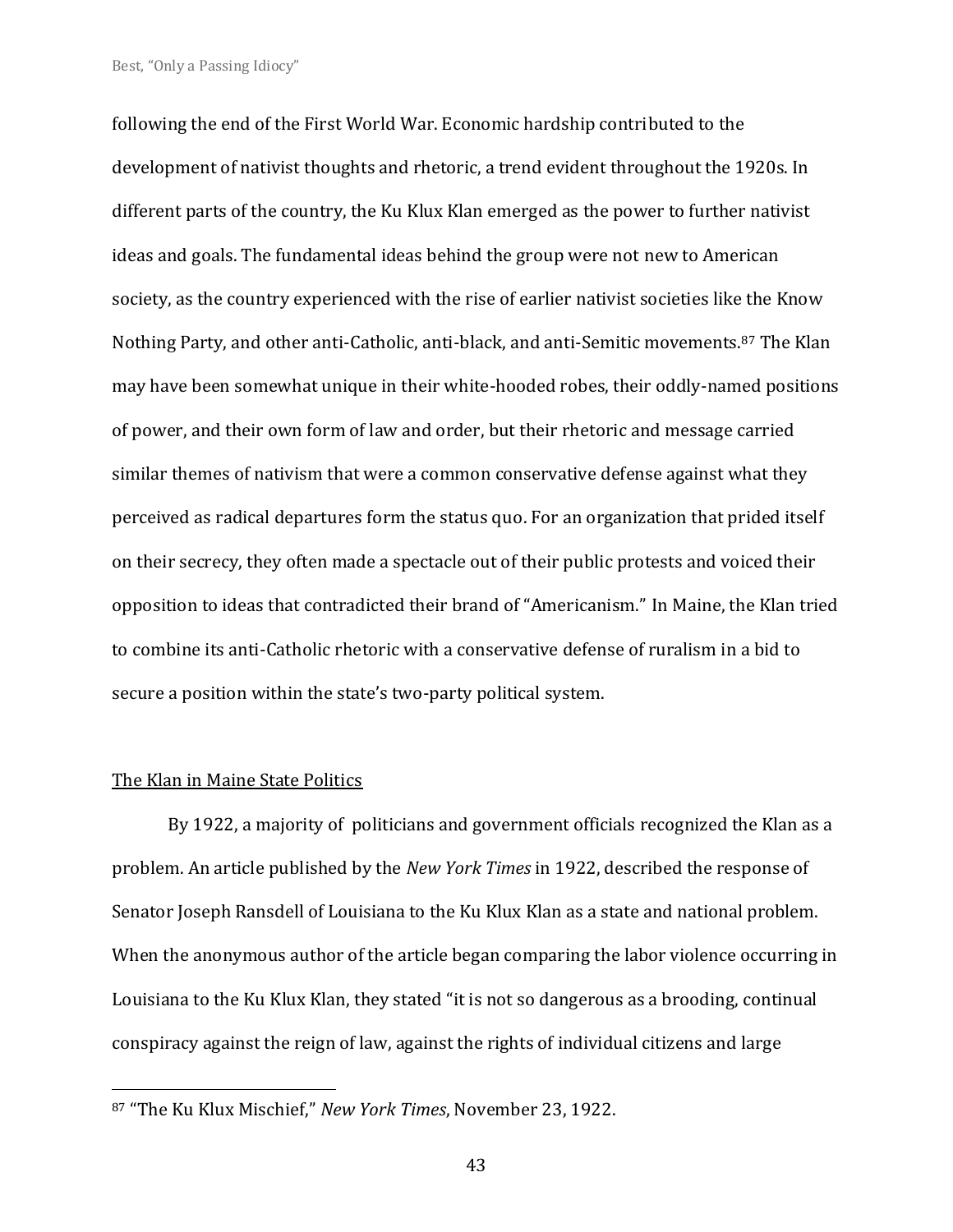classes of citizens under the law, whatever their origin or their religion."<sup>88</sup> The journalist recognized that although the nation may be filled with acts of violence, no movement or ideas can compare to the hate-filled, discriminatory organization of the Ku Klux Klan. While the Klan held a reputation as an anti-black organization enforcing their own laws in the American South, in the 1920s they emerged as an organization targeting anyone who did not meet their standards of native-born, white, and Protestant throughout the nation.

The "new" Klan attempted to assert its power through the use of local and state political offices. National news organizations began to recognize the force the Klan carried in the early 1920s, with the *New York Times* reporting on Klan activity throughout the country. Some opponents to the Klan found that their vigilante acts and their outright racism warranted immediate opposition, while others found that the use of the first Klan's terminology and traditions undermined the goal of the Reconstruction-Era Ku Klux Klan. A *New York Times* article from 1923 discussed Thomas Dixon denouncing the Ku Klux Klan. Thomas Dixon wrote "The Clansman," a dramatized story of the Ku Klux Klan during the Reconstruction Era and the basis for the film *Birth of a Nation*. In the article, he reportedly acknowledged that white men held superiority over all other races, but he also denounced the Klan for their assault on the "foreigner" and the threat to the nation their existence created. The article quoted him reportedly stating, "…if they dared to use the disguise in a secret oath-bound order today, with the courts of law working under a civilized government, the end was sure- riot, anarchy, bloodshed and martial law… unless this thing is throttled promptly we are in sight of martial law."<sup>89</sup> Dixon, whose novel inspired the

<sup>88</sup> "The Ku Klux Mischief," *New York Times*, November 23, 1922.

<sup>89</sup> "Klan is Denounced by 'The Clansman'," *New York Times,* January 23, 1923.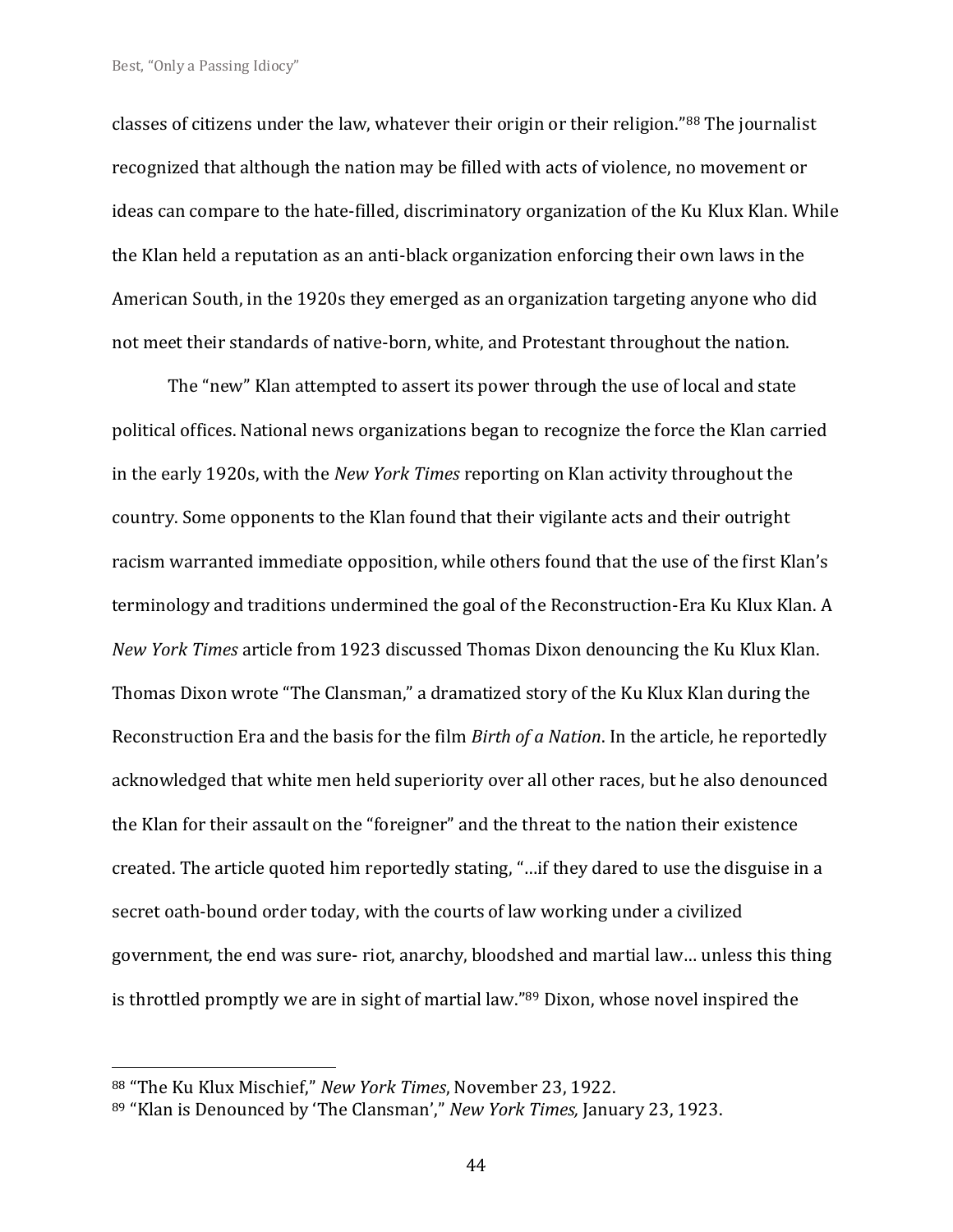rebirth of the Klan in the 1920s, recognized that the free reign of the Klan to act as an enforcing body to promote white superiority could only result in a type of social chaos, one that would cause harm to the country and its people. Dixon was not alone in recognizing the Klan's damaging actions as local and national politicians also began to comment on the Klan and their increasingly popular presence across the country.

The resistance to a Klan chapter depended largely on their location. The Klan flourished in places like the American South and, by 1924, the organization picked up traction in other rural parts of the country, such as Oregon and Indiana.<sup>90</sup> The Klan's presence in New England did not meet the same excitement it received in other parts of the country, but they still managed to be a force that required political acknowledgment. Klan chapters existed in Maine, Massachusetts, and New Hampshire. In the early 1920s, Massachusetts appeared at the forefront of anti-Klan attitudes. Massachusetts's senator, David Walsh, sought out federal help to combat the Klan, but US Attorney General Harry Daugherty informed the senator that no evidence emerged showing the Klan violated any constitutional rights or laws. The attorney general left it to state governments to prosecute the Klan, setting a national precedent if state officials intended to target the Klan for their illegal actions.<sup>91</sup> Prior to this lack of help, the Massachusetts District Attorney, Joseph Pelletier, called for steps to be taken against the Klan in the state. A *New York Times* article from 1921 briefly discussed the Klan emerging in New England states, describing the push for Americans to use legitimate law enforcement agencies, rather than a de facto organization such as the Klan. Pelletier, reportedly stated, "The Ku Klux Klan are not only

<sup>90</sup> "Local Issues Big in This Campaign," *New York Times,* October 22, 1922.

<sup>91</sup> "Rules Ku Klux Acts Are States' Cases," *New York Times*, December 5, 1922.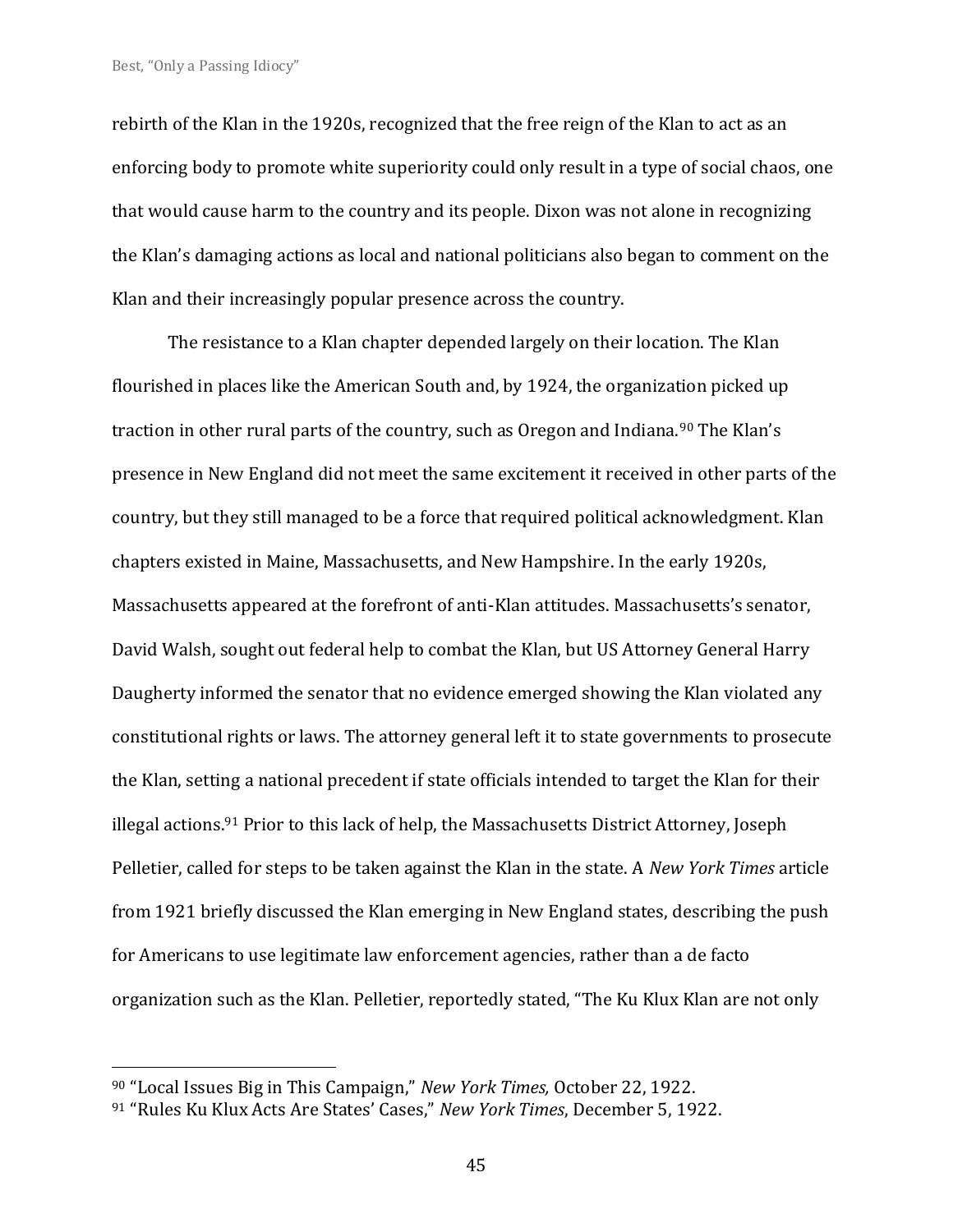un-American, but rabidly anti-American, and it is the duty of every good citizen not to take the law into his own hands, but to report to the proper official the formation."<sup>92</sup> Massachusetts government officials found the Klan's actions to represent the opposite of what they claimed they fought for, "Americanism," but the federal government left the state alone to combat this increasingly popular and national problem. As the Klan began to trickle through Massachusetts, it continued north, planting itself in Maine as an ally to the Republican Party.

By 1923, the Klan became a noticeable presence in Maine, and a widely discussed newspaper topic. Both *The New York Times* and a local Maine newspaper, the *Lewiston Daily Sun*, reported on Klan activities in the state of Maine. While the Klan supported small, local government positions, the 1924 gubernatorial election brought the Klan into the public eye.<sup>93</sup> Governor Percival Baxter, a Maine Republican, held office from 1921 to 1924 and represented an exception to Republican Party politicians in New England, advocating for an anti-Klan platform. As Baxter prepared to move out of office, the *Lewiston Daily Sun*  published an article entailing his worries and his vision for the Republican Party of Maine. The article discussed the internal fractioning of the party, current election issues, and the Ku Klux Klan. Baxter, unlike other Republican politicians during this time, made it clear that the Klan represented a threat to governance and the political system. When discussing the Klan and the Republican Party, he reportedly believed, "On both sides of this unfortunate division are Republicans, and as a result the Republican party is endangered…

<sup>92</sup> "Fights Klan in Boston," *New York Times*, September 19, 1921.

<sup>93</sup> "Klan-Endorsed Are Winners in Portland," *Lewiston Daily Sun*, December 5, 1923. "Klan Forces Defeated in a Hotly Contested Election at Gardiner," *Lewiston Daily Sun*, November 28, 1923.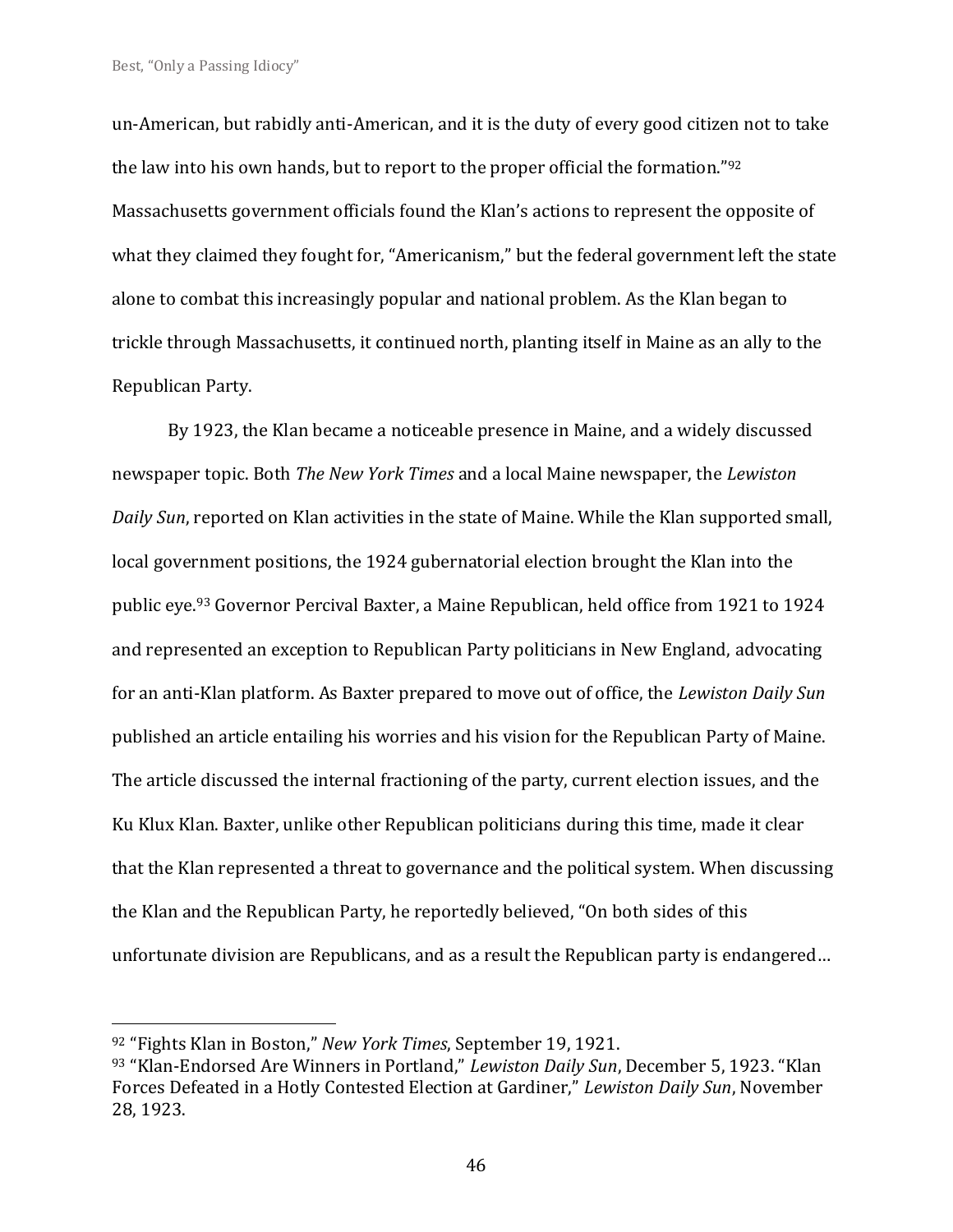I deeply regret that religious dissent is rampant throughout the State and that the split between races, sexes, and creeds daily grows wider."<sup>94</sup> Baxter's public anti-Klan platform remained an anomaly in the Republican Party of Maine and by the time the gubernatorial election approached, the Klan emerged as the central issue and a key divider for voters. Baxter himself would find it difficult to hold on to such a strong anti-Klan stance.

By 1923, the Klan in Maine allied itself with the Republican Party, a party that already had the clear support of the majority of people in the state. Mark Richard notes that although Baxter opposed the Klan in beginning of his governorship, like other politicians during the time, he later went back on this position claiming to not know of any illegal activities the Klan participated in.<sup>95</sup> Some hypothesize that this reversal occurred because Baxter actually agreed with some of the messages the Klan sent in Maine. One the Klan's primary goals in Maine was the elimination of public funds to parochial schools, a goal that Baxter and other Maine politicians stood behind. While Baxter may not have directly supported the Klan and the Klan did not directly support him, that cannot be said for other politicians in Maine during the 1920s.

In 1924, Ralph Brewster ran in the gubernatorial race as a Klan-backed politician. Brewster gained the support of Klansmen, members of the Loyal Orange Institution's Grand Lodge in Maine, Anglo-Canadians, and native-born residents of Maine. The Orange Order, an organization of Protestant Irish opposing Catholic Irish spread from Ireland first to Canada and then New England, sympathizing and helping the Klan in Maine.<sup>96</sup> Brewster

<sup>94</sup> "Baxter Warns Republicans of Danger to Party in the Growing Strength of Klan," *Lewiston Daily Sun*, February 13, 1924.

<sup>95</sup> Richard, *Not a Catholic Nation*, 19.

<sup>96</sup> Richard, *Not a Catholic Nation*, 39.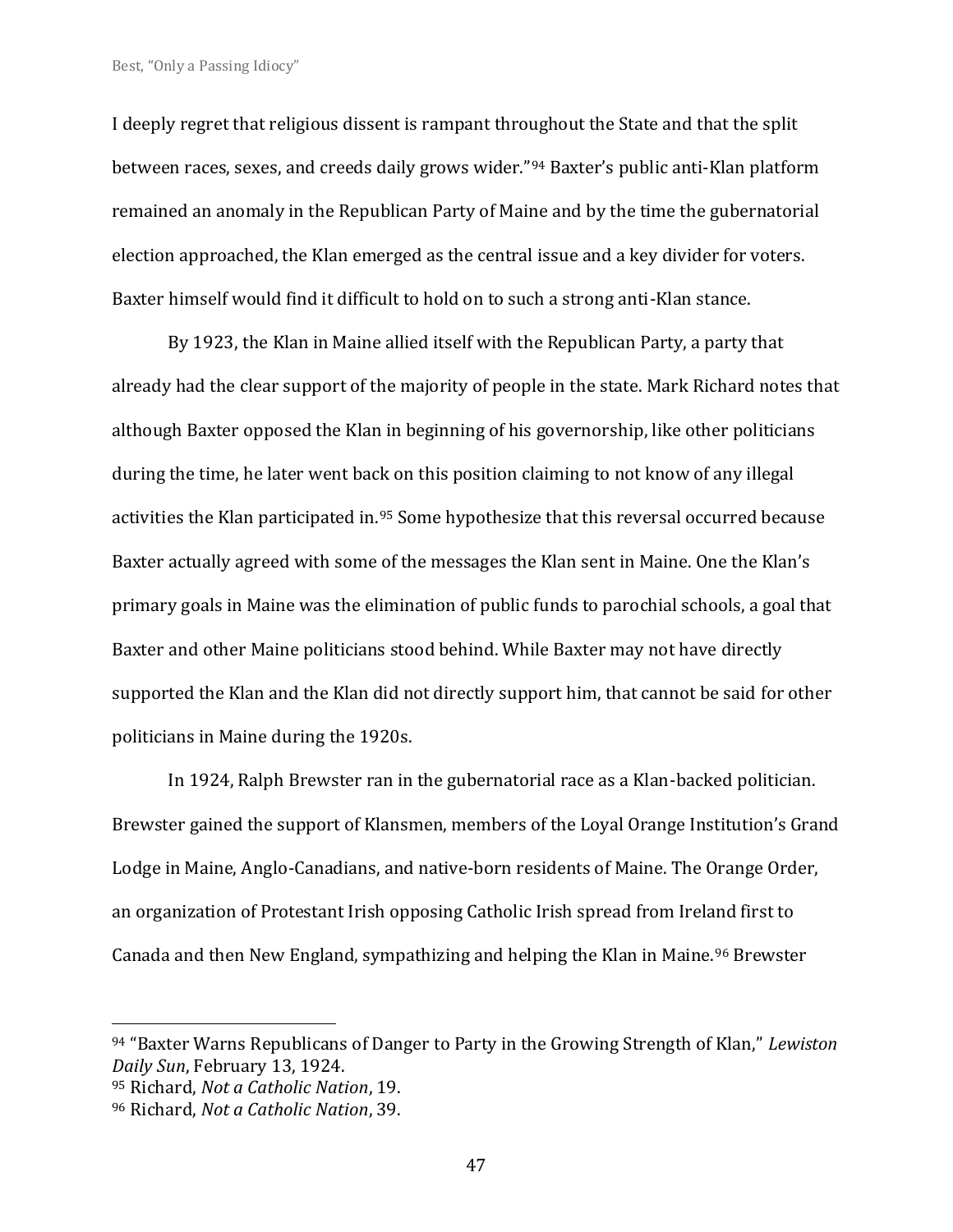gained the support of these groups based on his views on education in Maine. Brewster wanted to create a clear division between public school and parochial school. He felt that in the tax-supported schools, which nuns often taught in, there needed to be a clear distinction between religious education and their public education. Without this distinction, public schools would not differ much from parochial schools and Brewster and his supporters feared the strength of Catholicism spreading. The support of the Klan for separation between public education and religious education does not appear surprising, due to the Klan's stance on education. The Klan opposed supporting any type of sectarian school through public funds, which they make clear in their "Kreed."<sup>97</sup>

The Ku Klux Klan supported most Republican political positions in Maine, including the governor's seat. Ralph Brewster ran against Frank Farrington for the nomination, with Brewster ultimately wining the spot after a series of recounts.<sup>98</sup> Farrington represented the more progressive wing of the Republican Party, and strongly opposed Klan-backed bigotry. After the recount, however, Farrington needed to help unite the Republican Party and supported Brewster, a candidate backed by the Ku Klux Klan. Attaining the Klan's support became the key factor in Brewster's bid for the governor's seat. A *Lewiston Daily Sun* article reported on the accusation that Brewster sought the endorsement of the Klan. The 1924 article described the accusations made towards Brewster about his relationship with the Klan in Maine. Brewster reportedly stated, "I am not a member of any secret organization nor have I sought the endorsement of a secret organization in my candidacy."<sup>99</sup> While

<sup>97</sup> Richard, *Not a Catholic Nation*, 40.

<sup>98</sup> "Brewster Forces Ask Examination of the Ballots in Lewiston," *Lewiston Daily Sun*, June 25, 1924.

<sup>99</sup> "Brewster Has Not Sought the Endorsement of Any Secret Order, He Avers," *Lewiston Daily Sun*, January 18,1924.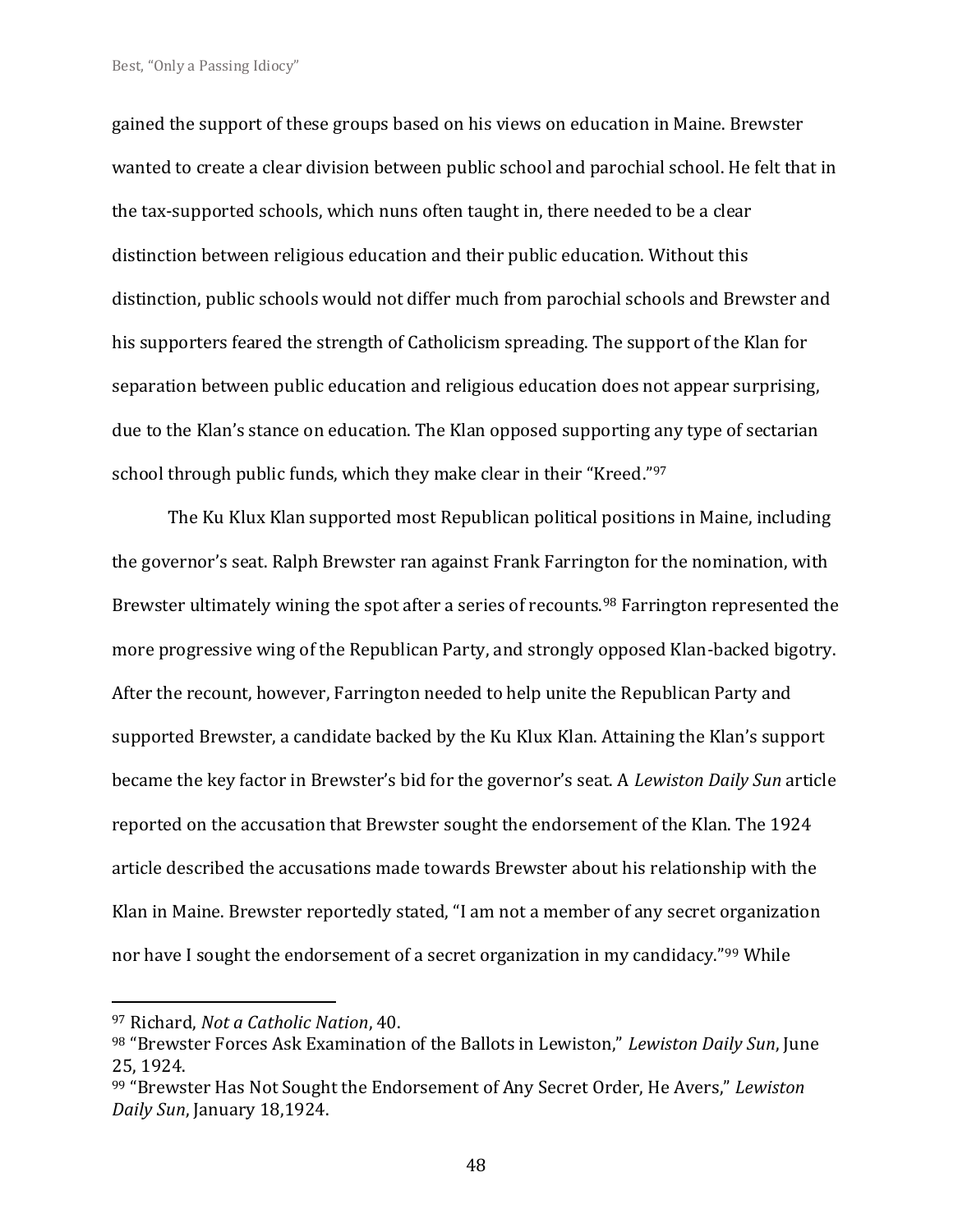Brewster claimed he did not support the Klan or request their endorsement, he still missed an opportunity to outright denounce the organization. Brewster may not have necessarily needed the Klan's support in the election, but he recognized the advantage their support gave him in gaining votes.

The Republican primary was the real contest in the state's governor's race, and as such Brewster easily won the general election. Although the state consistently voted Republican, French-Canadians dominated the locations where Democrats won the most votes. Clearly, Republicans and the Klan shared a similar agenda in opposition to French-Canadians and Democrats. The Democratic nominee, William Pattangall, used an anti-Klan message as his primary platform against Brewster.<sup>100</sup> Pattangall loudly voiced his opinion on the Klan, unlike Brewster, who refused to comment on the organization, knowing that the Klan helped his candidacy. When Brewster easily won the election, in a sense, it legitimized the Klan, and disproved Pattangall's strategy of targeting the Klan as a hate group. 101

William Pattangall consistently emphasized his opposition to the Ku Klux Klan. Nationally, the Democratic Party was hardly unified over the Klan issue, as many southern Democrats not only refused to denounce the Klan, but were in fact active members. Pattangall recognized the disadvantage he faced in this election as a Democrat and sought out help from the national Democratic Party. Pattangall attended the national convention where he sought a party unified in opposition to the Klan. The 1924 *New York Times* article, "How Klan Figures in Maine Election" discusses Pattangall effort to steer the national

<sup>100</sup> Richard, *Not a Catholic Nation*, 46.

<sup>101</sup> Richard, *Not a Catholic Nation*, 49.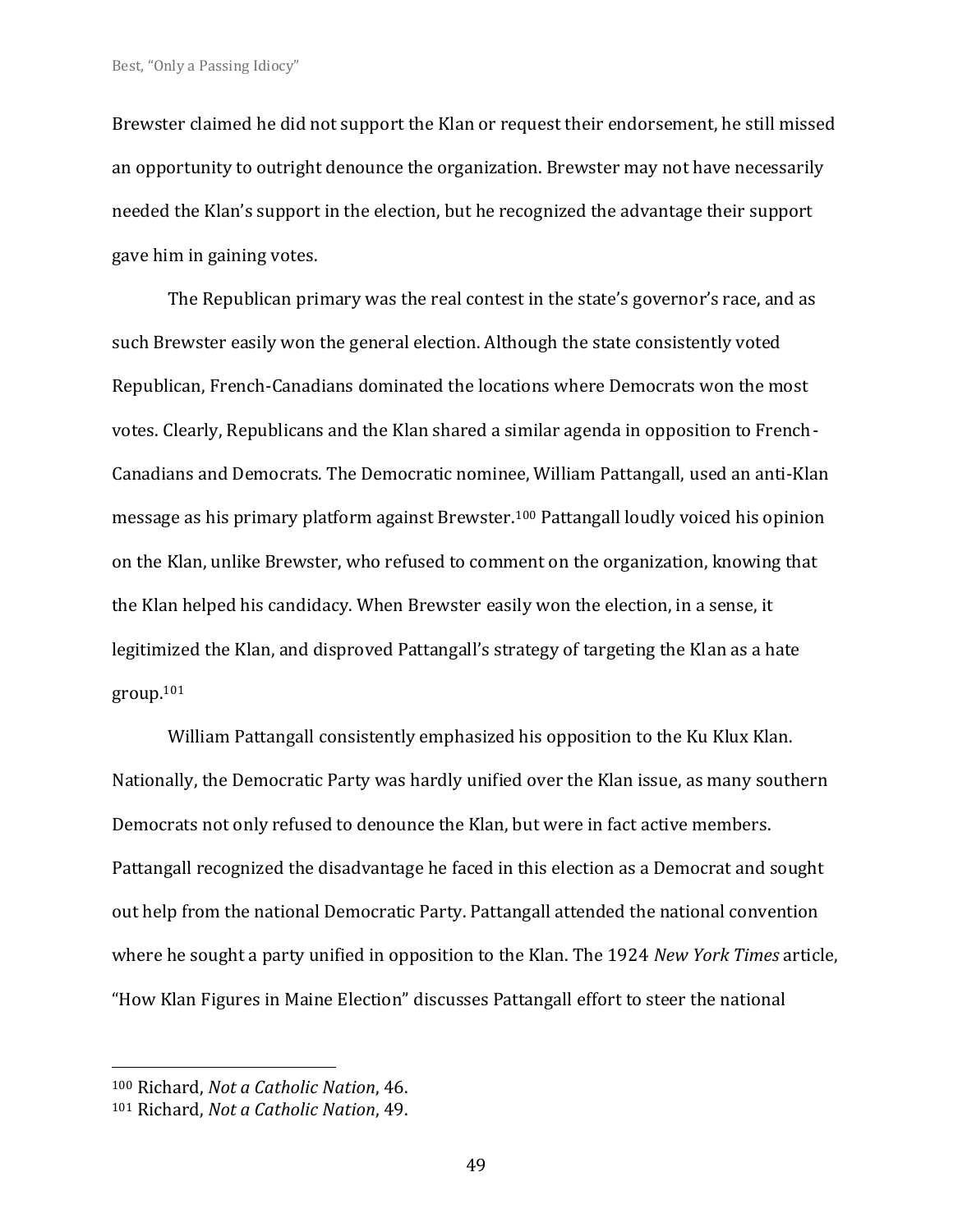Democratic party towards an anti-Klan position.. The anonymous journalist wrote, "The plan [to denounce the Klan] failed, for the convention, despite Mr. Pattangall's advocacy of an anti-Klan platform declaration, refused to adopt it… The Maine delegates returned home... without the endorsement of their party."<sup>102</sup> If Pattangall successfully secured his party's opposition to the Klan, it would have diluted the Klan's power not just in Maine, but across the whole nation. Yet, the South was the base of the national Democratic party and in the South, the Democrats certainly did not distance themselves from the Klan. Pattangall's effort to redirect the Democratic party away from its southern, rural, and conservative base was ahead of its time. The national Democratic party's refusal to endorse Pattangall's opposition to the Klan did not stop him from making the Klan a central issue in state elections, which were also clouded by ongoing debates about school funding.

An amendment to the state constitution deciding whether public funds should be used in parochial schools became the central issue during the gubernatorial campaigns for the 1924 election. Opposition to parochial schools in Maine derived from native-born fears concerning the lack of assimilation among Catholic immigrants in the state. Franco-American families often sent their children to parochial schools to foster their culture, language, and religion, but this created opposition from Maine's Republican Party and the Klan. Franco-Americans felt conflicted when deciding whether to send their children to parochial or public school. The former allowed a continued growth in Franco-American culture and language, while the latter promised to assimilate immigrant children into American society. The Klan, alongside many native-born Americans in Maine, feared the allegiances Catholic immigrants brought to the country and felt that parochial schools

<sup>102</sup> "How Klan Figures in Maine Election," *New York Times*, August 31, 1924.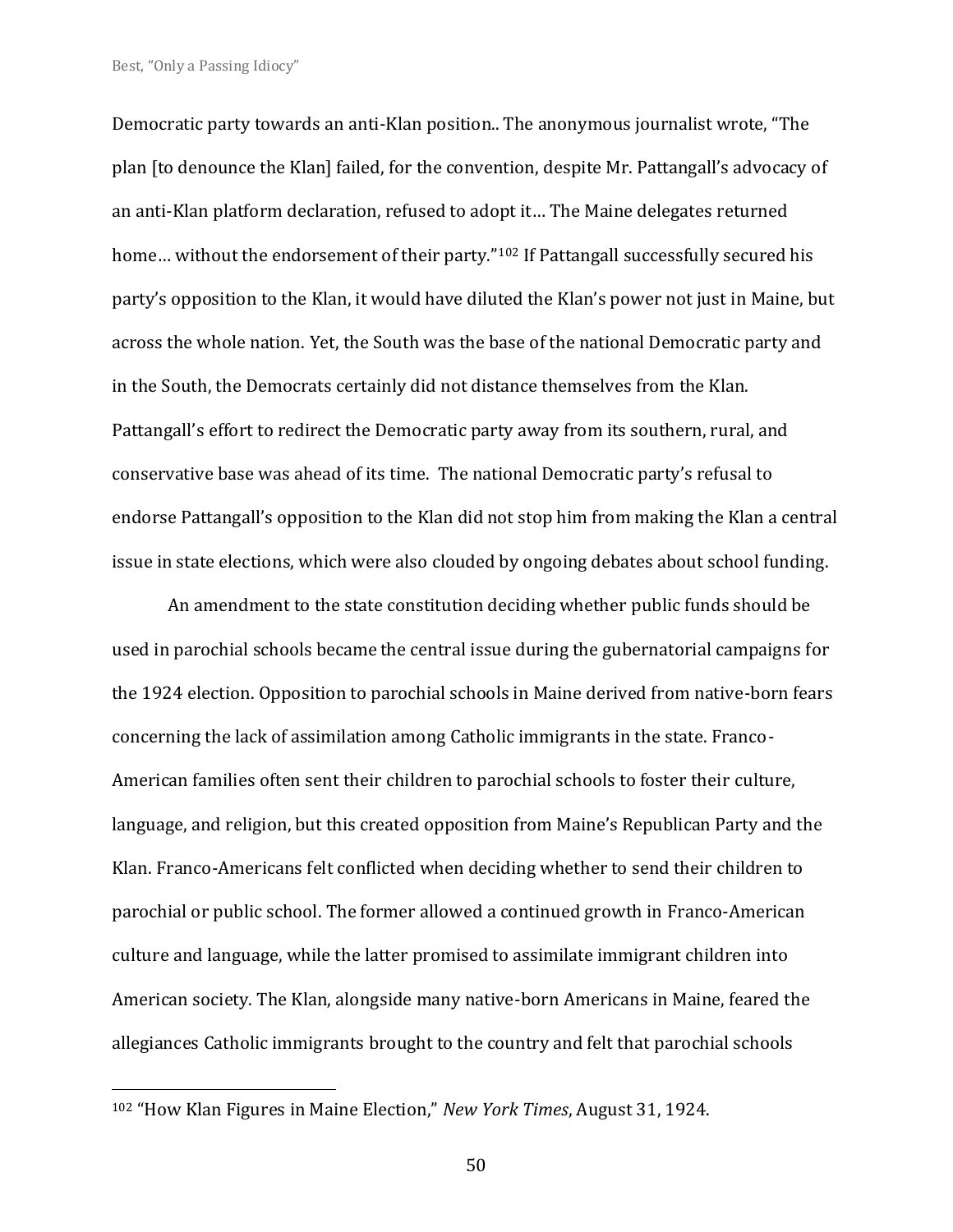represented a place for the growth of anti-American thoughts. The Klan became very outspoken against parochial schools and argued that not forcing Catholic immigrants to assimilate into American society threatened the safety of the United States. Eugene Farnsworth, an organizer for the Klan, became an outspoken champion of Protestantism and promoted a "100 Percent American" national identity. In the *Lewiston Daily Sun's* 1923 article, "Names of Local Klan Agents Disclosed at Meeting in Auburn," the paper quotes Farnsworth promoting Klan attitudes. Farnsworth reportedly stated, "If they are teaching Americanism in Parochial schools they are false to Rome. If they don't they are false to America."<sup>103</sup> Farnsworth claimed that a person could not be both a Catholic and an American because the individual loyalties associated with both groups would cancel each other out. He believed that Catholics always answered to the Pope before they would answer to the United States government and based on that premise, he believed Catholicism should not be supported directly or indirectly by public funds. Contrary to what Farnsworth and Klan-sympathizers believed, Franco-Americans laid their loyalties within the United States and sought to be the ideal immigrant and thus, the ideal American.

The amendment that many Republicans and the Klan sought to limit public funding to parochial schools did not carry to all Republicans or members of the state. The idea that limiting this funding would only hurt Catholic parochial schools appeared to be false, as the amendment would cut funding to Quaker, Methodist, Baptist, and Protestant parochial schools, all schools that if this amendment passed, would suffer greater harm than Catholic

<sup>103</sup> "Names of Local Klan Agents Disclosed at Meeting in Auburn," *The Lewiston Daily Sun,*  April 19, 1923.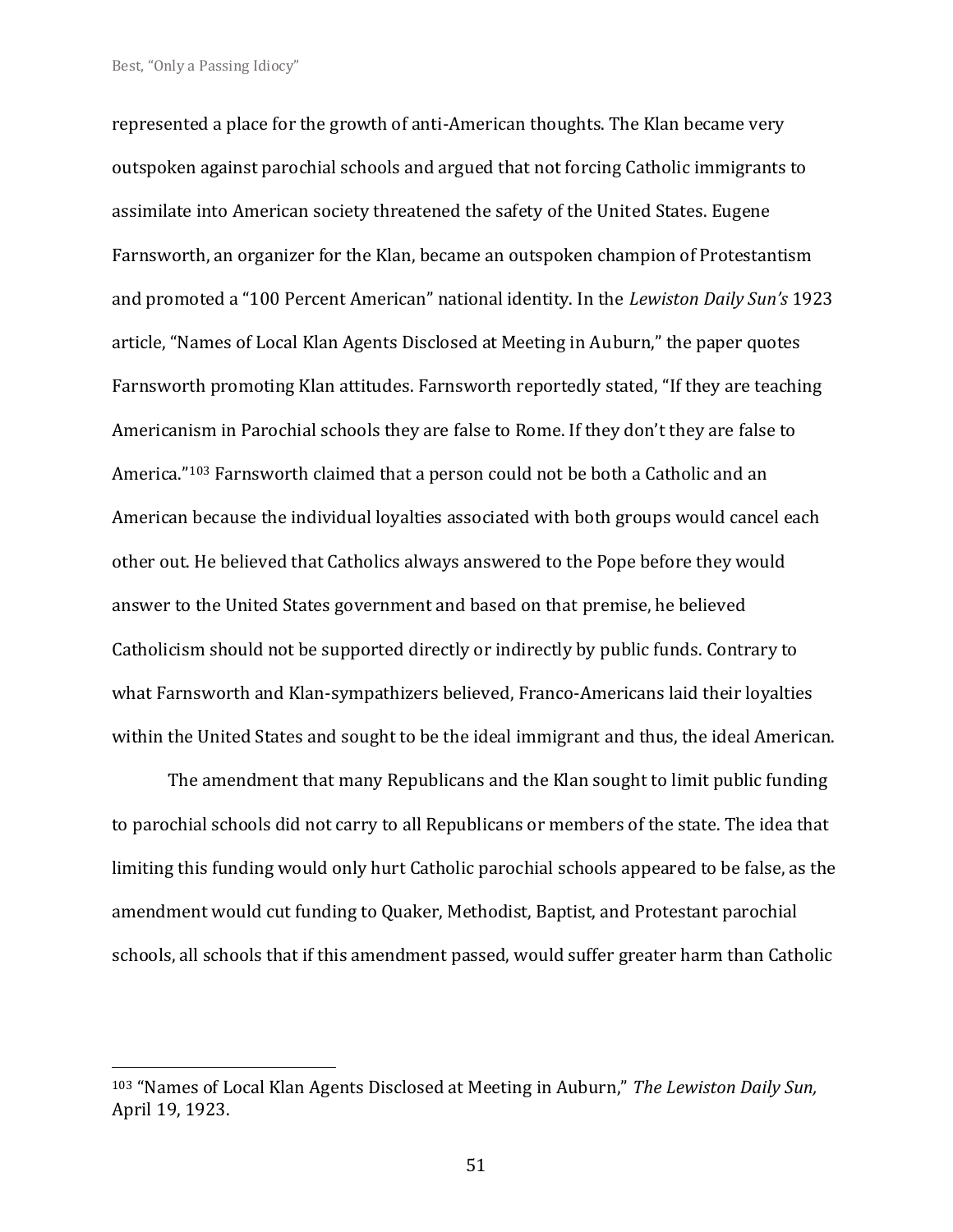schools.<sup>104</sup> The power behind this legislation came from a strong encouragement on Eugene Farnsworth's part, when he declared that the United States "always has been and always will be a Protestant nation."<sup>105</sup> This rhetoric did not bode well with many Americans and specifically, Franco-Americans, who turned to the United States' recognition of the separation between church and state. For the Franco-American population in Maine, they viewed this amendment as another attack on their culture, similar to the 1919 law passed prohibiting the use of the French language in public schools. After Farnsworth's speech, *Le Messager*, a French-language newspaper read and produced by the large Franco-American population in Lewiston and surrounding areas, published an article questioning the right and basis for Farnsworth's claims. In the article "Le Ku Klux Klan," Louis-Philippe wrote, "Where does this claim that the American nation is Protestant come from? She is no more Protestant than she is Catholic and no more Lutheran than Methodist ... The separation of Church and State exists in the United States and we have no right to say that the nation is Protestant." <sup>106</sup> Philippe, and by extension, the Franco-Americans of Maine, recognized that Farnsworth, who claimed to promote the best for the United States and represent an organization fighting to keep the United States safe and pure from the social threat of immigrants, undermined basic constitutional values in the United States by promoting the country as Protestant. The two different positions for the amendment to

<sup>104</sup> "Baxter Warns Republicans of Danger to Party in the Growing Strength of Klan," *The Lewiston Daily Sun*, February 13, 1924.

<sup>105</sup> "Names of Local Klan Agents Disclosed at Meeting in Auburn," *The Lewiston Daily Sun,*  April 19, 1923.

<sup>106</sup> "Le Ku Klux Klan," *Le Messager,* April 23, 1923. "Alors d'ou vient que ce farceur soutient que la nation américaine est protestante? Elle n'est pas plus protestante qu'elle n'est catholique et pas plus luthérienne qu'elle n'est méthodiste… La sépáration de l'Eglise et de l'Etate existe aux Etats-Unis et on n'a pas droit de dire que la nation est protestante."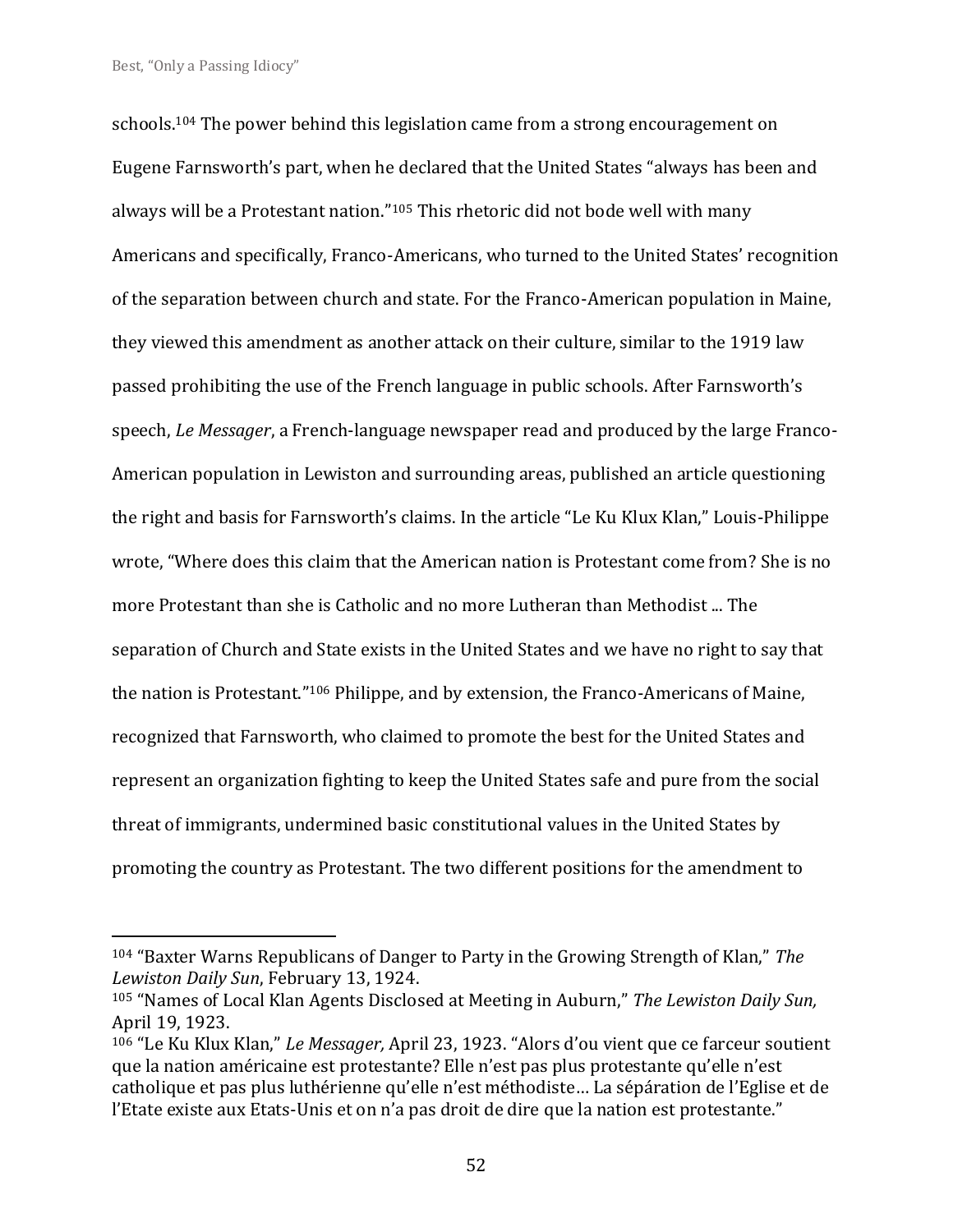limit the spending of public funds on parochial schools contributed to the broader issue of the 1924 election, the Ku Klux Klan.

By September of 1924, the Klan appeared as the central issue of the gubernatorial election and the school funding debate. For months, William Pattangall based his campaign on anti-Klan rhetoric and accused Brewster of being a Klan candidate. Brewster, on the other hand, continued to state his positions of policy throughout the campaign, only commenting on Pattangall's accusations a handful of times. It became customary for Republicans in the state and across the country to avoid mentioning the Klan, finding that a lack of acknowledgement and denunciation proved to be the most beneficial strategy during contested elections.<sup>107</sup> Pattangall's attacks on the Klan may have lacked major support, but in the city of Lewiston, his platform rang strong among one the largest Franco-American populations in the state. Five days before the gubernatorial election, the city of Lewiston held its first Democratic rally, where Mayor Louis Brann and William Pattangall attempted to rally support for the party. In Pattangall's address to the attendees, he only discussed the Klan's influence in Maine and the impact they would have if Brewster won the election. Pattangall did not take the Klan to be a religious issue, but an issue of politics and morality. Pattangall reportedly stated, "Any rational Republicans, Democrats and even Klansmen will agree if they give the matter a little thought, that no secret society or order regardless of its standards, philosophy or aims has a place in the Maine politics and government."<sup>108</sup> Pattangall's opposition to the Klan came from a need to preserve party politics and the legitimacy of government structures, because allowing a secret order to

<sup>107</sup> "Soft Pedal on Klan is Urged by GOP Mentors; Close in Androscoggin," *The Lewiston Daily Sun*, September 3, 1924.

<sup>108</sup> "Mayor Brann Denies Disloyalty Charges," *The Lewiston Daily Sun*, September 5, 1924.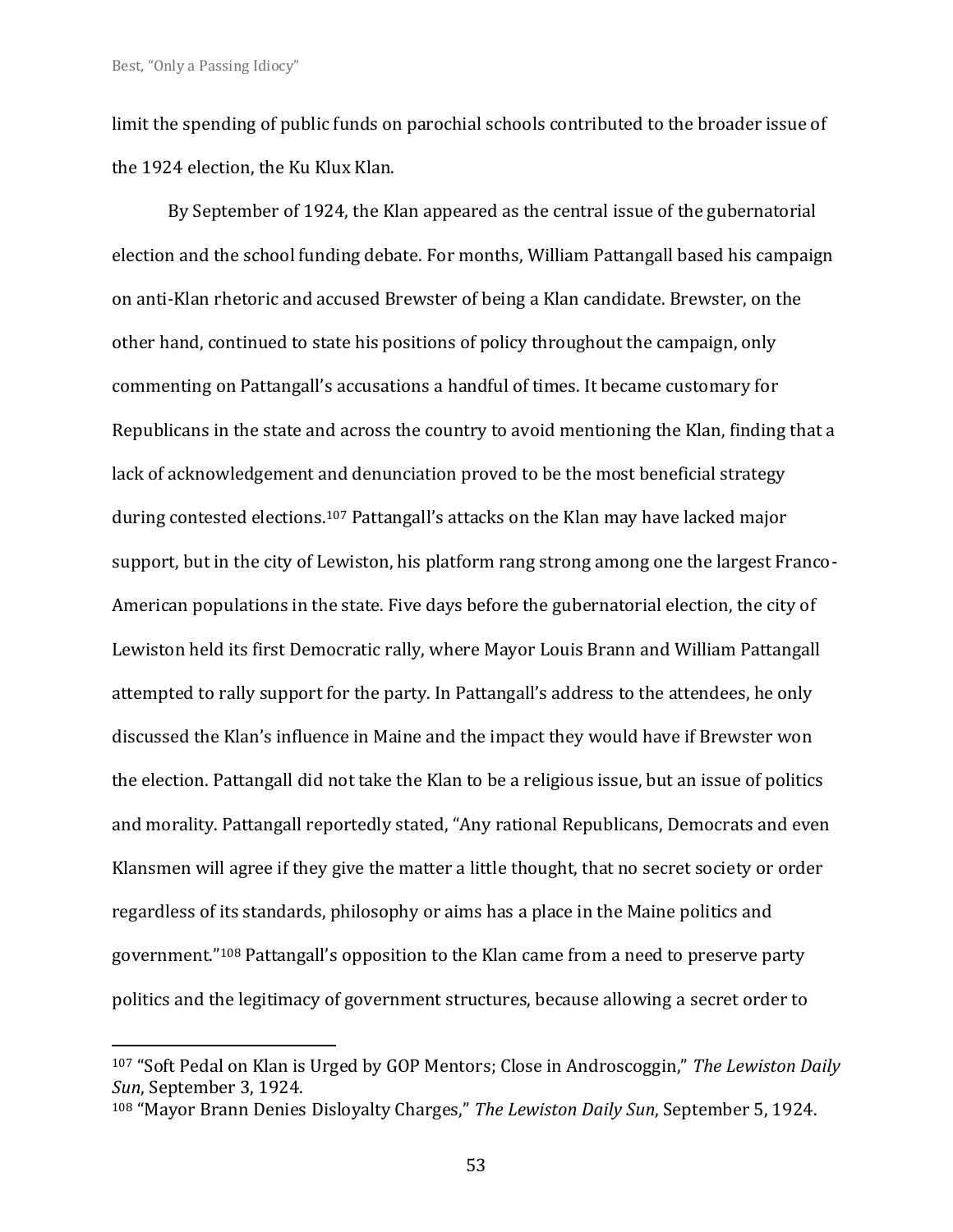take government control undermined the validity of democracy. Pattangall worked to secure a Democratic victory, but on the day of the election, the Republican Party emerged victorious and, by association, the Klan claimed victory as well.

When Ralph Brewster won the gubernatorial election in 1924, the outcome did not come as a shock to the people of Maine. Since the Civil War, Maine most often supported the Republican Party. Brewster won the election by receiving 57 percent of the votes, a percentage not much different from previous years. According to Maine's *State Year-Book and Legislative Manual*, a book published every year compiling information about the state, during the 1922 election, the Republican candidate, Percival Baxter won the election with 58 percent of the votes and in 1920, the Republican nominee, Frederick Parkhurst, won with 66 percent of the votes.<sup>109</sup> The rhetoric leading up to the election showed a strong sense of confidence for Pattangall, who believed thousands of Republicans would cross party lines to support him in their opposition to the Klan. <sup>110</sup> His confidence continued to grow as he continued to attack the Klan, due to his belief that they carried some political power in the state. Pattangall believed that if Republicans won the election, the Klan would be the real winners. In his speech at a Lewiston Democratic rally, he reportedly stated "If Senator Brewster is elected it will be hailed as a Klan victory all over the country and not as a Republican victory."<sup>111</sup> Feeling that a Republican victory equaled a Klan victory shows the power of the Klan's rhetoric in the state, but this rhetoric did not translate into direct power. Previous election results coupled with the less than evident Klan power illustrates

54

<sup>109</sup> Portland Directory Company, *Maine Register State Year-Book and Legislative Manual*, 1924.

<sup>110</sup> "Pattangall Claims 20,000 Republicans Will Vote for Him," *The Lewiston Daily Sun*, September 6, 1924.

<sup>111</sup> "Mayor Brann Denies Disloyalty Charges," *The Lewiston Daily Sun*, September 5, 1924.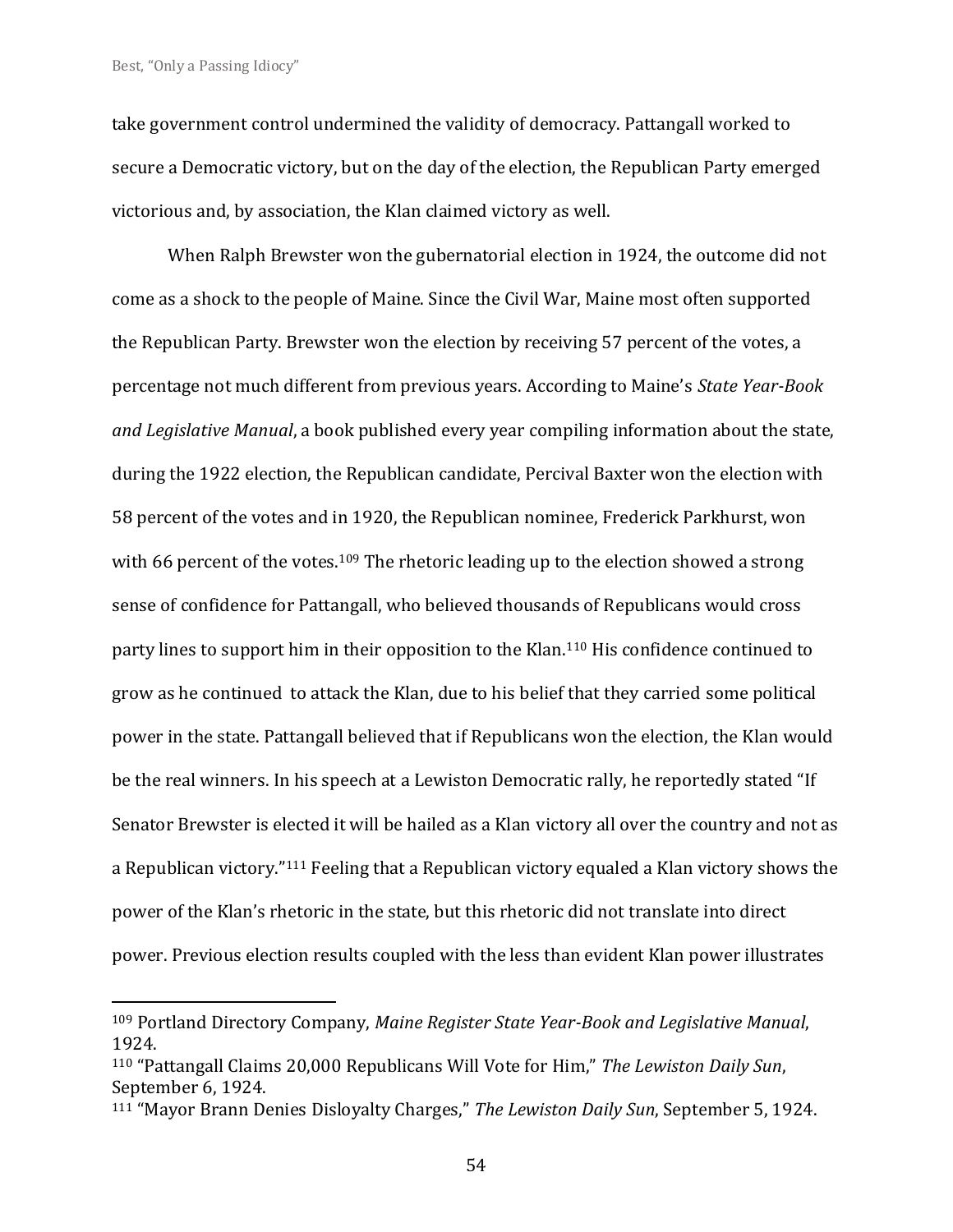that in Maine, the Klan represented a vocal-hate minority, rather than a substantive political group able to create change through the Brewster administration. The Klan's public support of Brewster may have aided in bid for the governorship, but the Klan failed to influence or create laws in the state. While the organization lacked in their ability to create legislative change, instead, they did influence the way Franco-Americans in Maine voted during the election.

Franco Americans faced much opposition from the organization and increasingly turn to their vote as their means of opposition. In the 1924 election, residents in Lewiston overwhelmingly voted for Pattangall, the Democratic nominee. Over 70 percent of Lewiston's population voted for Pattangall, a city dominated by industrialism and Franco Americans.<sup>112</sup> A *New York Times* article, "How Klan Figures in Maine Election," from 1924 described the layout of Maine's economy and the upcoming election. When referring to the growing Franco-American population, the journalist reported, " Heretofore the French-Canadians in those counties of this State in which they are most numerous have generally voted the Republican ticket, but on the anti-Klan issue raised by Mr. Pattangall they may not do so this year."<sup>113</sup> Franco Americans in Maine realigned their political affiliations to the Democratic Party based on local Democratic opposition to the Klan's rhetoric, a feat evident by the overwhelming support for Pattangall in a city such as Lewiston. Yet, the 1924 election was not the last in the state in which the Klan played a role, and it was far from conclusive as to which party the Klan would most ally with.

<sup>112</sup> "How the State Voted," *Lewiston Daily Sun*, September 9, 1924.

<sup>113</sup> "How Klan Figures in Maine Election," *New York Times,* August 31, 1924.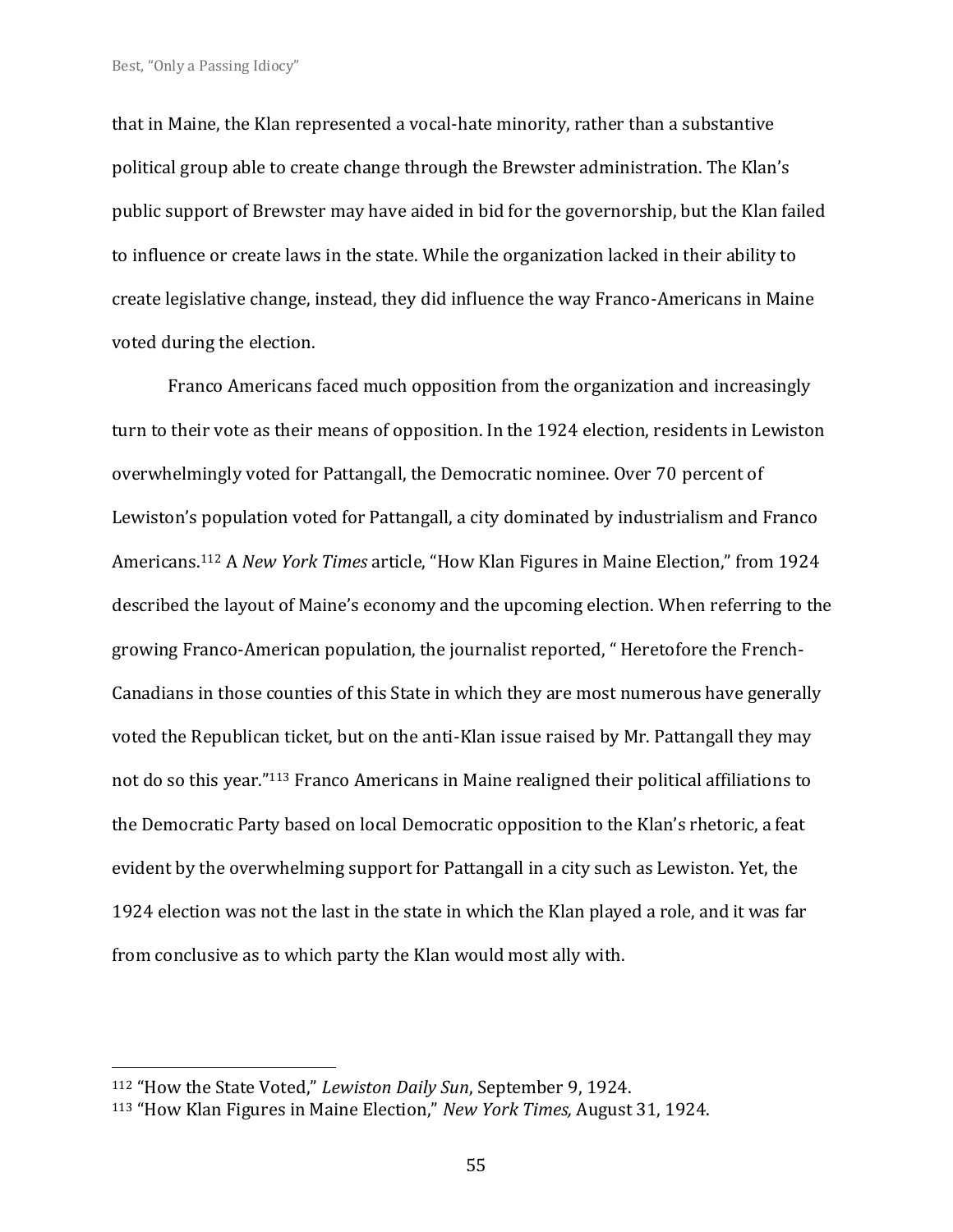In August of 1926, Senator Bert Fernald died, introducing a special election to be held in November of that year. At the time, the floor remained open for anyone to run, but most predicted former Governor Baxter would run for election.<sup>114</sup> Ironically enough, the Klan at this time supported the Democratic nominee, Fulton Redman, due to the Republican nominee, Arthur Gould's anti-Klan platform. After William Pattangall's loss in the 1924 election, he predicted the type of relationship the Republican Party and the Klan may share in the future. In one of the *Lewiston Daily Sun's* articles, "Maine Will Not Long Endure Rule of Klan," the article quotes Pattangall's opinion about the future of the Klan's relationship with the Republican Party. Pattangall reportedly stated, "We are temporarily defeated by a combination of religious intolerance and blind partisanship but Maine will not long endure the rule of the Klan and the Republican organization will find it a difficult partner with which to do business."115 Pattangall accurately predicted the future between the Klan and the Republican Party in Maine. He recognized that the type of hate-rhetoric the Klan practiced could not be carried over into political power in the state. The outcome of the 1926 election proves Pattangall's prediction and provides insight into declining Klan power.

In 1926, the majority of the nation looked to Maine's special election, due to its importance in deciding what political party controlled the Senate. The election in Maine drew up a wide array of opposing views and crossing party lines. The Ku Klux Klan opted to place their support behind Fulton Redman, the Democratic nominee, and pushed a campaign that attacked Arthur Gould for his campaign spending, a notion that proved to be

<sup>114</sup> "Fernald's Successor to be Named at Special Election Next November," *The Lewiston Daily Sun*, August 24, 1926.

<sup>115</sup> "Maine Will Not Long Endure Rule of Klan," *The Lewiston Daily Sun*, September 10, 1924.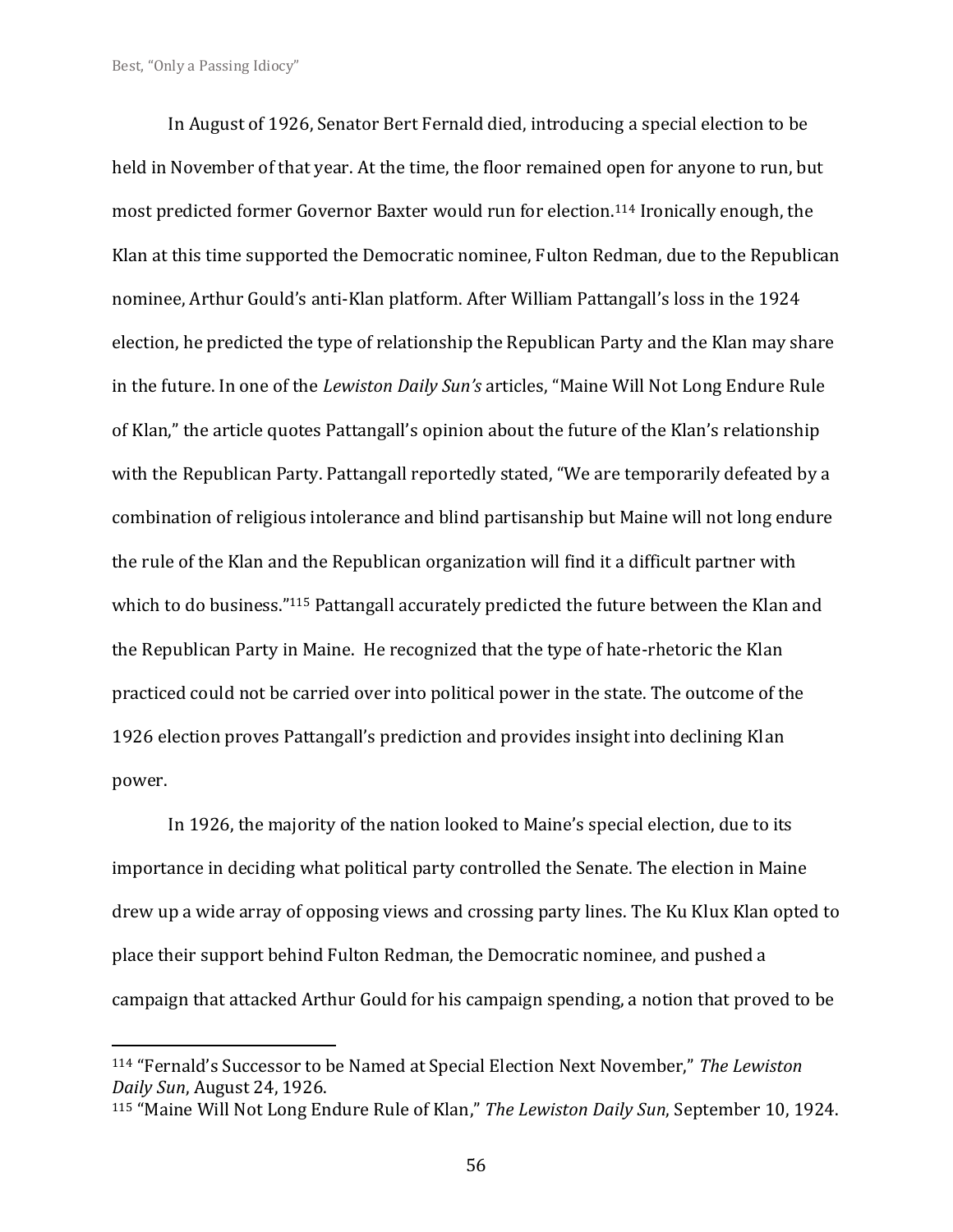unsubstantiated after investigation.<sup>116</sup> Alongside the Klan, Republican Ralph Brewster, who won the gubernatorial election in 1924, also voiced his opposition to the Republican nominee and supported Redman. Furthermore, long-standing Democratic cities and towns in the state, such as Lewiston, appeared to largely support the Republican, Arthur Gould. After the election, *The New York Times* reported on the election results and where cities placed their votes. In the 1926 article, "Gould Wins in Maine; Gives Republicans Half of the Senate," the journalist described the political fight up to the election, and the result after. When describing Klan influence in the election, the article stated, "Democratic cities like Lewiston, Biddeford and Rockland all went against his own party voting against him to punish the Klan… The vote from the rural districts also indicated that the Klan vote did not come out in full."<sup>117</sup> In 1924, Franco Americans abandoned the Republican party to vote for Pattangall. Just two years later, the switched again, leaving the Democratic party to support the Republican candidate. Twice, Franco Americans crossed partisan lines to support an anti-Klan candidate. Lewiston, dominated largely by Franco Americans who voted for Democratic candidates in the past, continued to use their power of voting to voice their opposition to the Klan and Klan-backed politicians, assisting in the Klan's decline throughout the state.

#### Conclusion

By 1926, resistance and opposition to the Klan across the nation took hold and Klan chapters began to fall apart. Mayors and cities denied Klan chapters the ability to meet in

<sup>116</sup> "Maine Fixes Today Control of Senate," *The New York Times*, November 29, 1926. <sup>117</sup> "Gould Wins in Maine; Gives Republicans Half of the Senate," *The New York Times*, November 30, 1926.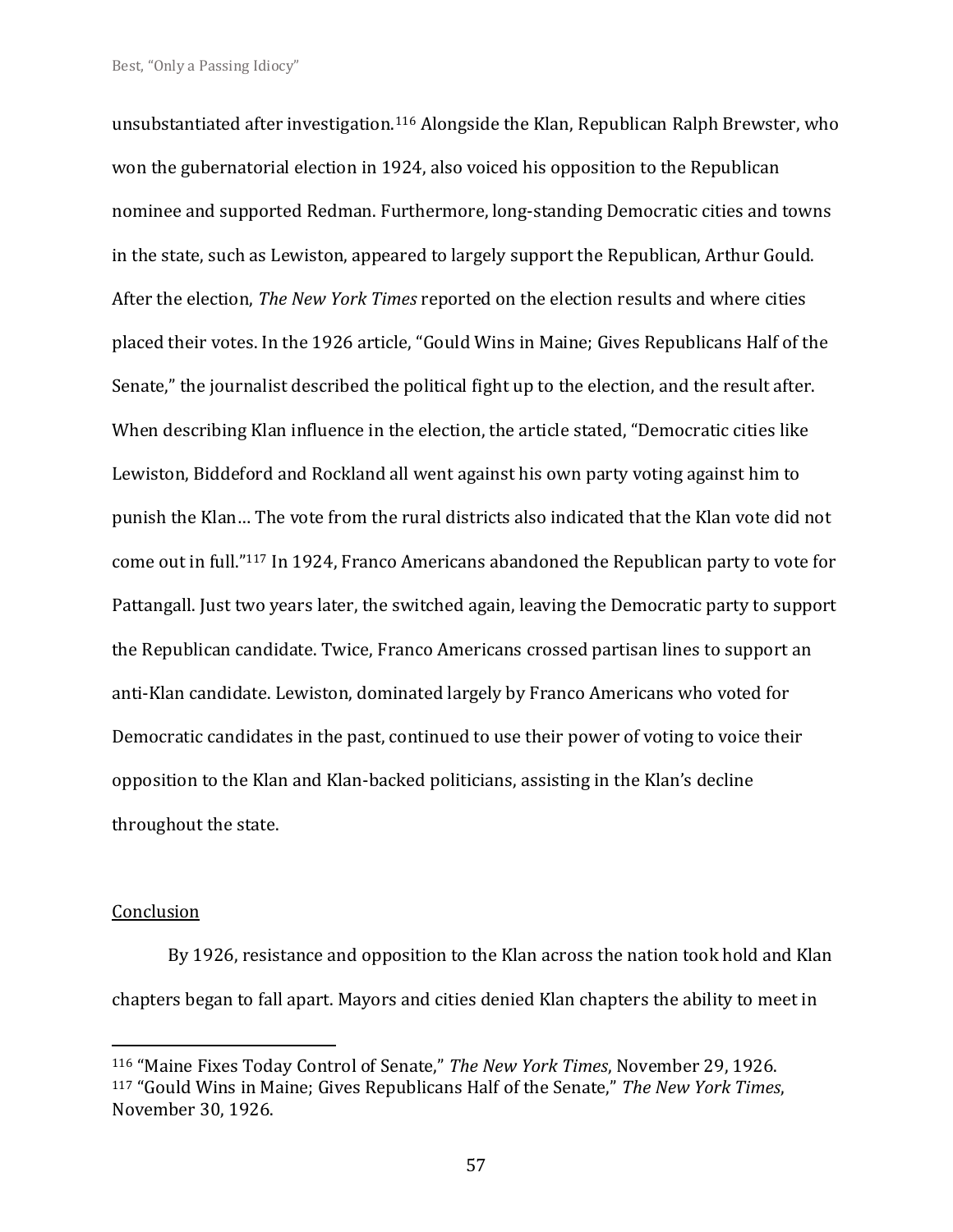city halls, state legislation required permits to wear a hood and mask in public, and more legislation required secret societies to hand over their membership lists to the town government, legislation clearly aimed at the Klan. The future of the Klan did not look promising and by the 1930s, no important Klan events could be found in Maine. <sup>118</sup> By then, Klan power in the state of Maine had largely disappeared, if not completely vanished. The organization suffered in the latter half of the 1920s, with financial troubles and internal factions. These factions continued to divide the Klan with the arrival or Edward Gayer, the new King Kleagle in Maine, prompting many Klan members to leave and follow Eugene Farnsworth. The *New York Times* reported that Klan membership in Maine continuously declined, especially in the Portland area.<sup>119</sup> Many local and national politicians predicted that the Klan would not be a lasting or influential political organization. While they aligned with both the Republican and Democratic parties in Maine whenever their religious intolerance and bigotry fit with either party's message, many believed this vocal-hate minority was a temporary issue. In the *New York Times* article, "The Ku Klux Mischief," the journalist reported on the foundation of the Ku Klux Klan and their influence, if any at all. When describing the Klan as a national and local issue, the journalist put it best by writing, "The Ku Klux hullabaloo is deplorable, but presumably it is only a passing idiocy."<sup>120</sup> The Ku Klux Klan's power across the state mirrored the Klan's power across the nation; a temporary movement that sought to infringe upon the lives of those not white, native-born, and Protestant by attempting to disrupt political institutions. While the early 1920s showed a Klan filled with political power, a closer examination of the

<sup>118</sup> Richard, *Not a Catholic Nation*, 53.

<sup>119</sup> "Political Power of Klan Dissipated," *New York Times*, February 5, 1928.

<sup>120</sup> "The Ku Klux Mischief," *New York Times*, November 23, 1922.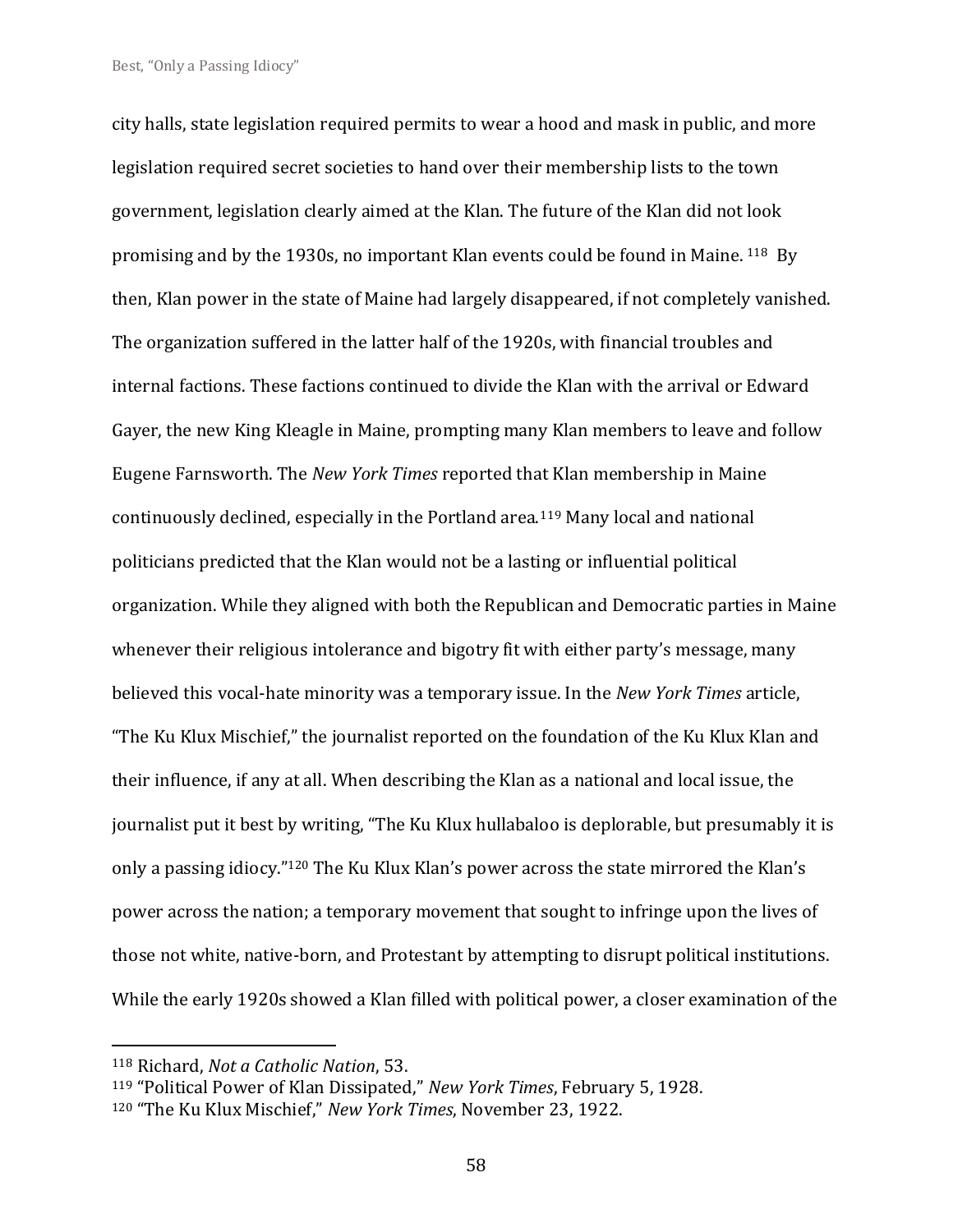Klan in Maine shows that their use of hate rhetoric was only temporary, one that ceased to exist by the end of the decade.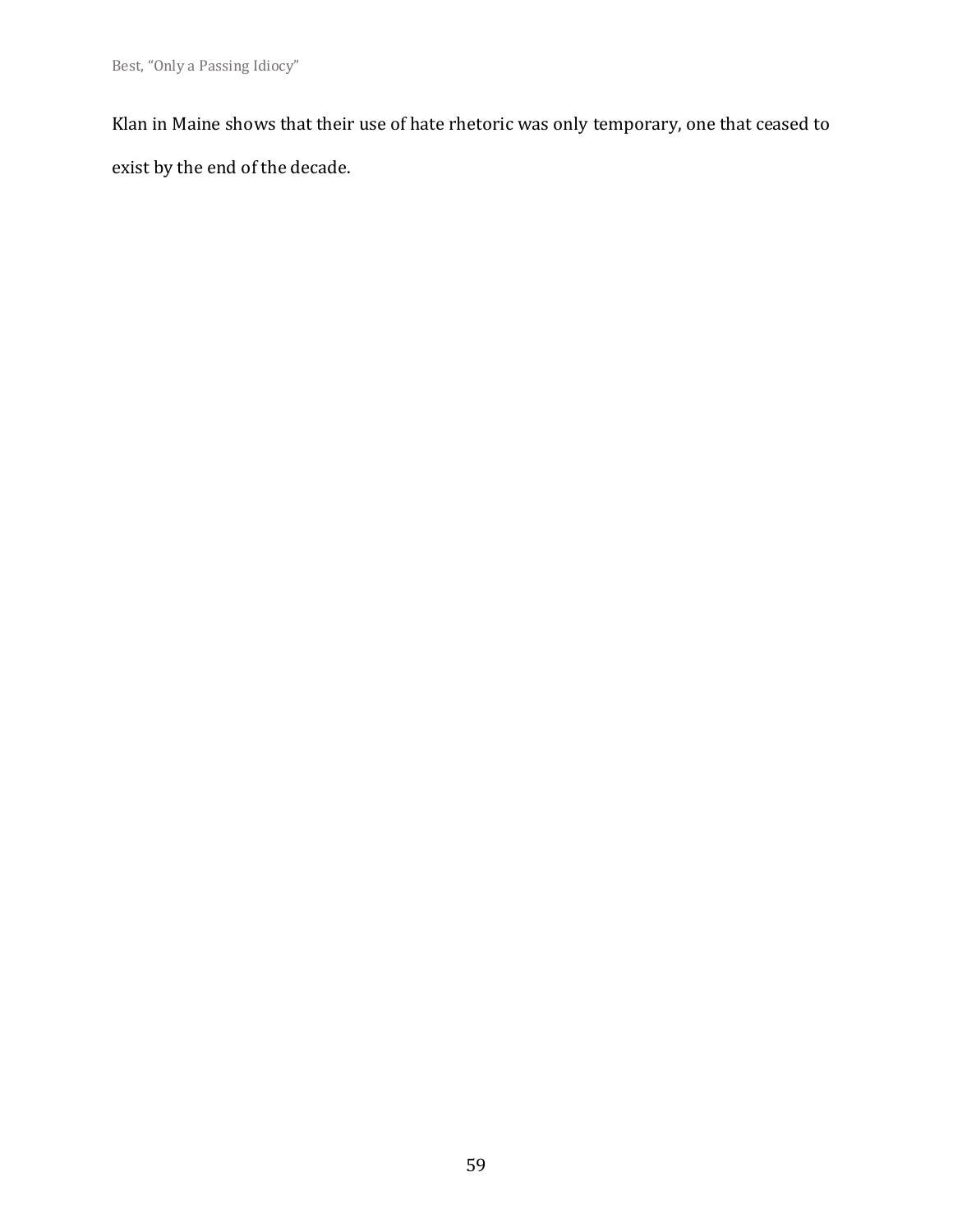#### Bibliography

- Allen, James. "Migration Fields of French Canadian Immigrants to Southern Maine," *Geographical Review* 62, no. 3 (1972) 366-383.
- Bessen, James. "Technology and Learning by Factory Workers: The Stretch-out at Lowell, 1842," *The Journal of Economic History* 63, no. 1 (2003) 33-64.
- Boucher, Henry. Interview conducted by Mr. Guilfoyle in "The French-Canadian Textile Worker." *New Hampshire Federal Writers' Project*, 1938 .
- Chalmers, David. *Hooded Americanism: The First Century of the Ku Klux Klan, 1865-1965.* Garden City: Doubleday and Company Inc., 1965.
- Dublin, Thomas. *Women at Work: The Transformation of Work and Community in Lowell,* Massachusetts, 1826-1860. 2<sup>nd</sup> Edition. New York: Columbia University Press, 1979.
- Dumenil, Lynn. *Modern Temper: American Culture and Society in the 1920s.* New York: Hill and Wang, 1995.
- Eisler, Benita. The Lowell Offering: Writings by New England Mill Women (1840-1845). New York: W.W. Norton & Company, 1977.
- Fitzgerald, Frances. *The Evangelicals: The Struggle to Shape America.* New York: Simon and Schuster, 2017.
- Goldberg, David J. *Discontented America: The United States in the 1920s.* Baltimore: The John Hopkins Universtiy Press, 1999.

Goldberg, Ronald Allen. *America in the Twenties.* Syracuse: Syracuse University Press, 2003.

Gordon, Linda. *The Seocnd Coming of the KKK: The Ku Klx Klan of the 1920s and the American Political Tradition*. New York: Liveright, 2017.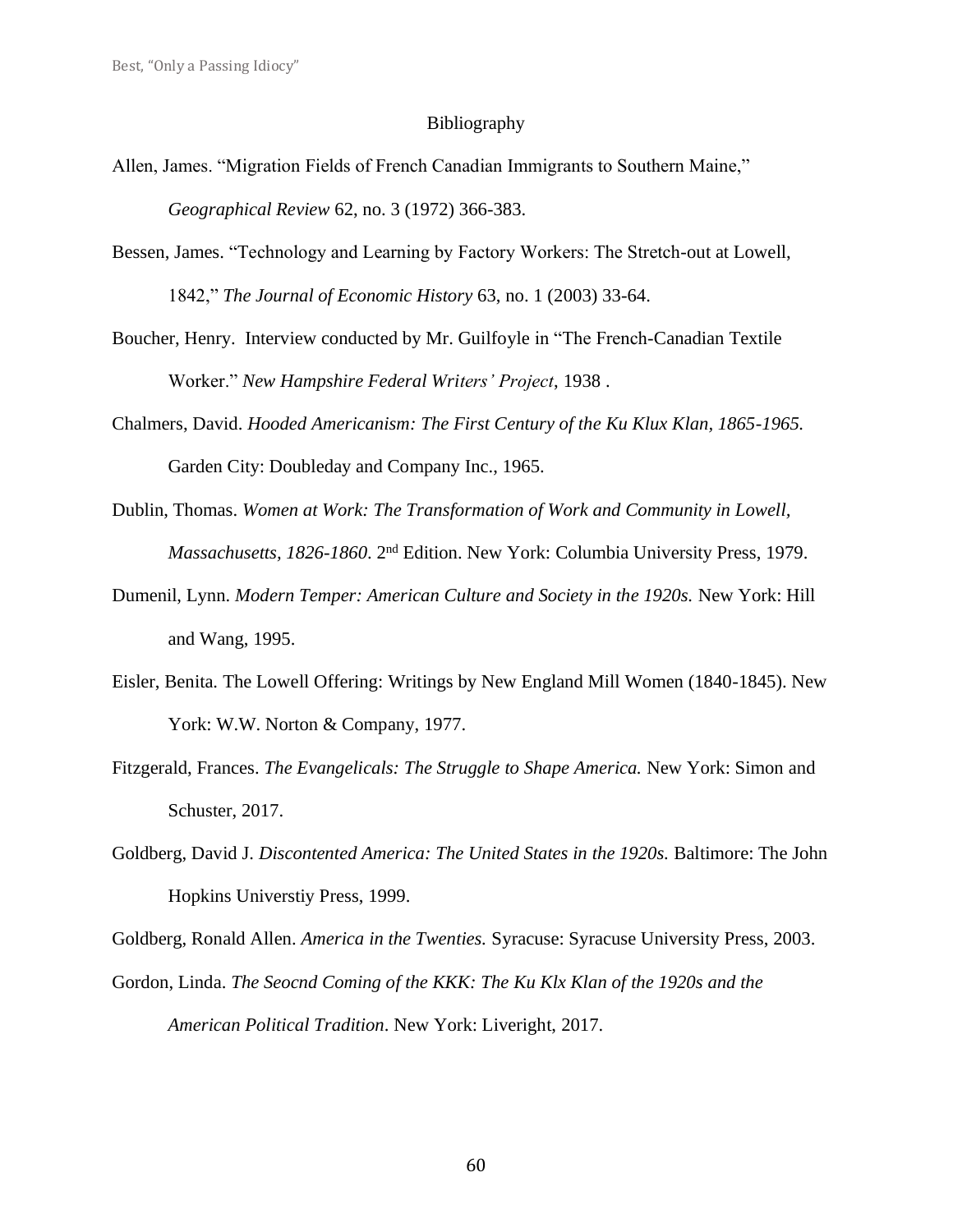- Harcourt, Felix. *Ku Klux Kulture: America and the Klan in the 1920s.* Chicago: The University of Chicago Press, 2017.
- Hawley, Ellis W. *The Great War and the Search for a Modern Order, A History of the American People and Their Institutions, 1917-1933.* New Rok: St. Martin's Press, 1979.

Huggins, Nathan Irvin. *Harlem Renaissance.* Oxford: Oxford University Press, 1971.

- Hunter, James Davison. *Evangelicalism: The Coming Generation.* Chicago: The University of Chicago Press, 1987.
- Judd, Richard J., Churchill, Edwin A., and Eastman, Joel W, eds. *Maine: The Pine Tree State from Prehistory to the Present.* Orono: University of Maine Press, 1995.

Kyvig, David. *Daily Life in the United States: 1920-1940.* Chicago: Ivan R. Dee, 2002.

- Laats, Adam. "Red Schoolhouse, Burning Cross: The Ku Klux Klan of the 1920s and Educational Reform," *History of Education Quarterly* 52, no. 3 (2012): 323-350.
- Lemay, Phillipe. Interview conducted by Louis Pare, in "The French-Canadian Textile Worker." *New Hampshire Federal Writers' Project*, 1938.

Levin, Jack. *Why We Hate.* Amherst: Prometheus Books, 2004.

*Lewiston Daily Sun.*

- Maine, Department of Agriculture, *Report of the Agricultural Commissioner*. Waterville: Sentinel Publishing Company, 1916.
- Miller, Nathan. *New World Coming: The 1920s and the Making of America.* Boston: Da Capo Press, 2003.
- McVeigh, Rory. *The Rise of the Ku Klux Klan: Right-Wing Movements and National Politics*. Minneapolis: University of Minnesota Press, 2009.